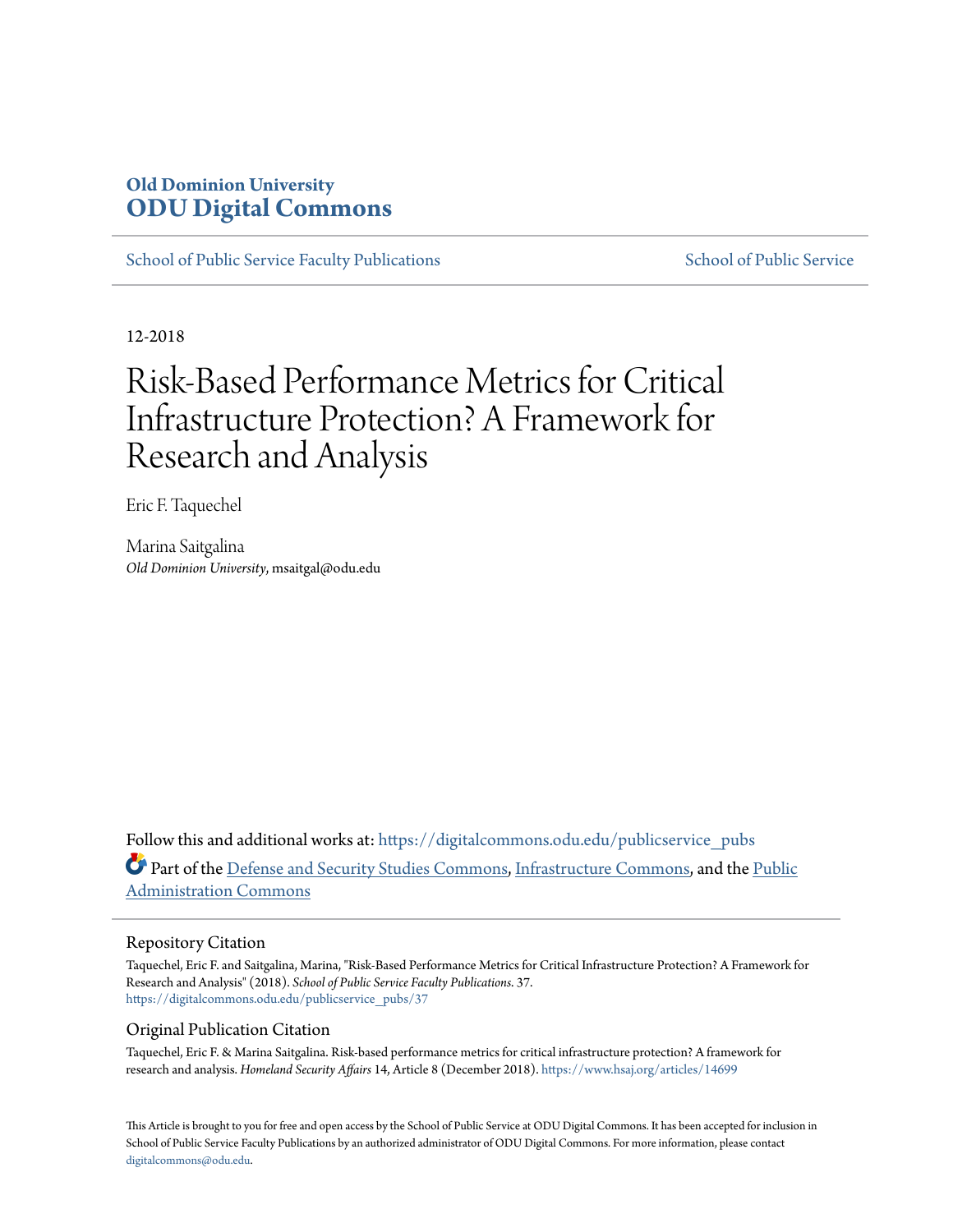# [HOMELAND SECURITY AFFAIRS](https://www.hsaj.org/) (https://www.hsaj.org/)

The Journal of the NPS Center for Homeland Defense and Security

# Risk-Based Perfor[ma](https://www.facebook.com/Center-for-Homeland-Defense-and-Security-150094791741872/)nce Metrics for Critical Infrastructure Protection? A Framework for Research [an](https://www.youtube.com/user/npsCHDS)d Analysis

Posted on December 2018



By Eric F. Taquechel & Marina Saitgalina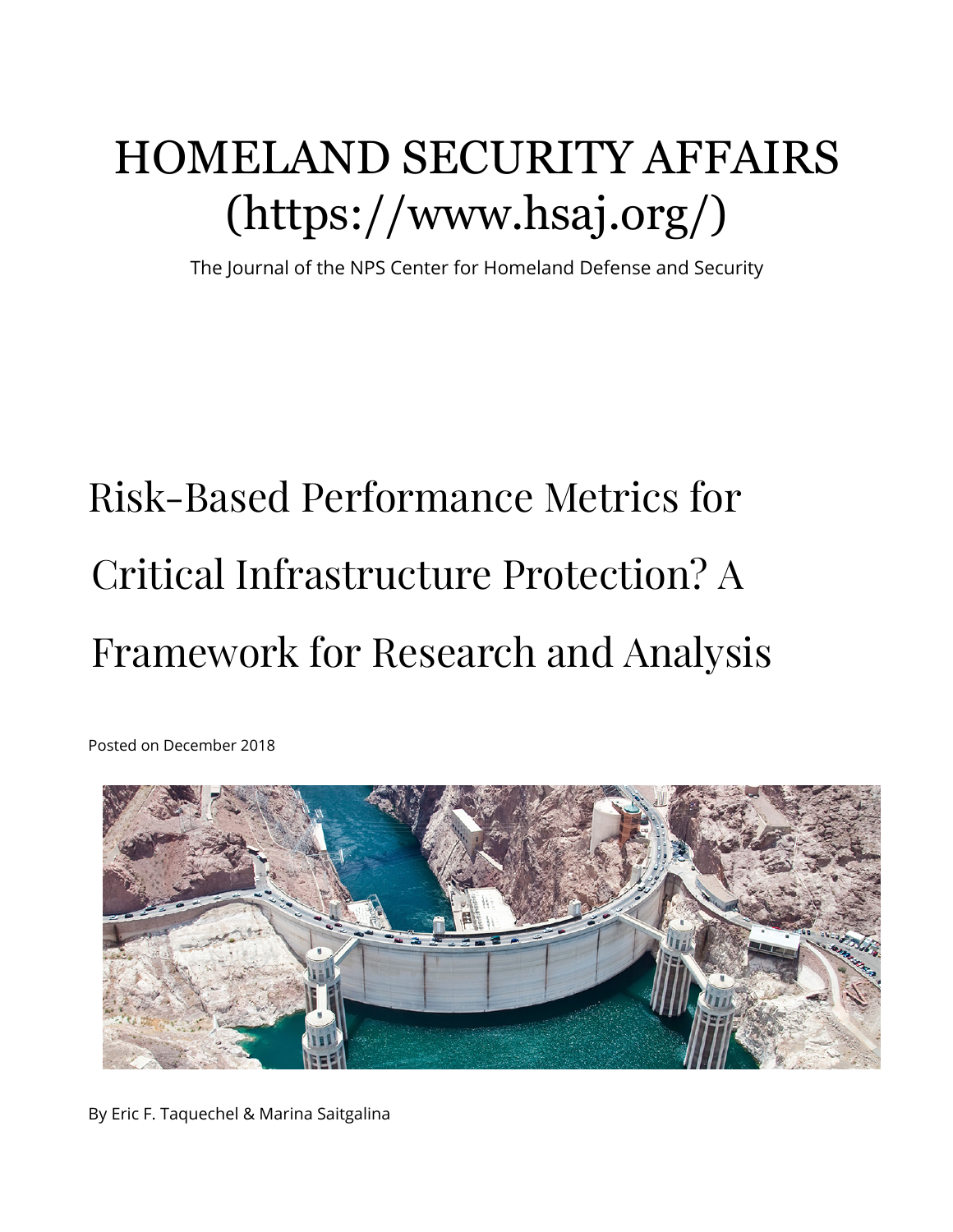## Abstract

Measuring things that do not occur, such as "deterred" or "prevented" terrorist attacks, can be difficult. Efforts to establish meaningful risk-based performance metrics and performance evaluation frameworks based on such metrics, for government agencies with counterterrorism missions, are arguably in a nascent state. However, by studying program theory, logic models, and performance evaluation theory, as well as studying how risk, deterrence, and resilience concepts may be leveraged to support antiterrorism efforts, one may propose a framework for a logic model or other performance evaluation approach. Such a framework may integrate these concepts to help proxy performance measurement for agencies with prevention and/or deterrence missions. This effort would not be without challenges.

## Suggested Citation

Taquechel, Eric F. & Marina Saitgalina. "Risk-Based Performance Metrics for Critical Infrastructure Protection? A Framework for Research and Analysis." Homeland Security Affairs 14, Article 8 (December 2018). [https://www.hsaj.org/articles/14699 \(https://www.hsaj.org/articles/14699\)](https://www.hsaj.org/articles/14699)

# Introduction

<span id="page-2-1"></span><span id="page-2-0"></span>Performance measurement is critical to effective government, as it is intended to help improve public management and program outcomes. $^1$  Performance measurement, when properly done, operationalizes abstract goals, specifies policies, and informs management decisions. However, certaingovernment functions and missions are difficult to measure. $^2$  Specifically, adversarial missions such as antiterrorism and law enforcement which center on prevention and/or deterrence may make useful performance evaluation challenging. Therefore, this essay will examine considerations for performance evaluation frameworks that may be useful for assessing agency prevention or deterrence missions. Intended audiences of this research include program managers, performance analysts, policy evaluators, budget analysts, and Congressional budget oversight committees.

#### **Context**

Risk management is a critical aspect of CIKR (critical infrastructure/key resources) protection efforts for the Department of Homeland Security (DHS). Risk management may encompass efforts to deter attacks thus reducing threat, protect CIKR thus reducing vulnerability, and increase CIKR resilience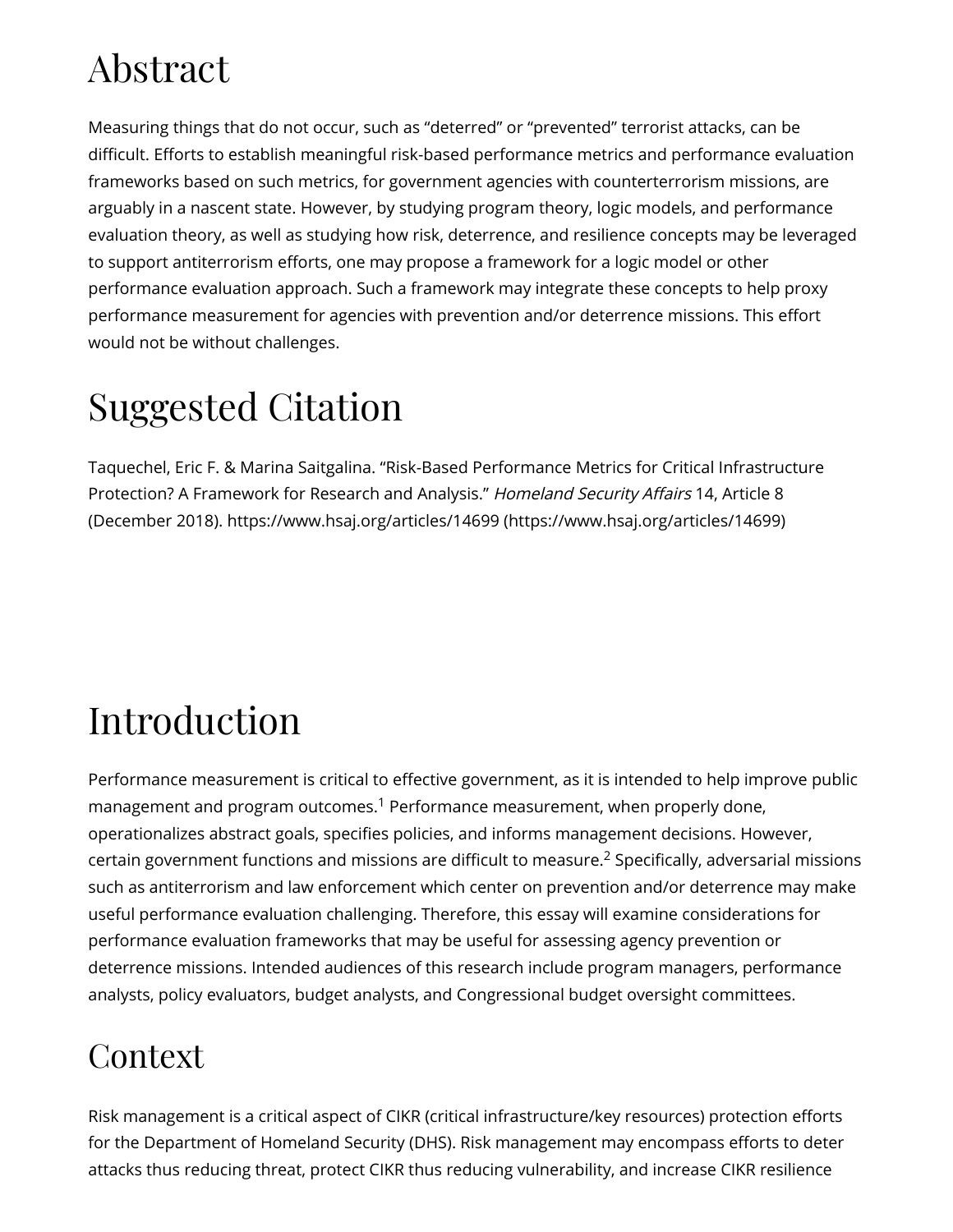<span id="page-3-0"></span>thereby reducing consequence. It may also entail simultaneous execution of such efforts. Threat is the likelihood that an attack occurs, and that likelihood includes attacker intent and attacker capability, estimated as probabilities. $3$  Vulnerability is the likelihood an attack is successful given that it is attempted $4$ . Consequence is the effects of an attack. $^5$  $^5$ 

<span id="page-3-3"></span><span id="page-3-2"></span><span id="page-3-1"></span>Together, these three elements—threat, vulnerability, and consequence—can be combined to form a quantitative approximation of terrorist attack risk. Since performance metrics are also critical to effective government, $^6$  $^6$  the status of efforts to create meaningful performance evaluation systems for antiterrorism programs that specifically leverage risk metrics warrants review.

#### Importance

<span id="page-3-4"></span>The New Public Management (NPM) framework of public administration focuses on outcomes instead of inputs and processes.<sup>[7](#page-34-1)</sup> This focus has been reaffirmed in the context of exploration of homeland security performance metrics. For example, some analysts claim that outcome-oriented performance management has increasingly supplanted output and process management.<sup>[8](#page-34-2)</sup>

<span id="page-3-5"></span>If we believe that the outcome-oriented focus of NPM is still relevant today, despite the alternative theoretical framework of New Public Service (NPS) which prioritizes citizen engagement and inclusiveness (c.f. Denhardt & Denhardt, 2015, p. 32), we must explore how to measure homeland security enterprise outcomes. However, as budgets continue to be constrained, efficiency is just as important as effectiveness. Therefore, a more holistic approach to agency performance evaluation should adopt measures that include resource inputs, activities, and accomplishments (outputs).

<span id="page-3-6"></span>Evaluating public agency resource inputs and activities helps with budgeting control and accountability. As agencies make "resource input" decisions in proposed budgets, those agencies can exercise some form of control over their programs. Control is one purpose of budgeting; it ensures tax dollars are used to accomplish budgeted objectives. $^9$  $^9$  Historically, "object budgeting," or the itemization of expenditures on specific objects, served a control purpose. $^\mathrm{10}$  $^\mathrm{10}$  $^\mathrm{10}$  Therefore, the budgeting objective was to control line-item expenditures.

<span id="page-3-10"></span><span id="page-3-9"></span><span id="page-3-8"></span><span id="page-3-7"></span>Also, budgeting serves a management/efficiency approach. $^{11}$  $^{11}$  $^{11}$  After strategic priorities and objectives are determined, budgeting helps achieve efficiencies in attaining those priorities by allocating limited financial resources. Thus, understanding the outputs that certain resource inputs and activities support helps agencies manage efforts to achieve their strategic objectives more efficiently. Since budgeting also serves a planning purpose, $^{\text{12}}$  $^{\text{12}}$  $^{\text{12}}$  agencies must look at outcome trends to help justify outyear budgets, in support of long- term effectiveness. Existing "planning, programming, budgeting and execution" (PPBE) guidance may help agencies connect the dots between strategic agency priorities, resource needs, and resource constraints. For example, DHS' FY2006 Congressional Budget Justification includes an overview of the goals of PPBE, which acknowledge fiscal constraints.<sup>[13](#page-34-7)</sup>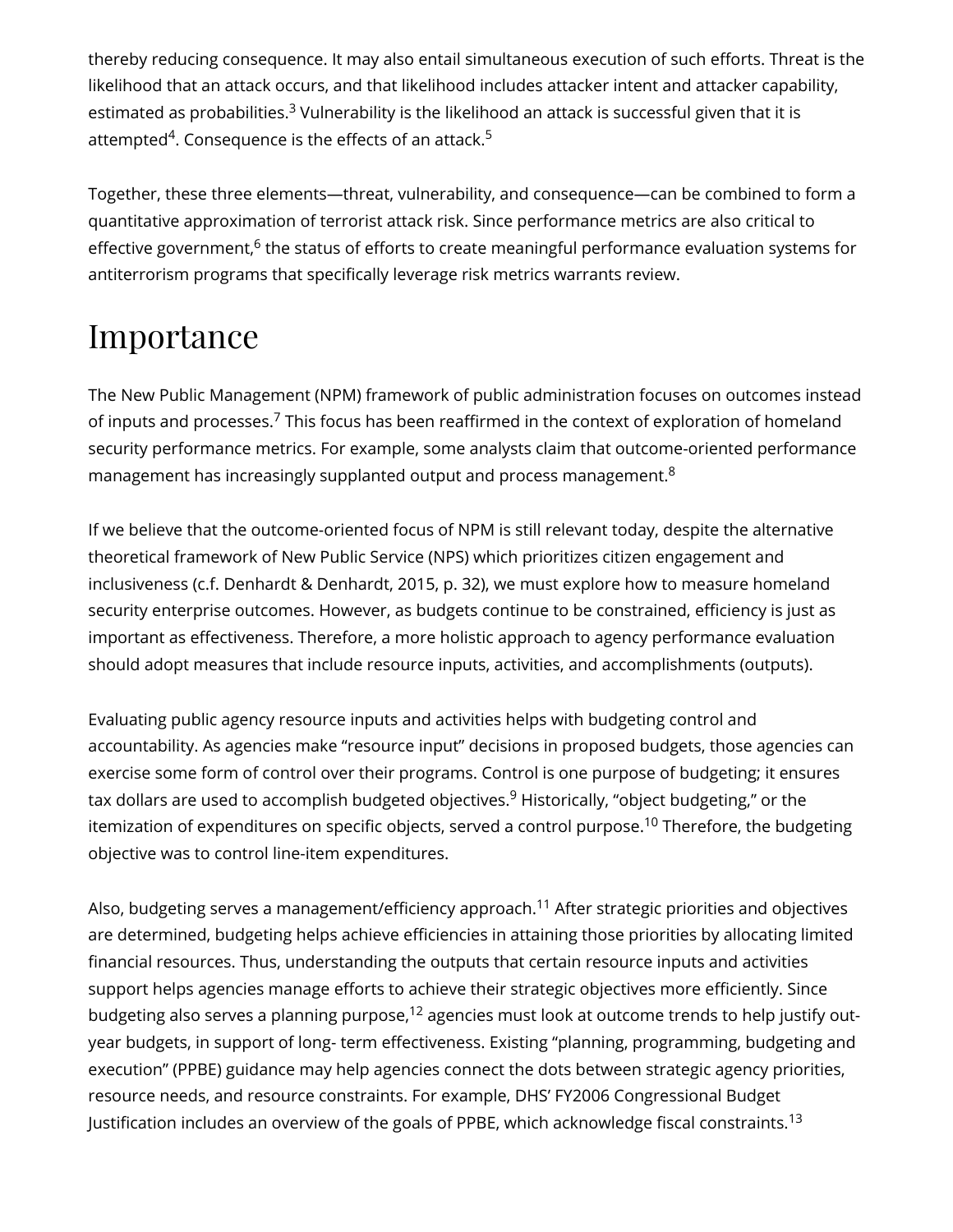Therefore, good fiscal management in public agency antiterrorism program administration warrants consideration of resource inputs, activities, accomplishments, and outcomes, with appropriate supporting metrics. Developing a theoretical framework integrating such considerations could be useful for agencies with prevention or deterrence-oriented missions. In that spirit, exploration of considerations for an appropriate risk-based performance measurement framework seems appropriate, so public agencies with CIKR protection responsibilities can continuously refine program execution and budgeting efforts.

# Research Goals

The following research questions can be posed to help shape and inform the research in support of such a framework.

- 1. What is the current state of literature that might inform performance evaluation frameworks for agencies with antiterrorism mandates, specifically including protecting CIKR?
- 2. What are potential challenges to advancing performance evaluation frameworks, specifically with respect to incorporating risk terminology and risk theory?

Such a research effort might explore areas of the literature including risk theory, performance measurement theory, program evaluation theory, and law enforcement metrics. Additionally, such effort may benefit from a review of ideas on how to integrate concepts from risk management, particularly deterrence, risk analysis, and resilience theory, into performance evaluation frameworks. We propose ideas on how to integrate these concepts at the end of the essay, in an appendix.

### Expected Research Benefits

If we believe public agencies with CIKR protection responsibilities should continuously strive to improve program execution and budgeting efforts, such agencies could benefit from conceptual frameworks to develop and refine risk-based performance metrics to help defend their budgets. Research shows that motivation for using performance metrics includes assessing effectiveness and tracking expenditure allocation[.](#page-34-8) $^{\textrm{14}}$  Additionally, academics continue to explore ways to use quantitative data to promote better agency effectiveness and contain costs.<sup>[15](#page-34-9)</sup>

# <span id="page-4-1"></span><span id="page-4-0"></span>Literature Review

### Existing Literature

#### Performance Measurement & Logic Model Theory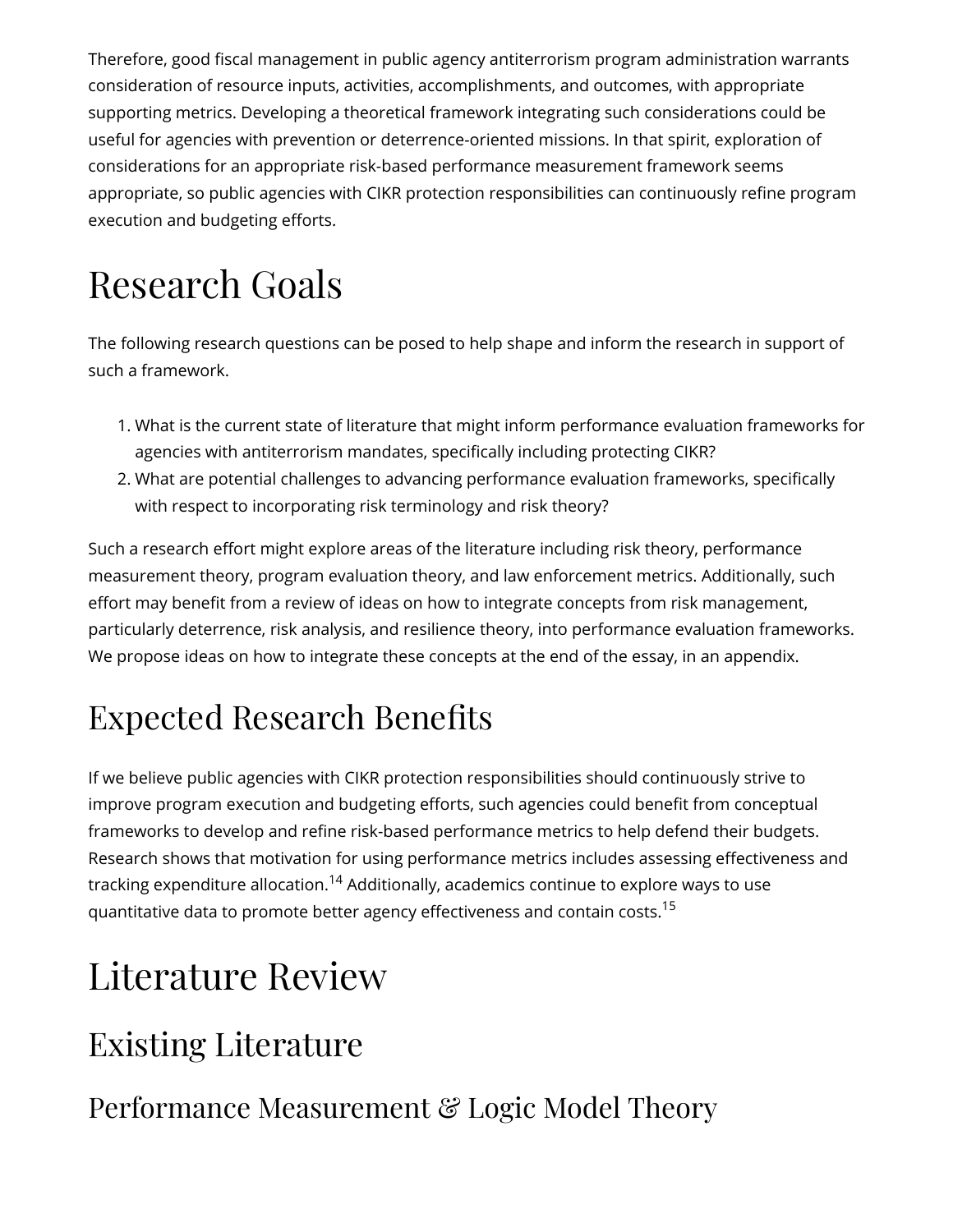<span id="page-5-1"></span><span id="page-5-0"></span>McLaughlin and Jordan identify two purposes for measuring program performance: communicating value to others/accountability, and program improvement.<sup>[16](#page-34-10)</sup> However, what are specific ways to facilitate these purposes? Greenfield et al. discuss the theory of logic models. Logic models are conceptual frameworks to communicate visually a simplified representation of a program's activities, outputs, customers, and outcomes to internal and external audiences, and they serve as planning tools. $^{17}$  $^{17}$  $^{17}$  Therefore, logic models are one framework for managing communications and program improvement as advocated by McLaughlin and Jordan. Moreover, both McLaughlin and Jordan and Greenfield et al. offer detailed guidance to help logic- model developers ensure those models are valuable. For instance, they recommend ensuring that if intermediate agency outcomes are achieved, the end-state outcomes will reasonably follow. $^{18}$  $^{18}$  $^{18}$  This speaks to establishing causation or correlation between elements of the logic model.

#### <span id="page-5-2"></span>Risk & CIKR Protection – Theory

There is much research in the theoretical and applied aspects of risk management for homeland security missions. More specifically, there is a genre of literature that deals with risk theory as applied to CIKR protection. Taquechel and colleagues summarize some of the notable work in this literature in addition to offering their own insights. $^{19}$  $^{19}$  $^{19}$ 

<span id="page-5-3"></span>Taquechel and colleagues offer that the intent- probability component of threat can be influenced by agency activities that deter attacks by reducing vulnerability and/or consequence to attack, and such deterrence efforts can be quantified. Furthermore, they argue that CIKR vulnerabilities to exploitation by weapons of mass destruction (WMD) or illicit materiel/personnel transfer can be modeled as logic networks, with implications for how analysts assess vulnerability or more specifically "exploitation susceptibility" of such networks. Additionally, Taquechel and colleagues propose that grants might be administered to help CIKR rebuild after an attack, but distributed as a pre-attack mitigation measure, based on network analysis of supply- chain resilience. Other work in the areas of deterrence theory, risk analysis, and resilience includes that of Alderson et al., Cox, Dighe et al., Kahan et al., Jenelius et al., Lebow and Stein, Lewis, Morral and Jackson, and Vugrin et al. $^{20}$  $^{20}$  $^{20}$ 

<span id="page-5-8"></span><span id="page-5-7"></span><span id="page-5-6"></span><span id="page-5-5"></span><span id="page-5-4"></span>Incorporating risk theory into performance evaluation poses an opportunity to discuss deterrence theory and adaptive adversary considerations as possible "moderator variables" influencing the nexus between intermediate and end-state agency outcomes. Deterrence theory is multifaceted, but it can succinctly be described as the principle of "when an actor discourages aggression towards another actor, with the intended outcome that the former never has to respond to aggressive action by the latter."<sup>[21](#page-35-2)</sup> Furthermore, adaptive adversaries are those that can change their behavior or characteristics in response to prevention, protection, response, or recovery efforts.<sup>[22](#page-36-0)</sup> Adaptive adversary considerations and deterrence quantification are important for CIKR risk analysis, $^{23}$  $^{23}$  $^{23}$  and Savitz et al. reinforce the idea of considering reactions of "other parties" in performance measurement.<sup>[24](#page-36-2)</sup> Therefore, the perceived effect of changes in adversary intent upon threat- reduction metrics could be a valuable component of a logic model framework to integrate risk metrics with antiterrorism program performance evaluation.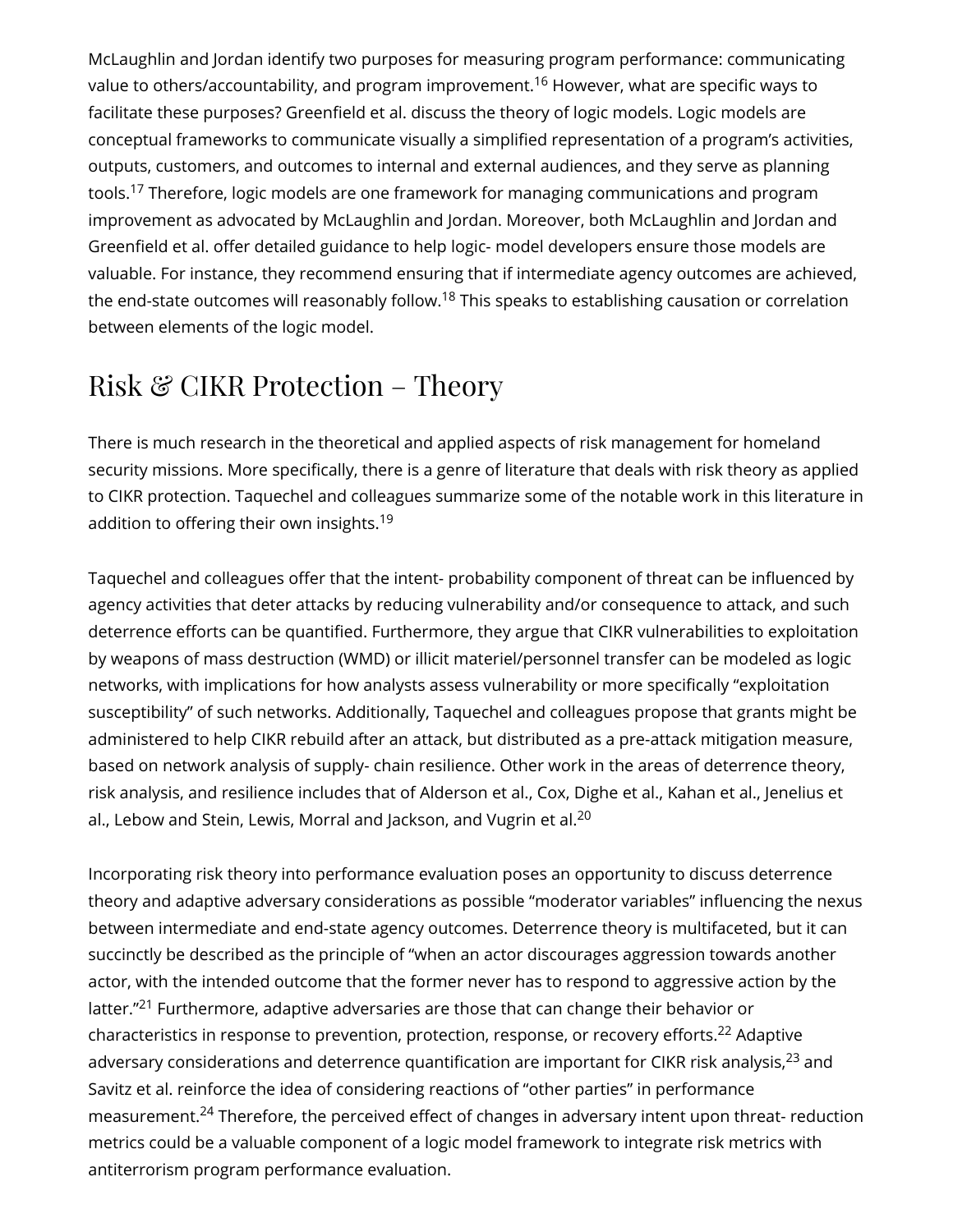<span id="page-6-0"></span>Anderson et al. claim that logic models help program managers map out "competing definitions of the determinants of a problem."<sup>[25](#page-36-3)</sup> Since there are different theories about the underlying determinants of risk, in particular the ongoing debate over "static", probabilistic-based risk analysis vs the "dynamic" game theoretical/adaptive adversary approach espoused by the operations research community (c.f. Taquechel and Lewis, 2012, Taquechel, 2013), logic models may help visually conceptualize how both static and dynamic probabilities of attack could influence risk- reduction effectiveness metrics for various antiterrorism activities.

### Program theory and "complicated interventions"

<span id="page-6-1"></span>Showing causality or even correlation between prevention/deterrence-oriented homeland security activities and ultimate risk reduction outcomes may be challenging. Rogers discusses the idea of complicated vs. complex/emergent programs. Complicated programs are those with multiple components, whereas "complex" programs represent programs with "recursive causality" and tipping points.<sup>[26](#page-36-4)</sup> Therefore, logic models to describe complex programs may have inherent nonlinearities. Furthermore, Rogers mentions that the external environment, characteristics of clients, and overlapping programs could cause overconfidence in correlation estimates.<sup>[27](#page-36-5)</sup>

<span id="page-6-4"></span><span id="page-6-3"></span><span id="page-6-2"></span>In risk parlance, resilience is the "ability to adapt to changing conditions and prepare for, withstand, and rapidly recover from disruption."<sup>[28](#page-36-6)</sup> The definition of resilience also includes system recovery. Systems imply networks, and networks often display emergent phenomena.<sup>[29](#page-36-7)</sup> Therefore, if DHS must defend networks of CIKR, and not just individual infrastructures, performance metrics that incorporate resilience or consequence reduction may need to account for network-emergent phenomena such as "self-organizing criticality", wherein systems optimize for efficiency but possibly to the detriment of resilience. This speaks to Rogers' claim of external influence on program performance, although network-emergent phenomena often result from internal, "self-organizing" aspects of network evolution. Nonetheless, this is a "complexity" consideration for program evaluation. Self-organized criticality may create a tipping point.

<span id="page-6-5"></span>Applying performance measurement to programs that reduce consequence and increase resilience may be difficult. Specifically, Henstra claims that "one of the most formidable challenges facing local communities today is learning to apply the concepts and methods of performance measurement to disaster preparedness."<sup>[30](#page-36-8)</sup> Cutter et al. add to the debate over this difficulty; they claim it is difficult to measure resilience in absolute terms and proxy variables may be needed. $^{31}$  $^{31}$  $^{31}$ 

<span id="page-6-6"></span>Another consideration in the literature is that there are different types of logic models used in program theory. For example, "pipeline" logic models show a linear progression from inputs to activities to outputs, whereas "outcome chain" logic models may demonstrate outcomes where initial activities were not considered, and "realist matrix" logic models may model how interventions work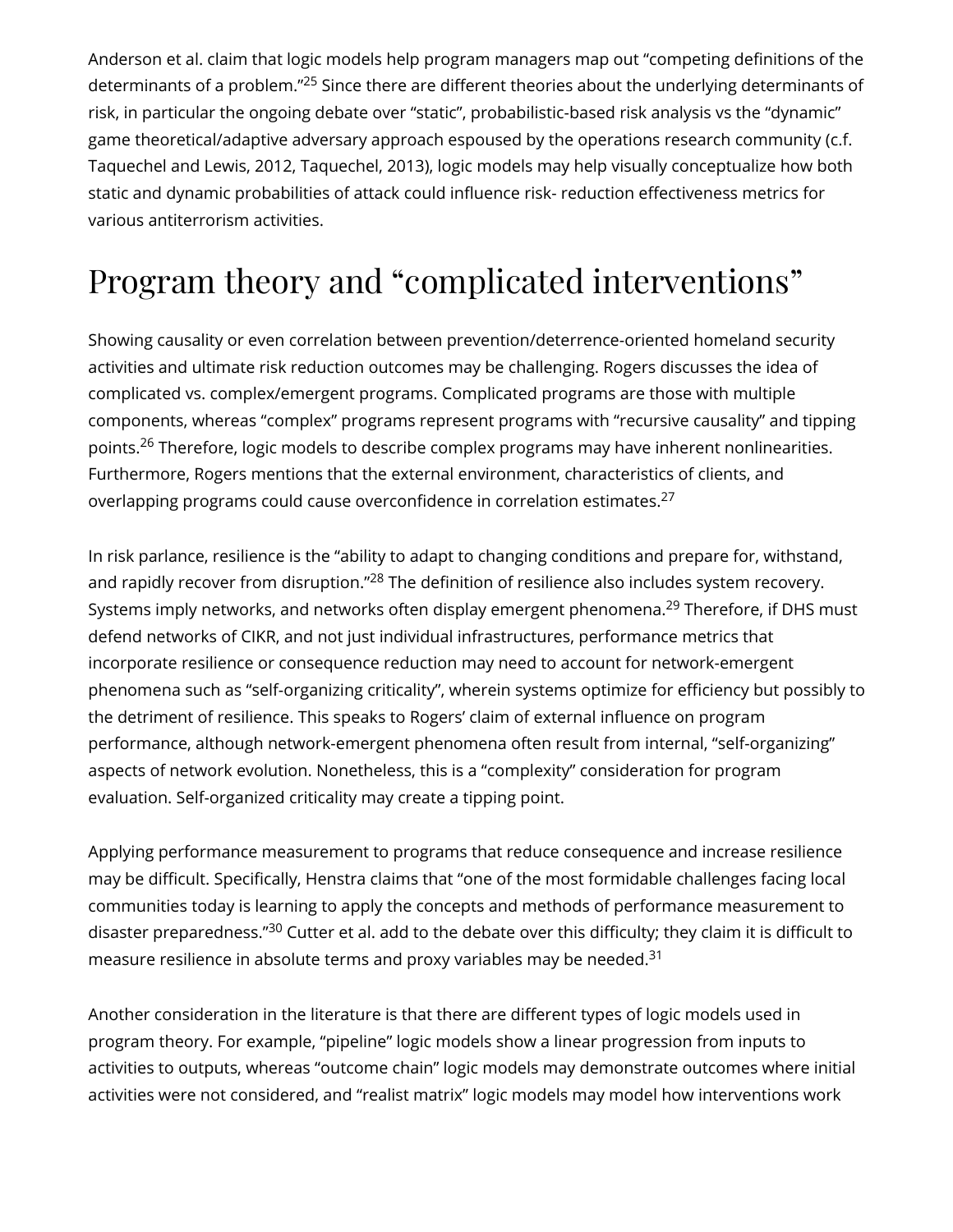<span id="page-7-0"></span>differently for different groups in different situations.<sup>[32](#page-36-10)</sup> If antiterrorism missions have inherent nonlinearities, especially when it comes to risk modeling, performance evaluators may benefit from different types of logic models.

#### Performance metrics in law enforcement and antiterrorism

<span id="page-7-1"></span>Law enforcement metrics may inform development of counterterrorism metrics given the common "adversarial nature" of the two missions. Similarly, metric evaluation in law enforcement agencies can be challenging. For example, Braga and Bond discuss efforts to assess correlation between "hot-spot" policing activities and crime levels.<sup>[33](#page-36-11)</sup> Deterrence is another influence upon risk metrics in law enforcement, as it is in antiterrorism. In theory, policing preemptively may deter criminal or terrorist activity. However, from a logic- model perspective, Brousselle and Champagne advise that logic analysis, the evaluation of a program's underlying theory using available scientific knowledge, needs to establish that the means correlate to the desired ends. $^{34}$  $^{34}$  $^{34}$  With deterrence theory, the notion that certain enforcement activities influenced the adversary's "intent" can be a theoretical exercise, without direct evidence of causation. This can make logic-model validation difficult.

<span id="page-7-3"></span><span id="page-7-2"></span>Another takeaway from Braga and Bond's work is the importance of identifying special causal factors in a program with multiple dimensions. $^{\rm 35}$  $^{\rm 35}$  $^{\rm 35}$  Since risk reduction is theoretically achieved by threatreduction activities, vulnerability- reduction activities, consequence- reduction activities, or a combination of the above, a performance-evaluation framework should allow "individual activity" effect isolation, as well as "simultaneously executed activity" effect analysis. Nicholson-Crotty et al. caution against excessive information aggregation; they claim multiple detailed measures of the same concept are often preferable to one aggregate measure. [36](#page-37-2)

<span id="page-7-7"></span><span id="page-7-6"></span><span id="page-7-5"></span><span id="page-7-4"></span>However, aggregation might be valuable for different aspects of risk metrics. For instance, Ayyub claims the primary basis for evaluating resilience should include both aggregate measures of systems resilience as well as "segregated performance" of individual system components.<sup>[37](#page-37-3)</sup> If program managers want to model the effects of consequence-reducing activities upon residual risk (risk remaining after those activities are performed), they might consider both segregated consequence to individual CIKR, as well as aggregate network effects-based consequences to a CIKR system such as cascading failures. Keeney and Von Winterfeldt also advocate for metric aggregatibility, particularly with respect to whether program objectives are additive or multiplicative.<sup>[38](#page-37-4)</sup> For instance, the availability of a radiological detection device is one metric, and the device detection accuracy is another. The two detection program objectives in this case are multiplicative rather than additive.<sup>[39](#page-37-5)</sup> Since risk analysis may be quantitative, determining whether metrics should be additive or multiplicative may be crucial.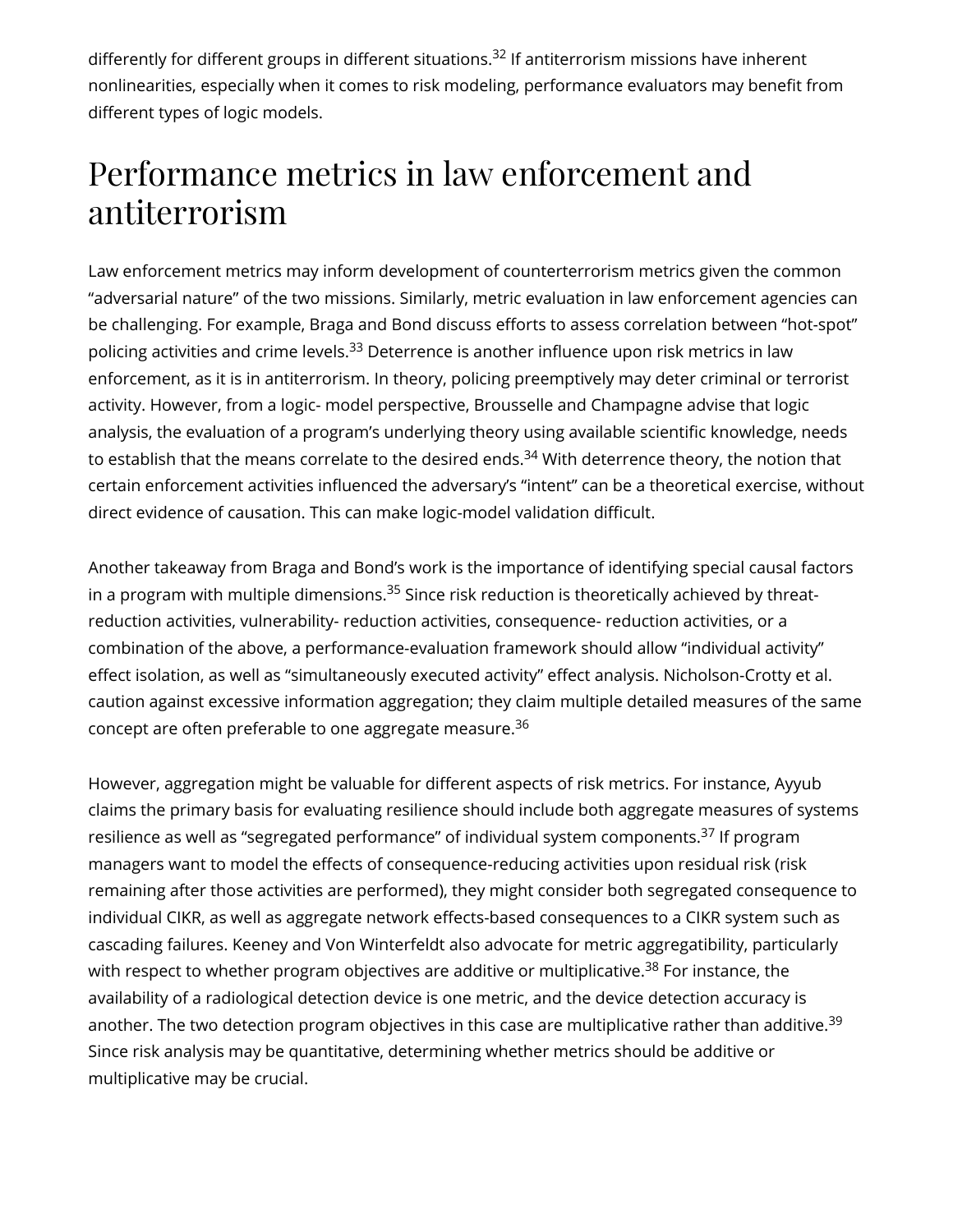<span id="page-8-0"></span>Additional work with logic models and risk metrics in the antiterrorism world includes evaluation of the effectiveness of the Global Nuclear Detection Architecture (GNDA), a federal program to minimize radiological and nuclear terrorism risk to the U.S. This work evaluated GDNA program goals, objectives, and activities, the goals here being to minimize individual components of the risk equation: threat, vulnerability, and consequence. Each goal had subordinate objectives.<sup>[40](#page-37-6)</sup> This study also evaluated results exclusive of costs to lower these risk- equation components, instead saving those costs for cost-effectiveness analysis.<sup>[41](#page-37-7)</sup>

<span id="page-8-1"></span>Previous work on analyzing risk reduction metrics vs cost effectiveness also separated costs from the "utility functions" or what outcomes prospective attackers would stand to gain from successful attacks. However, like Hilliard et al., those costs were used for return on investment analysis of different government strategies to deter prospective attackers (c.f. Taquechel and Lewis, 2012; Taquechel, Hollan, and Lewis, 2015; Taquechel and Lewis, 2016). This also speaks to the concept of "metric aggregatibility" emphasized in other work; here it made sense to segregate cost from performance effectiveness metrics, but this may not always be true.

### Art of the Possible?

It may be possible to address the "problem" of developing a framework for risk-based performance evaluation in antiterrorism missions that specifically involve CIKR protection. Creating a logic model that incorporates activities, accomplishments and outcomes of such missions, and supporting those logic- model elements with a variety of quantitative risk metrics, might advance solutions. Furthermore, it may be possible to evaluate the appropriate use of risk metrics based on their value in helping budget for an antiterrorism program, based on principles of line item/cost center accountability, efficiency, and/or overall program effectiveness. Moreover, such a logic model may be able to capture the effects of quantifiable deterrence and network effects upon risk metrics, as well as other considerations from this literature review.

#### Literature Gaps

In light of the two identified research goals, and given this snapshot of "art of the possible", a review of the literature identifies the following gaps. With respect to the first research goal, to our knowledge the literature does not explicitly discuss a theory or model of how antiterrorism activities, outputs, and outcomes might be organized within a performance- evaluation framework, with supporting quantitative risk metrics, perhaps broken down by each component of the risk equation (threat, vulnerability, consequence). Hilliard et al. (2015) specifically discussed nuclear weapon risk in what might be termed a "logic model" framework, but future work might be generalized to all CIKR risk.

With respect to the second research goal, the literature has gaps in several areas. First, despite the claims of Anderson and Savitz et al. that external influences must be accounted for and problems may have competing interpretations, to our knowledge the literature does not specifically explore how a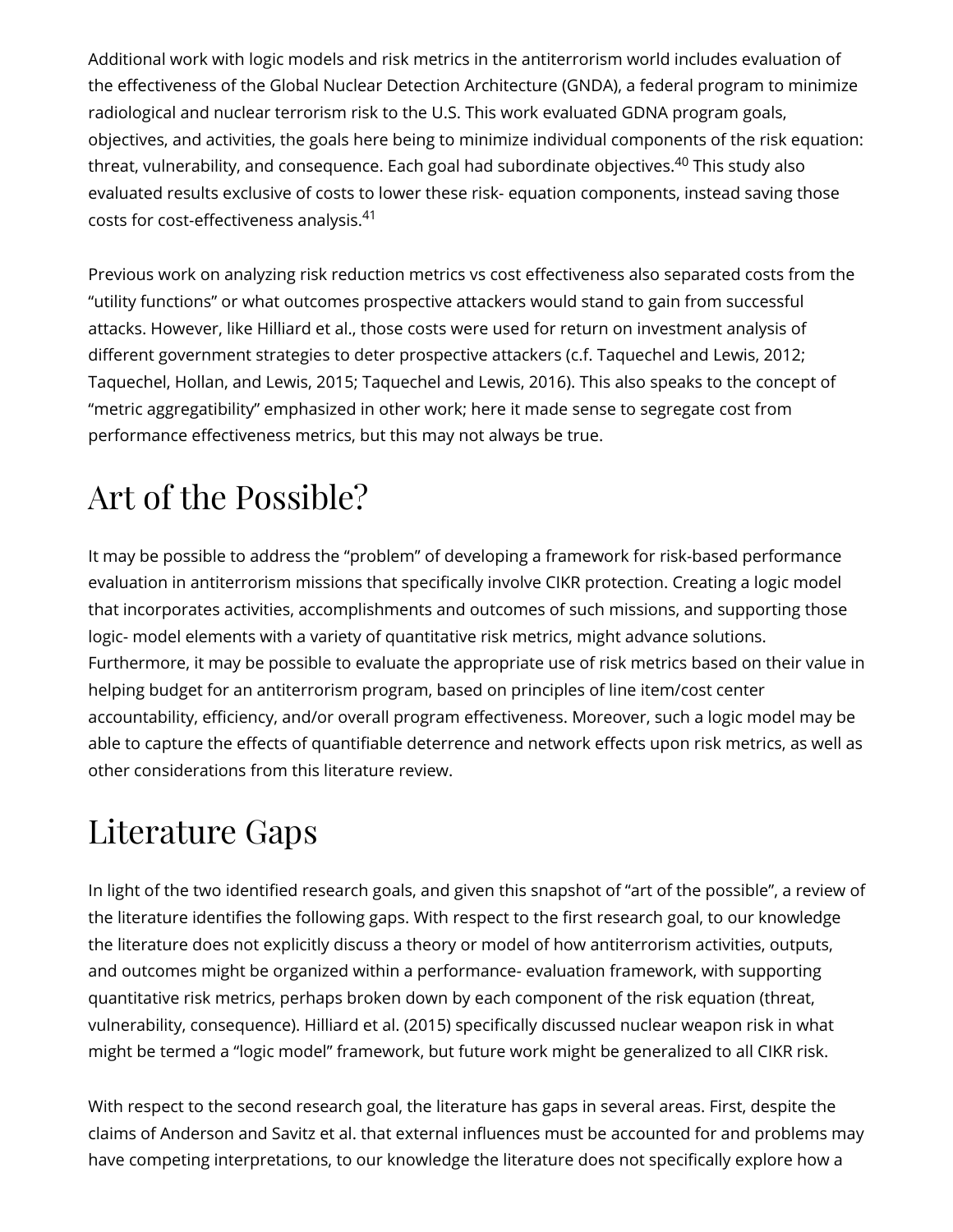performance evaluation framework might reconcile multiple interpretations of the threat component of the risk equation, specifically the ongoing debate over probabilistic risk analysis vs. operations research/game theory (c.f. Taquechel & Lewis, 2012).

<span id="page-9-0"></span>Second, the literature does not specifically discuss the challenge of how measurable adaptiveadversary influences on risk, possibly as a recursive mechanism of action, could be incorporated into a performance- evaluation framework. Furthermore, Taquechel and Lewis showed how deterrence effects of certain activities could be quantified and proposed how the effects of such activities were double-counted in revised risk equations.<sup>[42](#page-37-8)</sup> Specifically, vulnerability- reduction activities at CIKR both deter, thus reducing threat, and reduce vulnerability, therefore "doubly" reducing risk. However, to our knowledge no literature has proposed how such accounting for risk reduction might inform a performance- evaluation framework.

Third, despite Henstra's and Cutter's efforts to explore performance metrics in the area of resilience, the literature does not specifically discuss how quantifiable network effects on system resilience could be incorporated into a performance- evaluation framework for agencies with CIKR protection responsibilities. Fourth, despite the ongoing debate in the literature regarding metric aggregatibility (c.f. Ayyub, Nicholson-Crotty, Braga & Bond, Keeney & Von Winterfeldt), to our knowledge the literature does not examine how vulnerability and exploitation potential of CIKR and networks comprised thereof, both in terms of individual and aggregate vulnerability or exploitation potential, might be incorporated into performance- evaluation frameworks.

### Recommendations and Implications – Logic Model Framework Development

#### Recommendations

We recommend developing a logic- model framework that maps antiterrorism activities to outputs to outcomes. Outputs may include attacks prevented/deterred, compliance achieved, and damage minimized. Outcomes may entail residual risk, or risk remaining after activities are executed and outputs (risk that was reduced) are tabulated. Furthermore, the quantitative metrics for outputs might reflect different budgeting theories, for example as discussed in Hou (2006). Additionally, such a logic model might incorporate activities and metrics that account for the nonlinear and recursive effects of adaptive- adversary influence on CIKR risk, as well as the complexity of network effects upon vulnerability and consequence.

For instance, output metrics fashioned after the "responsibility center" or "line-item budgeting" approach might explore threat reduced by attacks deterred. Alternatively, metrics fashioned after the efficiency or performance-based budgeting approach might explore risk reduced, solely as a function of those threat-reducing activities, divided by time or cost spent executing those activities. As a third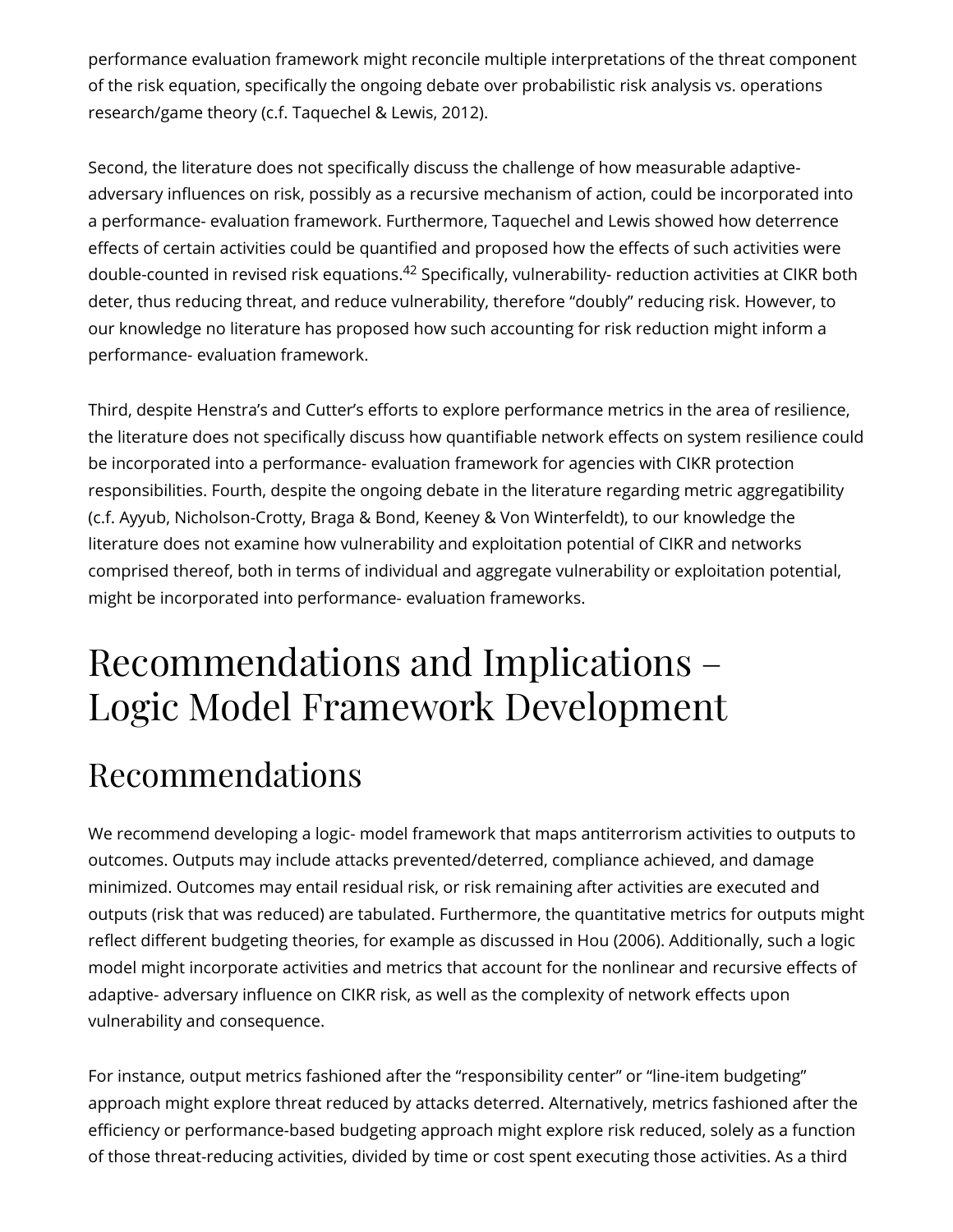option, output metrics fashioned after "effectiveness-based" or "rational-comprehensive" based budgeting may explore risk reduced, as a function only of threat-reducing activities, but omitting a cost/time denominator.

<span id="page-10-0"></span>Our speculation is that activity metrics should reflect number of activities performed, and that output metrics should reflect quantified risk reduced. Furthermore, we speculate that outcome metrics should be quantified residual risk after activities are performed. Greenfield et al. claim in a notional logic model for a government injury-prevention program that the reduction in the incidence of sexual violence is considered an "end outcome" metric. $^{43}$  $^{43}$  $^{43}$  The end goal in this work seems to be minimized "residual violence." More generally, they claim metrics associated with annual goals typically serve as indicators of a program's efforts (our emphasis), whereas the intermediate and strategic goals (equivalent to outcomes) and their associated metrics are indicative of a program's effect (our emphasis).<sup>[44](#page-37-10)</sup> By that logic, antiterrorism activities might be considered efforts, whereas risk reduced and residual risk to CIKR might be the effects.

#### <span id="page-10-1"></span>Implications and Constraints

Such a logic- model framework would assume that antiterrorism activities can be estimated to reduce quantitatively elements of risk. In other words, certain activities might be estimated to reduce threat through deterrence; other activities might be assumed to reduce vulnerability through increasing target security and law enforcement response capabilities; and yet other activities might be assumed to reduce consequence through response and recovery efforts.

The multiplicative effects of specific activities on multiple elements of the risk equation might be accounted for in a theoretical fashion, but this could make line-item budgeting difficult. However, activities that reduce multiple aspects of risk, e.g. through both deterring (reducing threat) and protecting CIKR (e.g., reducing vulnerability), might be thought as of "robust activities." Furthermore, agency capabilities leveraged to execute those activities might be thought of as "robust capabilities," something that certain agencies may value even if it made activity-based or line-item budgeting difficult. One theory is that goals, requirements, and metrics should be conceived more in terms of "capability envelopes" rather than particular scenarios. $^{45}$  $^{45}$  $^{45}$  However, in agencies where budgeting is closely linked to capabilities (e.g. aircraft, boats, specialized tactical units), especially capabilities that perform multiple missions, a logic- model approach based on activity performance and linkage to outcomes may be challenging if one objective is to inform budget development.

### <span id="page-10-2"></span>Fiscal Constraints

<span id="page-10-3"></span>Allocation of performance requires outcome measures; whereas budgeting decisions require efficiency measures.<sup>[46](#page-37-12)</sup> If an agency with antiterrorism mission-execution responsibilities is resource constrained, it may prefer only activity-based budgeting, here meaning budgeting for costs of executing a certain number of antiterrorism activities, without regard to output or outcome.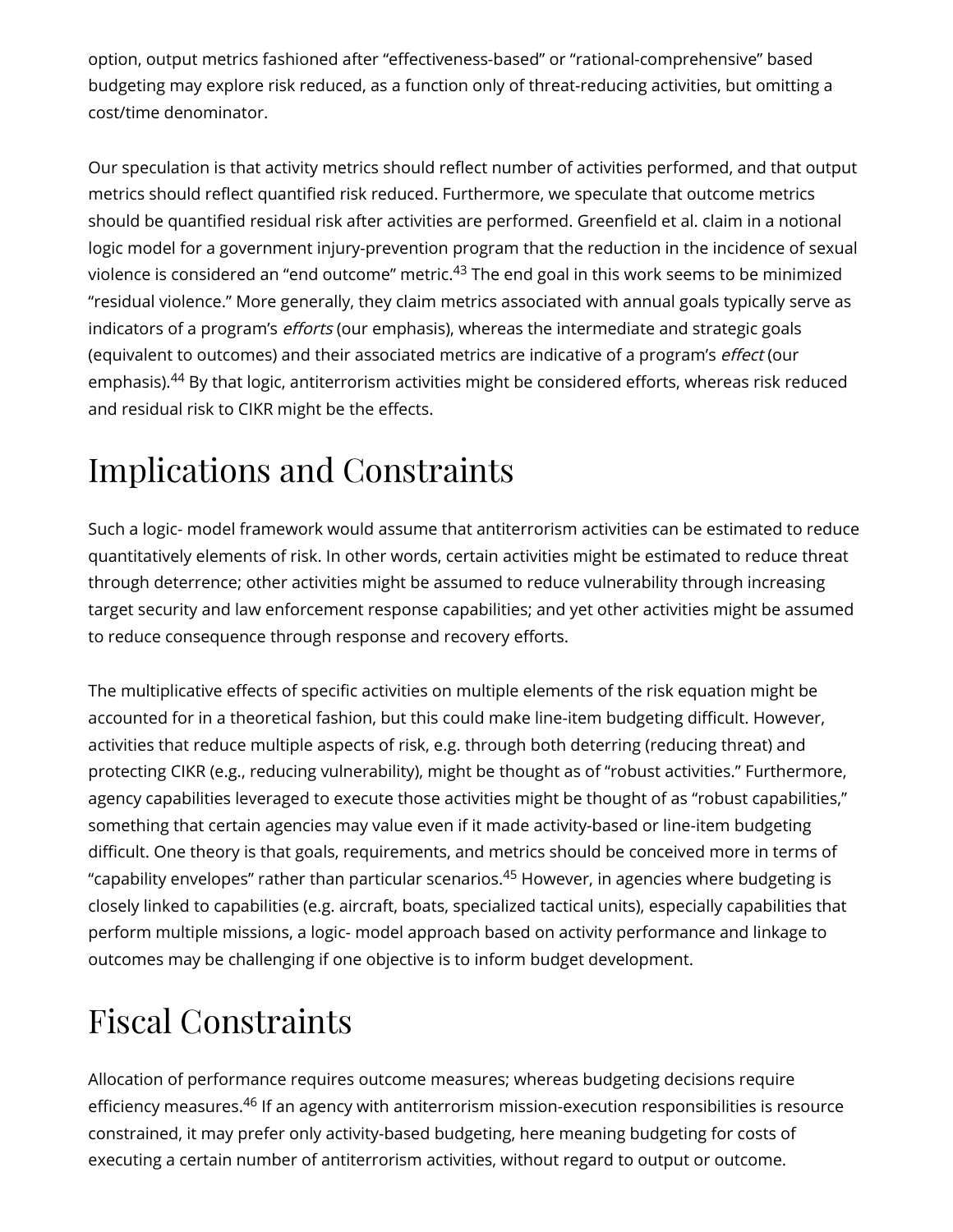Conversely, if an agency focuses more on performance-based budgeting, it may prefer to adjust activity execution to reduce a certain amount of risk, or leave a certain amount of estimated residual risk. A modeled optimization solution could maximize risk reduction given an upper- bound constraint on resources.

### Political Constraints

<span id="page-11-0"></span>Some claim that outcome-based metrics are so general as to be meaningless for budgeting and accounting purposes.<sup>[47](#page-37-13)</sup> Based on the approach proposed here, if residual risk outcome metrics are perceived as inefficacious for supporting line- item or efficiency-based budgeting, the literature would suggest that not even an antiterrorism program's effectiveness-based budgeting effort could realistically be supported by residual risk metrics.

<span id="page-11-1"></span>As agencies develop and propose budgets in an environment where elected officials scrutinize agency- performance metrics, it may be difficult to justify funding based on a program-logic model that advocates risk reduction, even if elected officials like the principle of programs targeting quantitative risk reduction. Accountability for performance is sometime perceived as secondary compared to accountability for finances and for procedural fairness.<sup>[48](#page-38-0)</sup> Therefore, even if a rigorous model linking activities to risk-reduction metrics is developed, expenditures on capability packages or activity execution may receive more scrutiny than expenditures incurred in aggregate to achieve stated risk reduction goals.

<span id="page-11-2"></span>Another consideration is that performance standards can be derived from past performance or performance of similar agencies.<sup>[49](#page-38-1)</sup> If politicians are not familiar with the evolving technical aspects of quantitative risk analysis and management, they may benchmark agency performance off previous performance or that of similar agencies, possibly to the detriment of what an agency is truly trying to achieve.

#### Technological Constraints

Models that optimize performance are subject to tradeoffs between rigor and simplicity. Any modeling effort that maps specific activity execution to quantitative risk- reduction metrics, slicing and dicing amongst the theoretical elements of risk (threat, vulnerability, consequence) may increase in cost as complexity increases. Greenfield et al. encourage determining correlation or causality in logic models<sup>[50](#page-38-2)</sup>; but Savitz et al. claim that some metrics for one federal agency's antiterrorism mission might be inherently unreliable given the paucity of real-world terrorist attacks. [51](#page-38-3)

#### <span id="page-11-4"></span><span id="page-11-3"></span>Time constraints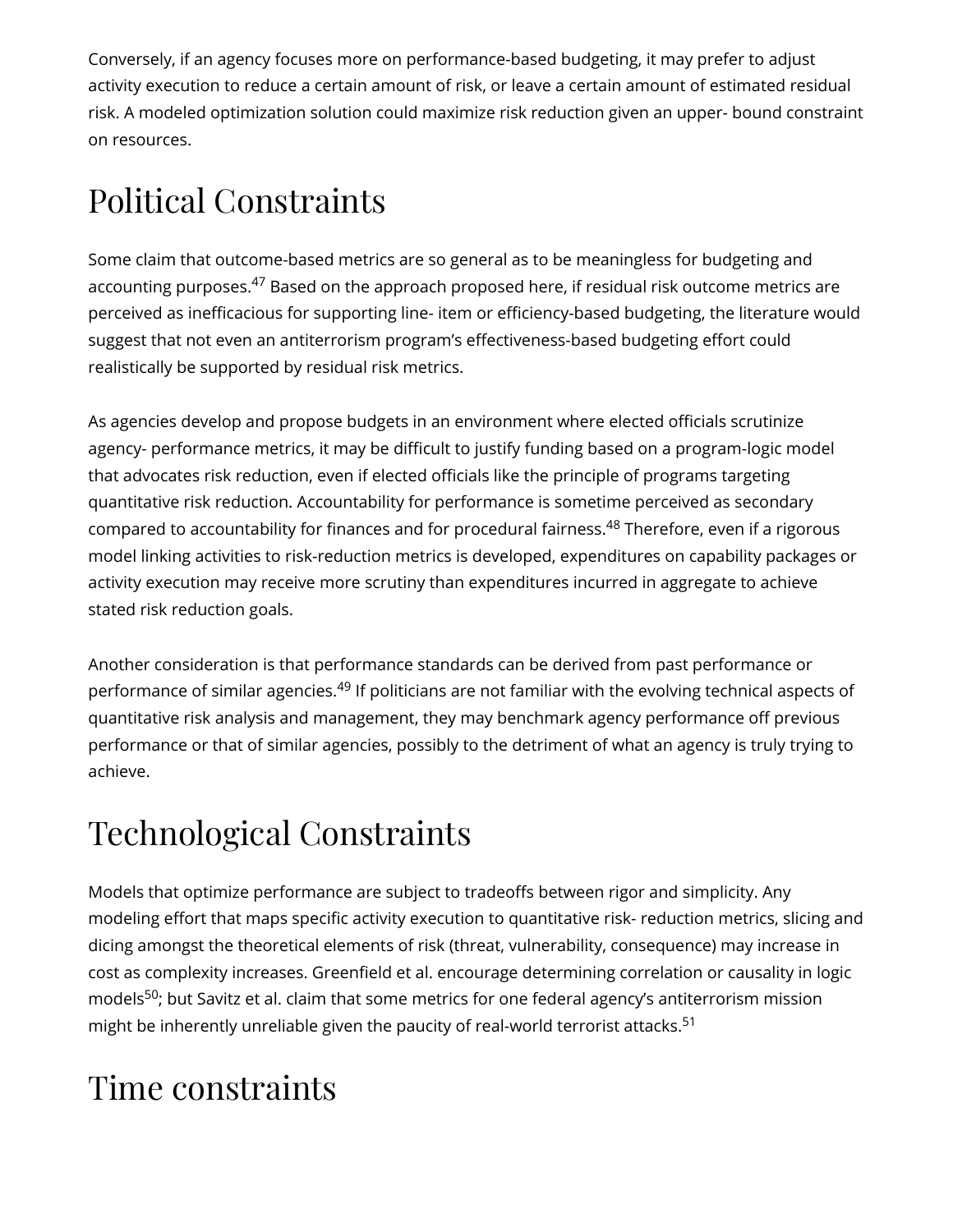Some agencies require models that support certain decisions to undergo a formal Verification, Validation, and Accreditation (VV&A) process. Such a process could require lots of analyst effort and financial support. Fortunately, model accreditation processes in some agencies may be tailored subject to resource constraints. Furthermore, the wicked problem approach may limit model effectiveness, absent sufficient time to develop such a model. Caudle (2005) argues that:

<span id="page-12-0"></span>[t]he program logic model has one major drawback for homeland security in that it clearly targets programs, normally within an organization's control, as the unit of analysis…complex program logic models would be necessary for homeland security to reflect the interdependencies of many organizations and programs. [52](#page-38-4)

With this in mind, modeling the effects of Rogers' (2008) program "overlap" upon logic- model activities and metrics might increase the time needed to construct a valuable risk metric-based logic model for CIKR protection missions.

# Conclusions

The research here suggests that efforts to establish meaningful risk-based performance evaluation models with risk metrics for use by agencies with counterterrorism missions are in a somewhat nascent state. However, we are optimistic that by continuing to study program theory, logic models, and performance evaluation theory, as well as continuing to study how risk, deterrence, and resilience concepts are leveraged to support antiterrorism efforts, academics and practitioners might flesh out a framework for a logic model or other performance- evaluation approach that integrates these concepts to help evaluate performance for agencies with a terrorism prevention/deterrence mission.

One might conjecture that an effort to build a performance- evaluation framework based on quantitative risk metrics might get at the historical differentiation between performance budgeting and program budgeting. The former, derived from scientific management principles, was considered a different budgeting system from the latter, influenced by economic and systems analysis.<sup>[53](#page-38-5)</sup> If program objectives are to reduce risk and minimize residual risk, and quantitative risk reduction is a metric, perhaps both performance and program-based budgeting are simultaneously attainable by one agency. One might also speculate that such a framework could integrate both the input accountability concerns and the outcome-based performance concerns that Heinrich proposes:

<span id="page-12-2"></span><span id="page-12-1"></span>[a]n important question that arises for public managers and researchers is, are outcome-based performance management systems more effective than traditional approaches to bureaucratic control? [54](#page-38-6)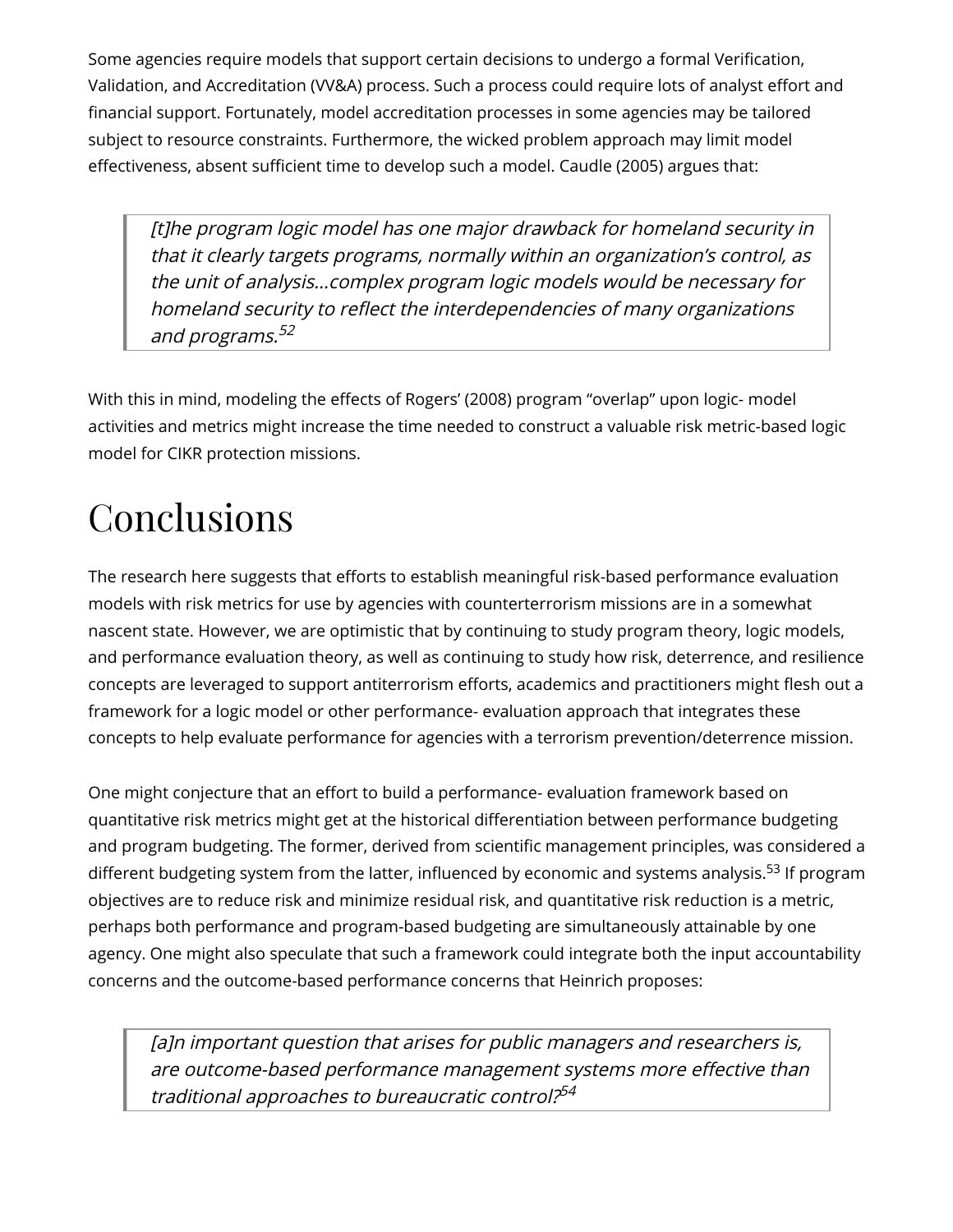<span id="page-13-0"></span>In addition to the constraints identified earlier, Caudle claims establishing cause and effect relationships to guide measurement techniques for homeland security programs is still nascent.<sup>[55](#page-38-7)</sup> With the knowledge that perfectly quantifiable metrics may not be realistic, an agency can still move forward with studying correlation between activities and risk reduction/residual risk metrics for antiterrorism programs. Collins advocates that the public sector should not focus exclusively on "perfectly quantifiable metrics," but should at least gather evidence of progress. $^{56}$  $^{56}$  $^{56}$ 

<span id="page-13-2"></span><span id="page-13-1"></span>Risk reduction is a quantifiable metric, but correlating costs of assets to execute risk-reduction activities may get at the challenge that Lewis posed in his seminal work on public budgeting. If we subscribe to the theory of evaluating budgets based on marginal utility, maximum gain for expenditures can only be obtained if those expenditures are distributed amongst different purposes such that the last dollar spent for each purpose yields the same return.<sup>[57](#page-38-9)</sup> The concept of marginal utility entails analysis of how alternative uses of the same increment of available resources would yield different returns on investment, and prioritizing those alternative uses. $^{\rm 58}$  $^{\rm 58}$  $^{\rm 58}$ 

<span id="page-13-3"></span>Some agencies with antiterrorism missions may focus on control-based budgeting and track expenditures for assets, such as boats and aircraft. If the outcomes to be achieved are risk-reduction measures that can be sliced/diced in different ways, marginal utility theory may mean those agencies can link expenditures to risk reduced through threat reduction alone, through vulnerability reduction, through consequence reduction, or permutations of the above. This portfolio of options may have implications for how such agencies defend their budgets, per marginal utility theory, in an incremental budgetary environment.

### Proposed Way Ahead

The next steps to continue this framework development effort might entail the following.

- 1. Flesh out a notional logic model that links agency antiterrorism activities, such as port patrols and vessel escorts, to agency accomplishments (possibly reduced risk), to agency outcomes (possibly residual risk).
- 2. Hypothesize appropriate metrics for each activity, accomplishment, and outcome. Consider direct and indirect or "proxy" metrics.
- 3. Assess whether those metrics might be modified to accommodate different budgeting theories (line item/responsibility center, efficiency, effectiveness).
- 4. Assess whether metrics can accommodate quantifiable deterrence/adaptive adversary considerations, network- exploitation susceptibility and other network effects on vulnerability, and/or network effects on consequence and resilience.
- 5. Assess the "aggregatibility" and "severability" of various metrics. For example, with respect to adaptive adversary factors, assess whether metrics derived from the concept of attacker and defender "utility" should segregate from those metrics, or aggregate therein, costs and other agency resource inputs to execute antiterrorism activities.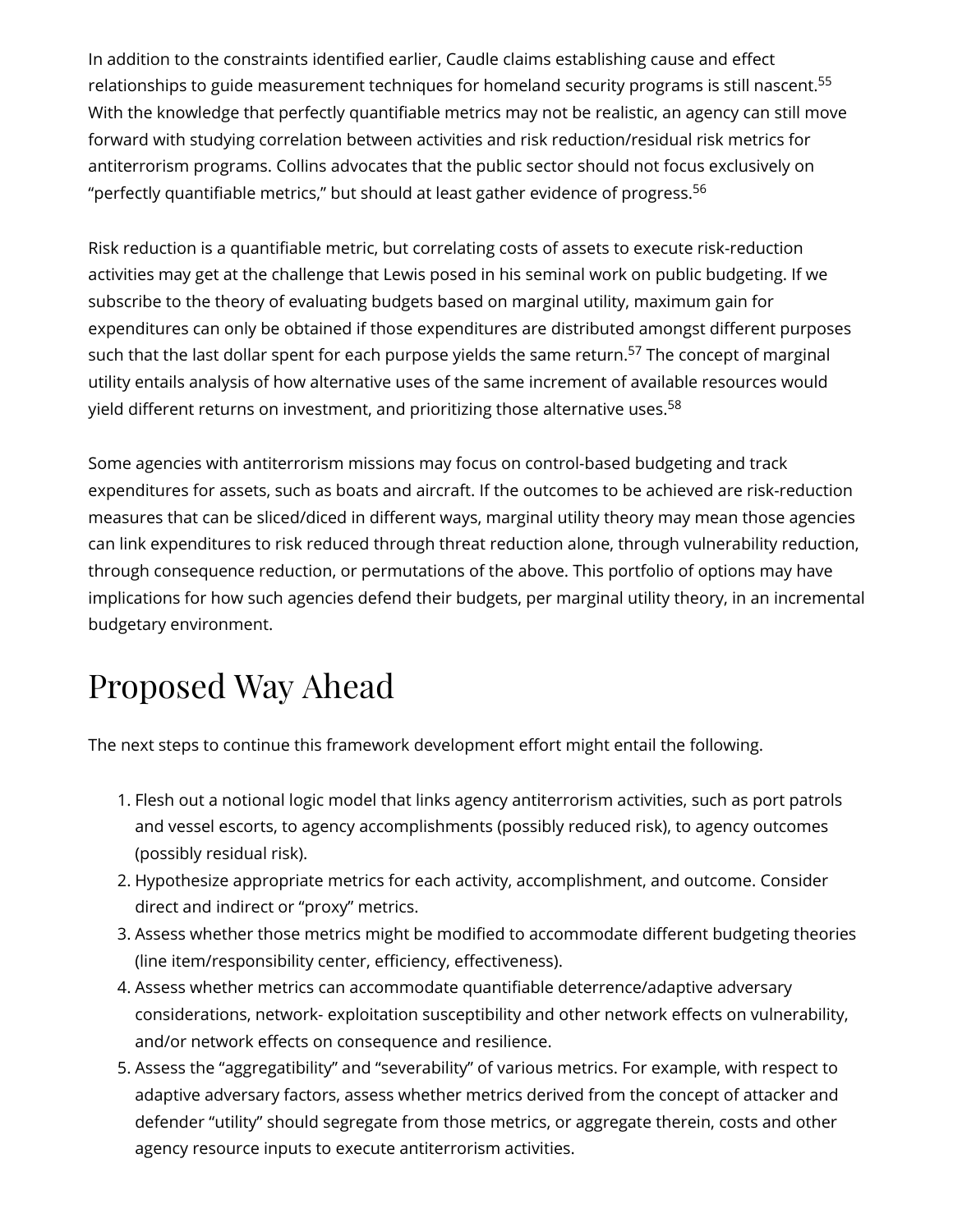- 6. Assess the effects of other organizations with similar missions upon the efficacy of certain metrics in evaluating logic-model elements.
- 7. Assess whether a linear "pipeline" model, "outcome-chain", recursive loop model, "realist" model, or other variety of logic model is most preferable.
- 8. Socialize various logic model formats/details with program sponsors, budget analysts, and agency overseers and revise models as appropriate.
- 9. Determine whether the preferred model would meet the threshold for formal agency verification, validation, and accreditation efforts, and estimate needed resources if that determination is in the affirmative.

Ongoing efforts to develop agency performance evaluation frameworks should be assessed as part of this way ahead.

# Appendix

Here, we show some basic logic models that broach the recommended steps in the Proposed Way Ahead. These are not intended to be exhaustive, but instead are intended to illustrate, at a high level, how the concepts discussed in this essay might be presented for further exploration.

# Threat Reduction

### Logic Model Explanation

First, we show a notional activity-accomplishment-outcome logic model for deterrence activities (threat reduction). We show notional metrics, partitioned by the three budgeting theories: line item or cost center, efficiency, and effectiveness.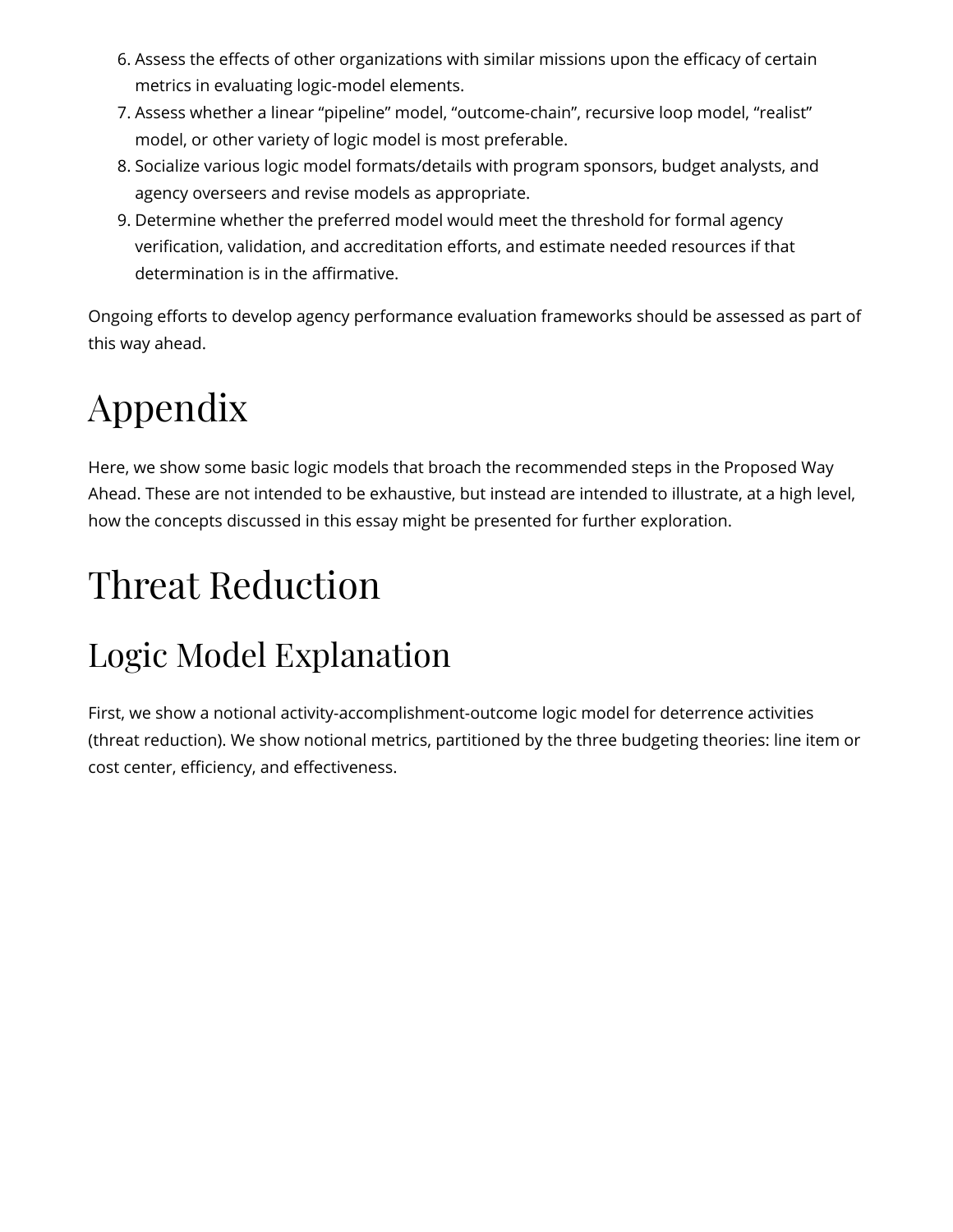#### Purpose: Deterrence

| Activity                                         |                                   | Metric                             |
|--------------------------------------------------|-----------------------------------|------------------------------------|
| <b>Stationary Target</b><br><b>Moving Target</b> | "Zone Defense"<br>"Point Defense" | # Activities / time or \$ expended |
| <b>Stationary Target</b>                         | "Point Defense"                   |                                    |

| Accomplishment   | Metric        |                            |                  |
|------------------|---------------|----------------------------|------------------|
| Attacks Deterred | Line Item     | Efficiency                 | Effectiveness    |
|                  | $T\downarrow$ | $R \downarrow$<br>\$, time | R ↓I<br>$ \tau $ |

| Outcome         | Metric    |                                          |                                  |
|-----------------|-----------|------------------------------------------|----------------------------------|
| Residual Threat | Line Item | Efficiency                               | Effectiveness                    |
|                 | res       | $res \tau\downarrow$<br>$$.$ <i>time</i> | $\lceil res \rceil_T \downarrow$ |

(https://www.hsaj.org/resources/uploads/2018/12/Risk-Based\_Performance\_Metrics\_figure1.1.png)

**Figure 1.** Logic model, deterrence activities (threat reduction)

Key:

 $T\bigdownarrow$  = threat reduced (as per deterrence activities)

 $\left. \frac{R \downarrow}{T \downarrow} \right|_{T}$  = risk reduced given threat reduced, divided by resource inputs (time and/or money)  $$, time$ 

 $\mathbb{R} \bigvee_{\tau \downarrow}$  = risk reduced given threat reduced, irrespective of resource inputs

 $T_{res}^{\phantom i}$  = residual threat (after deterrence activities executed)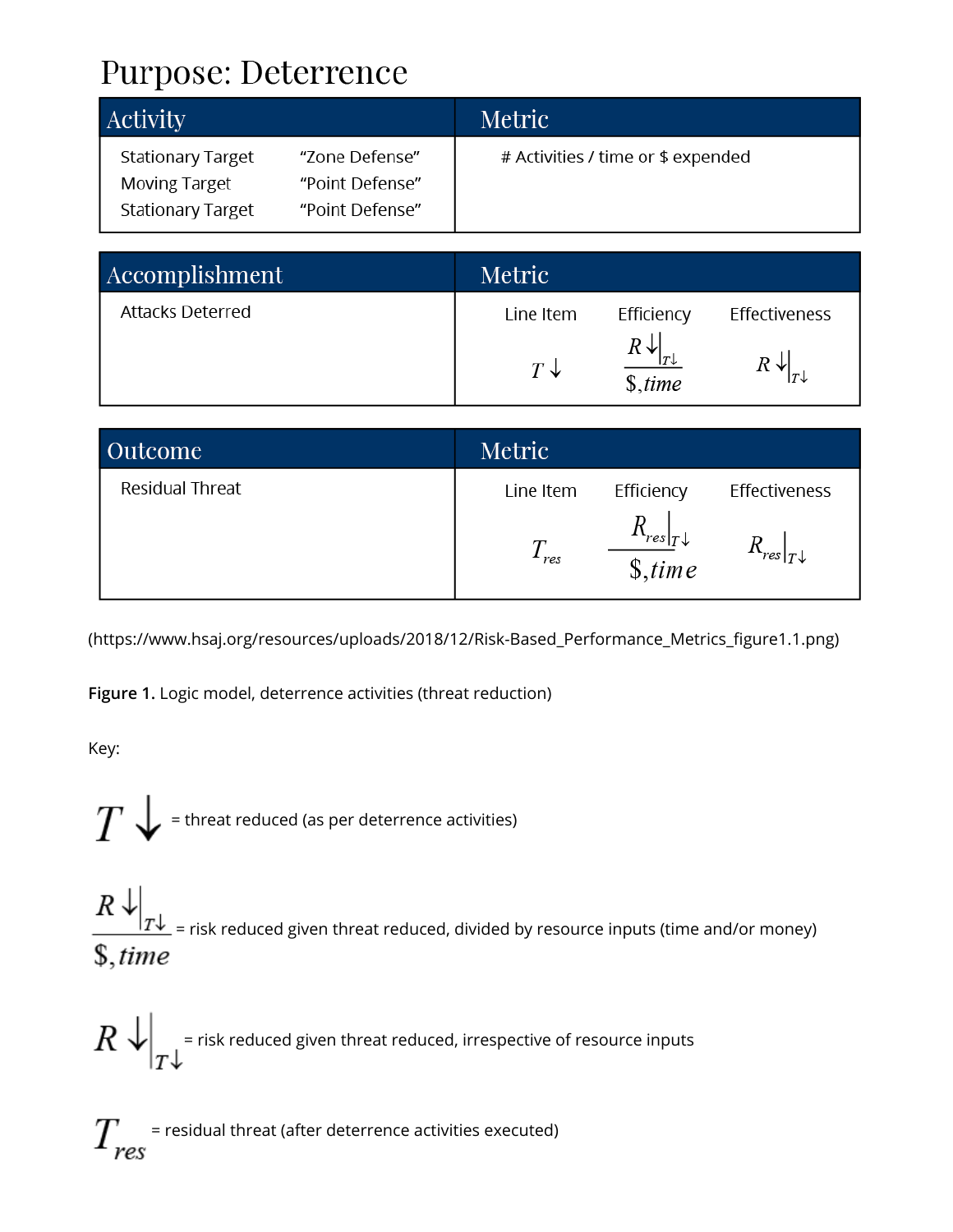$\frac{R_{res}|_{T\downarrow}}{T}$  = residual risk given threat reduced, divided by resource inputs (time and/or money)  $$, time$ 

 $\left. R_{res}^{\phantom{\dag}}\right\vert_{\tau}$  = residual risk given threat reduced, irrespective of resource inputs

In Figure 1, activities such as stationary and moving target defenses can be measured by number of activities performed, per resource input such as time or money, or both. The accomplishment of this effort is attacks deterred, with possible metrics of threat reduced (line item – tie to specific activity or asset performing activity), risk reduced as a function of threat per resource input (efficiency), or risk reduced as a function of threat (effectiveness). The outcome is residual risk, or what risk remains to the infrastructure after deterrence activities are executed.

### Analysis

Here, if risk reduction is used as an efficiency or effectiveness metric, it could be isolated to the risk reduced solely as a function of threat-reducing or "deterrence" activities noted. The classic risk equation also incorporates vulnerability (V) and consequence (C) terms.

$$
R = f(T, V, C)
$$

**Eq. 1**. Basic Risk Equation

In reality, do security activities simultaneously reduce more than one element of the risk equation? This gets into aggregatibility/severability challenges, but specific to threat reduction efforts, the double-counting effects of quantifiable deterrence discussed in Taquechel and Lewis (2012) may be a consideration in performance measurement.

## Double Counting Threat Reduction

One can argue that change in threat, or attacker capability and intent to attack, is a function of changes in target vulnerability and/or consequence.

# $T = f(V, C)$

**Eq. 2**. Threat as function of vulnerability, consequence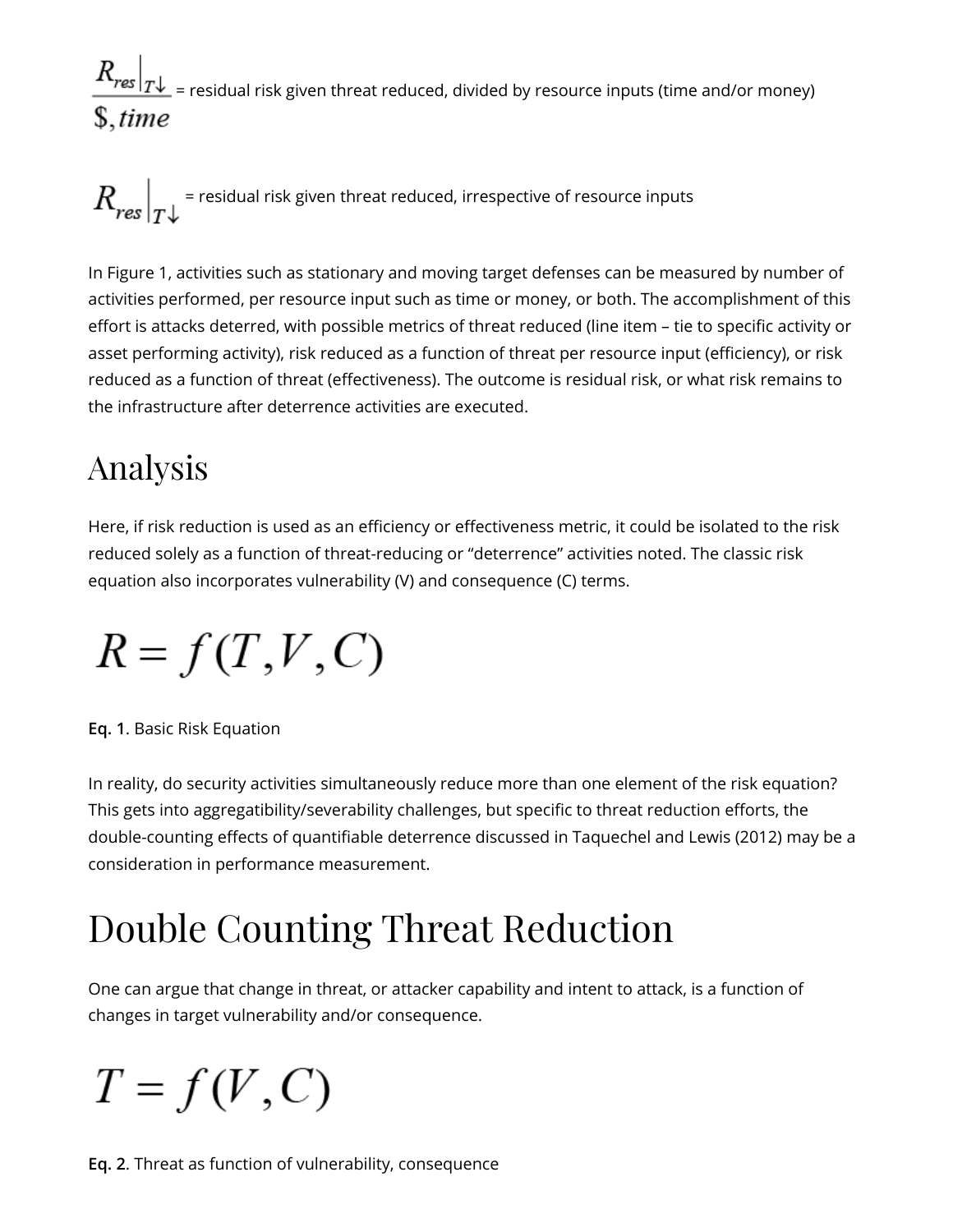We also know that threat is derived from intent and capability:

 $T = f(Internet, Cap)$ 

**Eq. 3**. Threat as function of intent, capability

<span id="page-17-0"></span>Previous work<sup>[59](#page-38-11)</sup> has proposed that intent is a function of a ratio of attacker expected utility (UeA), or benefit from a successful attack, to the aggregate of all expected utilities from available attacker courses of action:

Intent =  $\frac{U_e A}{\sum U_e A}$ 

**Eq. 4**. Intent as function of attacker expected utility

We also can surmise that attacker expected utility is a function of target vulnerability and consequence. What a target's defender stands to lose, an attacker stands to gain:

 $U_aA = f(V, C)$ 

**Eq. 5**. Attacker expected utility as function of vulnerability, consequence

How does this lead to double counting? If target V or C decreases due to the target defender's actions, expected utility of an attack would decrease, thus decreasing intent and attacker threat. This ultimately suggests risk reduction.

 $V \downarrow, C \downarrow \rightarrow U_{e} A \downarrow \rightarrow Intent \downarrow \rightarrow T \downarrow \rightarrow R \downarrow$ 

However, the effect of vulnerability and/or consequence reduction itself should be sufficient to argue risk is reduced:

 $V \downarrow$ ,  $C \downarrow \rightarrow R \downarrow$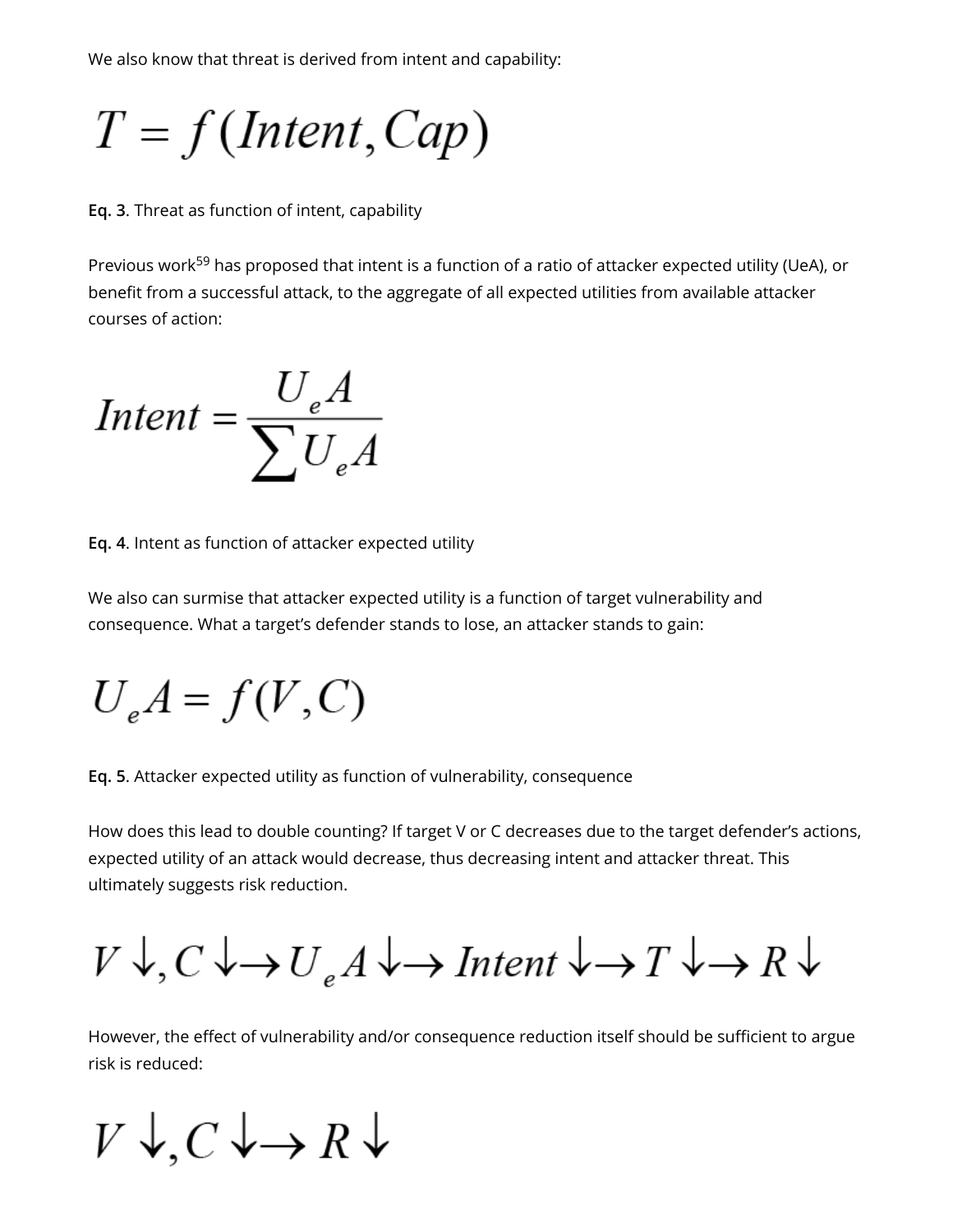Therefore, isolating the effects of threat reduction due to deterrence-oriented activities upon risk reduction becomes theoretically challenging. Did the risk reduce because an adversary noticed the point or zone defense activities and therefore had less intent to act? If so, by that logic, risk would be mathematically reduced twice: by the lowering of threat (per Equation 3), and the lowering of vulnerability or consequence (per Equation 1). While we can argue on a theoretical level that this double-counting effect of deterrence activities seems logical, from a performance metrics standpoint, one challenge may be arguing how much risk reduction is directly attributable to activities intended to deter, or reduce threat. Zone defense security activities seem more susceptible to this challenge, if they do not focus security coverage on individual targets, but instead cast a wide net over a group of targets. The effort to reduce target vulnerability with a randomized, "zone defense" presence may be less effective than the effort to reduce attacker intent to attack, and thus reduce threat. The relationship between specific tactical activities and metrics must be explored further.

### Tracking Expenditures

The nexus between agency expenditure of time and/or money obligated to execute these deterrenceoriented activities, and the execution of the activities themselves, must be clear in order to have defensible efficiency metrics. For instance, if the funding for assets executing deterrence activities is earmarked specifically for those activities, but then the asset is diverted to perform a different task, the actual expenditure of those funds may trace to multiple activities in the accounting. This may make budget planning challenging if we link strategic-mission budgeting, mission-operational planning, and mission-execution activities.

Instead, budgeting to line-item capabilities (such as aircraft or boats) that perform multiple missions within an agency's portfolio may be easier, at least from a cost center/line-item budgeting perspective. Assets are constrained by engineering-driven costs such as fuel consumption and repair cycles, which may mean mission execution is constrained by available logistical-support funding. This may reflect realities of budgetary and logistical constraints, and whether outcome-based budgeting is feasible, especially in a prevention or deterrence-oriented mission, is subject to debate. This issue is particularly relevant to deterrence-focused activities in a logic model as they may be perceived as "generalist" in nature, not protecting any specific target nor responding to specific events or actionable intelligence.

# Vulnerability Reduction

Next, we show a notional activity-accomplishment-outcome logic model for Prevention/Protectionoriented activities (vulnerability reduction) with notional metrics.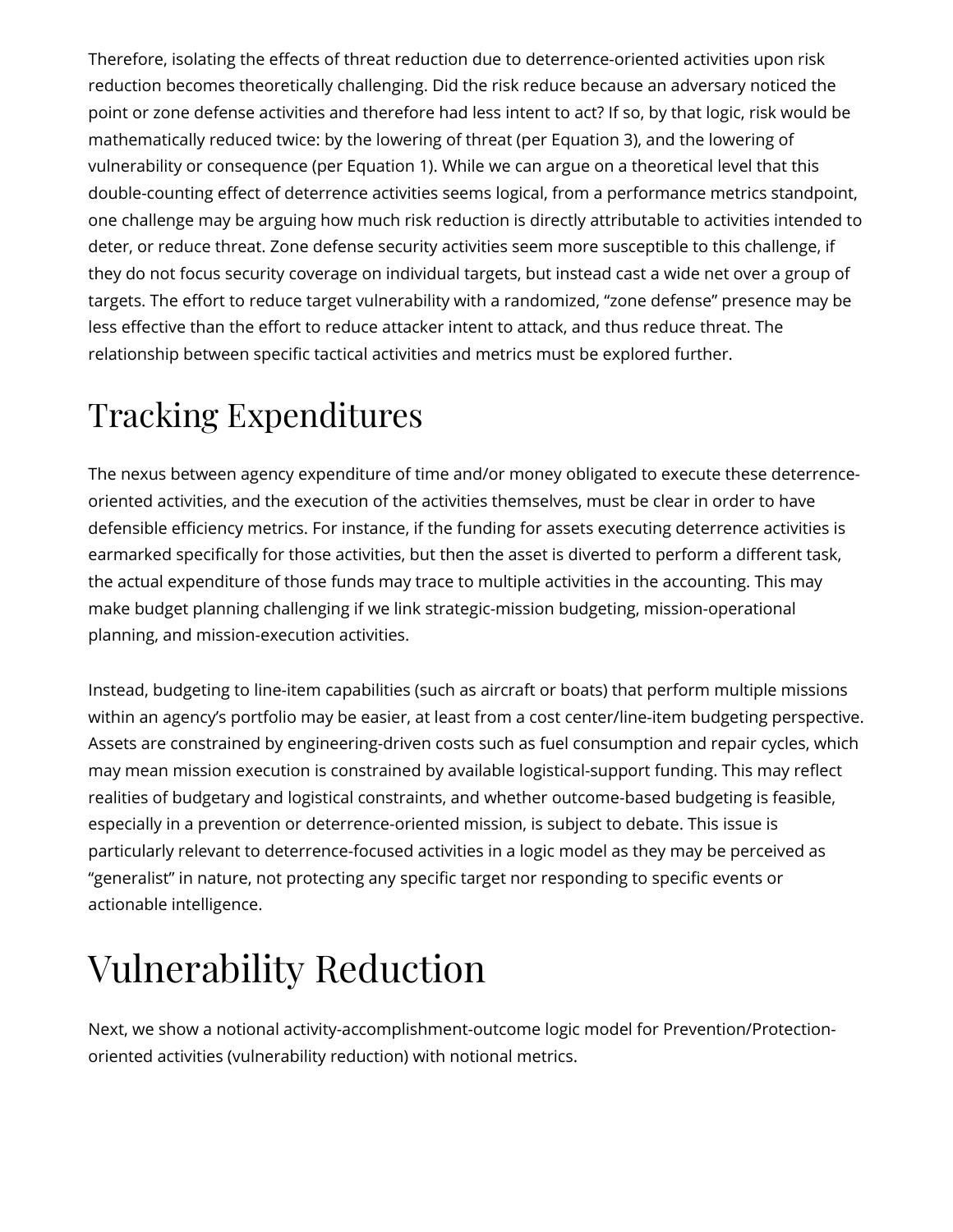#### Purpose: Prevent & Protect

| <b>Activity</b>                                                                                                                                                | Metric                             |
|----------------------------------------------------------------------------------------------------------------------------------------------------------------|------------------------------------|
| <b>Stationary Target</b><br>"Zone Defense"<br><b>Moving Target</b><br>"Point Defense"<br><b>Stationary Target</b><br>"Point Defense"<br>Compliance Inspections | # Activities / time or \$ expended |

| Accomplishment           | Metric    |                                  |               |
|--------------------------|-----------|----------------------------------|---------------|
| <b>Attacks Prevented</b> | Line Item | Efficiency                       | Effectiveness |
| Compliance Achieved      | V↓        | $R\downarrow$<br> V <br>\$, time |               |

| <b>Outcome</b>         | Metric    |                                |                                  |
|------------------------|-----------|--------------------------------|----------------------------------|
| Residual Vulnerability | Line Item | Efficiency                     | Effectiveness                    |
|                        | res       | $res _{V}$<br>$$.$ <i>time</i> | $\lceil res \rceil_V \downarrow$ |

(https://www.hsaj.org/resources/uploads/2018/12/Risk-Based\_Performance\_Metrics\_figure2.1.png)

**Figure 2.** Logic model, prevention/protection activities (vulnerability reduction)

Key:

 $V \bigdownarrow$  = vulnerability reduced (as per prevent/protect activities)

 $\left\Vert R\downarrow\right\Vert _{V\downarrow}$  = risk reduced given vulnerability reduced, divided by resource inputs (time and/or money)  $$, time$ 

 $\mathbb{R}\left\|X\right\|_{\mathbb{R}^d}$  = risk reduced given vulnerability reduced, irrespective of resource inputs

 $V_{\text{ref}}$  = residual vulnerability (after prevent/protect activities executed)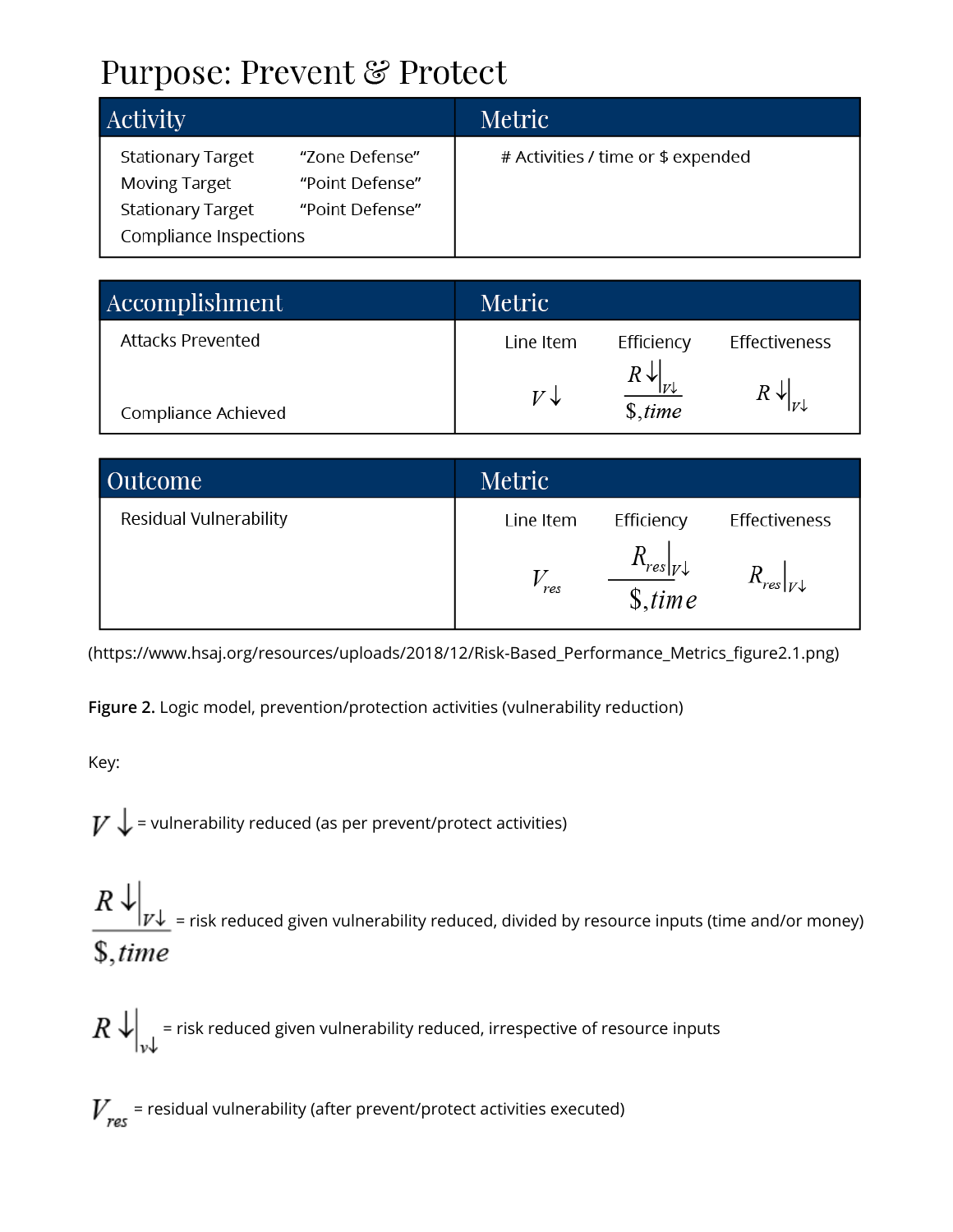$\frac{R_{res}|_{V^\downarrow}}{V}$  = residual risk given vulnerability reduced, divided by resource inputs (time and/or money)  $$, time$ 

 $\left. R_{res}^{} \right|_{\rm trl}$  = residual risk given vulnerability reduced, irrespective of resource inputs

### Logic Model Explanation

The first change from Figure 1 is that a new activity is introduced: compliance inspections. These inspections may be conducted armed or unarmed, depending on the purpose, but arguably armed inspections might prevent or protect against an imminent attack more effectively.

That notwithstanding, the next change is that one accomplishment is "attacks prevented" rather than "attacks deterred." We introduce a second objective, "compliance achieved." Whether this is synonymous with "attacks prevented" for logic-model analysis purposes may require additional examination.

Then, we see the outcome is "residual vulnerability," or the probability of a successful attack given preventive/protective activities have been executed. The metrics for all activities, accomplishments, and outcomes in this logic model have the same structure as those in Figure 1, but are modified replacing Threat with Vulnerability.

#### Analysis

#### Aggregatibility/Severability

Since we are not focusing on the "double-counting" phenomenon here, aggregatibility and severability takes on a different meaning. Previous work has explored network effects in defending critical infrastructure.

#### Network Effects-V Reduction

We now lay the foundation for a modification to the Figure 2 logic model. This incorporates ideas from network analysis, with specific reference to the type of threat addressed. Are we protecting individual CIKR from direct attack, or from exploitation (moving illicit material through enroute to a different destination)? This analysis will assume the latter.

First, we discuss some basic concepts underpinning the "exploitation susceptibility" lens through which we will view network effects on vulnerability and performance metrics.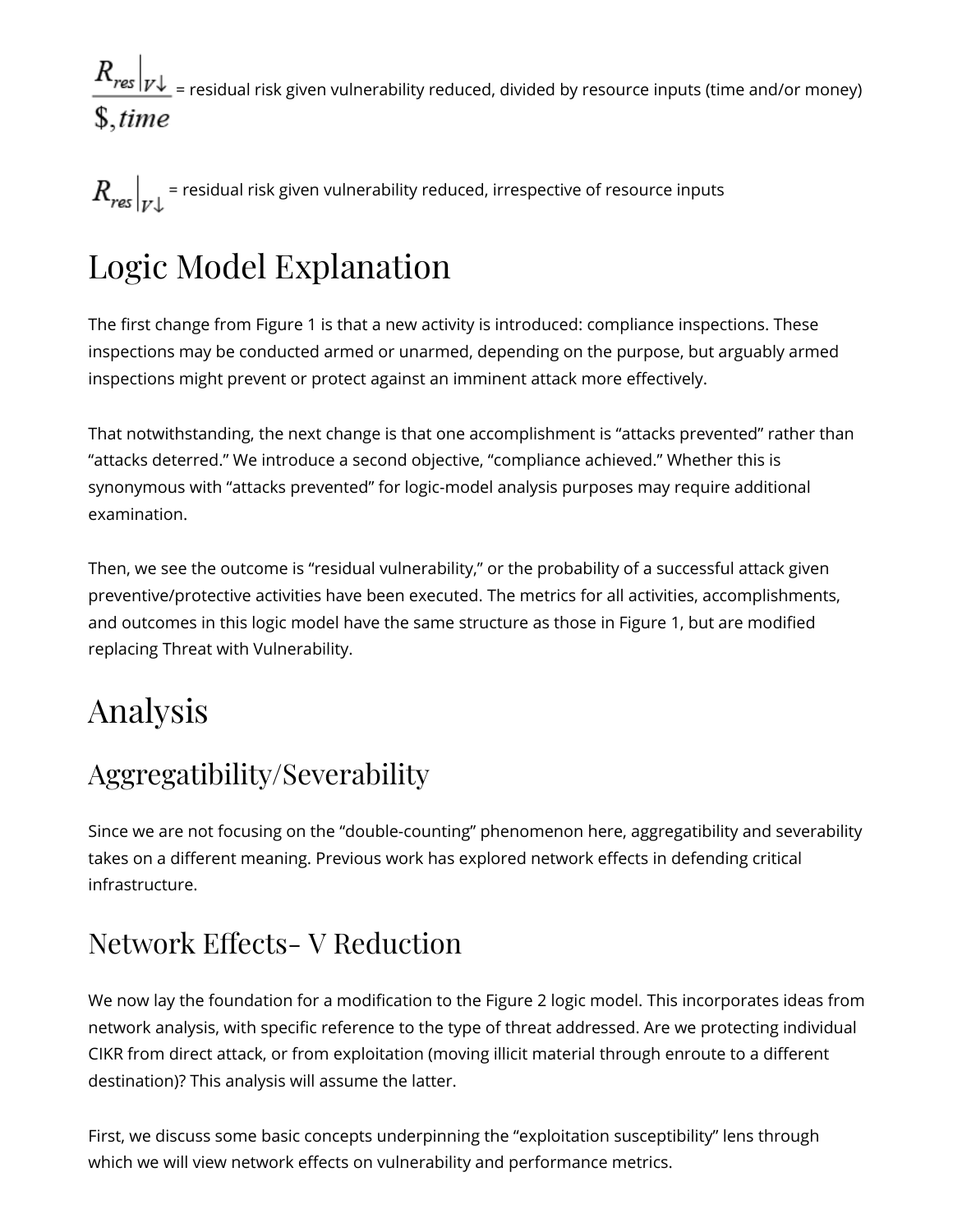

V = organic vulnerability of each node

p = likelihood that fault would propagate through a node

 $E = $$  that would have to be spent to reduce a node's organic vulnerability to 5%

 $A = $$  actually invested to defend a node

ROI = return on investment

[\(https://www.hsaj.org/resources/uploads/2018/12/Figure\\_03.png\)](https://www.hsaj.org/resources/uploads/2018/12/Figure_03.png)

**Figure 3**. Logic graph rendering of a transfer network – two ports and two vessels (Taquechel, 2010, p. 31)

<span id="page-21-0"></span>A transfer network is a representation of how the terrorist-transfer threat, or movement of terrorists or illicit material, can propagate throughout transportation nodes.<sup>[60](#page-38-12)</sup> If ports include CIKR that we prevent or protect against attacks, this network logic could be useful in exploring appropriate vulnerability reduction metrics for the transfer threat. Shown in expanded form, we have a notional network where an adversary might exploit foreign ports (embark), vessels, and domestic U.S. ports (debark), with the option to choose from multiple targets of attack: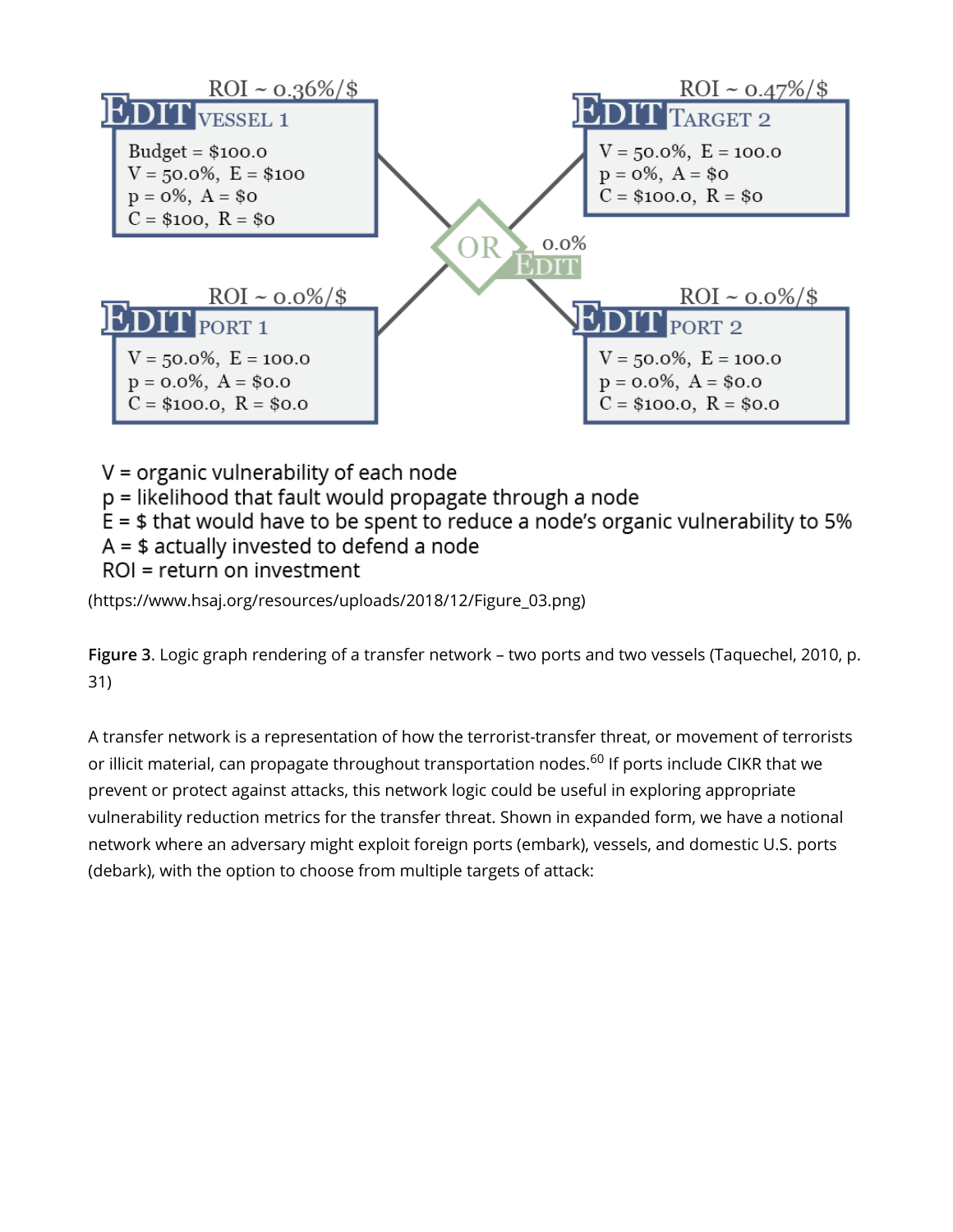

[\(https://www.hsaj.org/resources/uploads/2018/12/Figure\\_04.png\)](https://www.hsaj.org/resources/uploads/2018/12/Figure_04.png)

**Figure 4**. Logic graph rendering of an expanded transfer network (Taquechel, 2010, p. 32)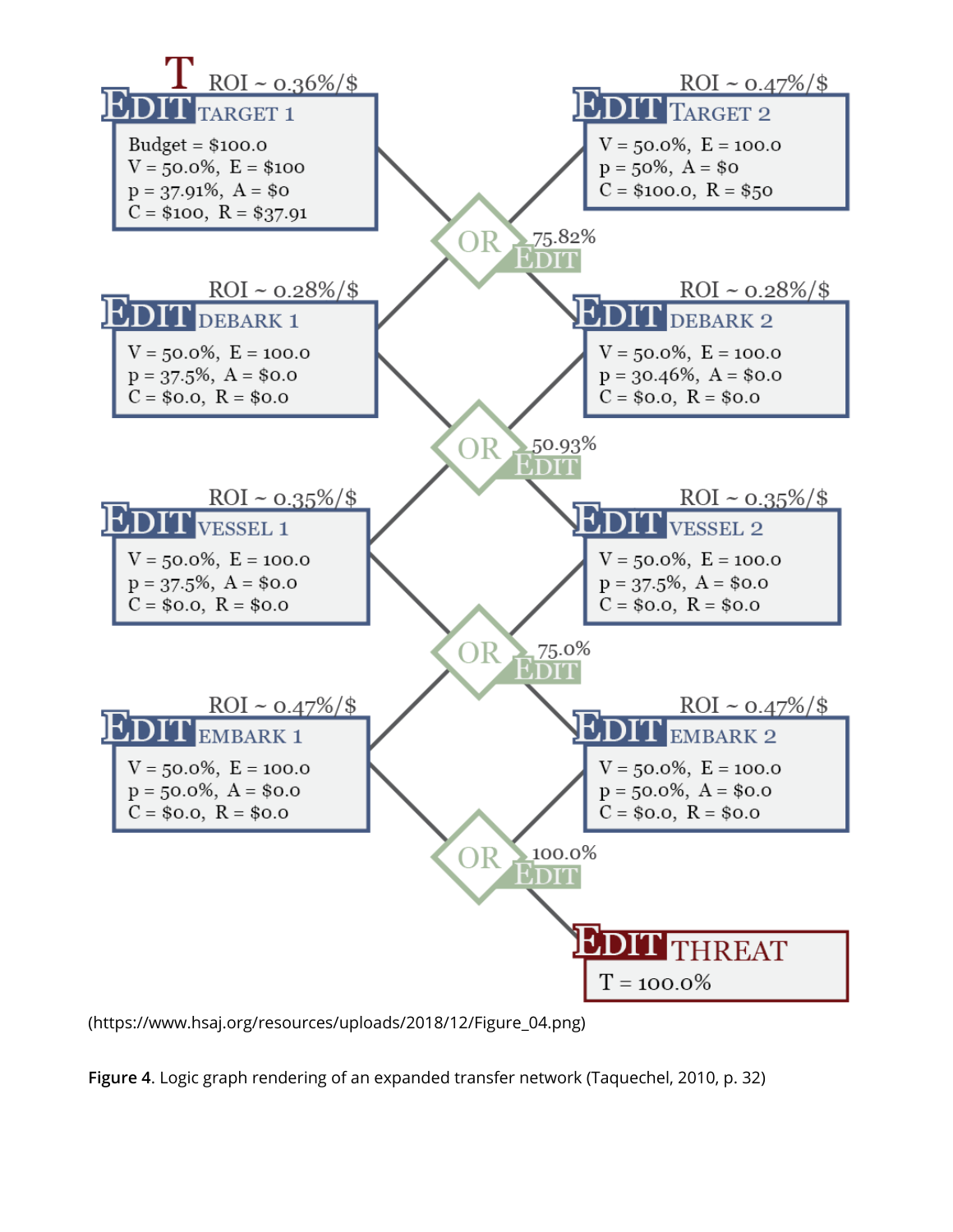If our objective is to reduce "exploitation susceptibility," or a specific type of vulnerability that estimates a port facility's likelihood of exploitation due to an adversary moving illicit goods through undetected (rather than a direct attack against that facility), then our V metrics may take a different form for logic models. Previous work allows us to propose such a functional form of exploitation susceptibility:

 $V_{\text{network}} = 1 - (1 - V_{D1})(1 - V_{D2})$ 

**Eq. 6.** Network vulnerability (exploitation susceptibility), transfer network as shown in Fig 4.

Here, this network exploitation susceptibility reflects the choices the attacker can make for target selection, and the VD1 / VD2 terms reflect a "nestled" vulnerability component that accounts for the ease with which attackers can move materiel or people through this network.

This equation may yield a different value for the network's aggregate vulnerability, or aggregate exploitation susceptibility, than if we only consider the vulnerability of individual CIKR. We can protect infrastructure in the two "ports of debarkation," but if our objective is to defend against network exploitation, our logic model metrics now take a different form: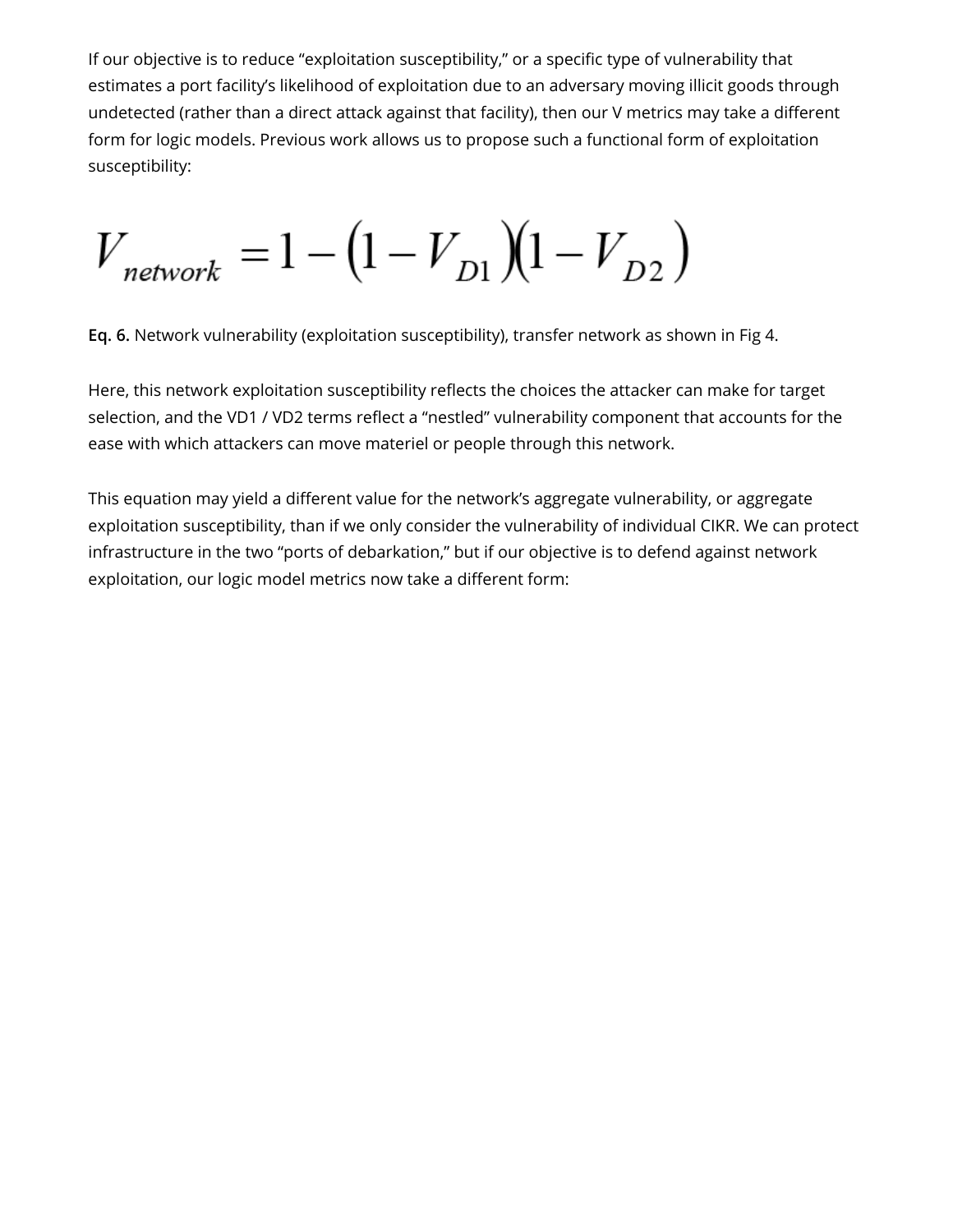### Purpose: Prevent & Protect - Network Exploitation

| <b>Activity</b>          |                 | Metric                             |
|--------------------------|-----------------|------------------------------------|
| <b>Stationary Target</b> | "Zone Defense"  | # Activities / time or \$ expended |
| <b>Moving Target</b>     | "Point Defense" |                                    |
| <b>Stationary Target</b> | "Point Defense" |                                    |
| Compliance Inspections   |                 |                                    |

| Accomplishment                |           | Metric               |               |
|-------------------------------|-----------|----------------------|---------------|
| <b>Exploitation Prevented</b> | Line Item | Efficiency           | Effectiveness |
| Compliance Achieved           | network   | `network<br>\$. time |               |

| Outcome                                                         |                             | Metric                                                                                            |                                                                                                          |
|-----------------------------------------------------------------|-----------------------------|---------------------------------------------------------------------------------------------------|----------------------------------------------------------------------------------------------------------|
| Residual Network Vulnerability<br>(Exploitation Susceptibility) | Line Item<br>res<br>network | Efficiency<br>nres<br>$\sim$ network $ _{V_{\text{network}}^{\text{res}}}$<br>$\mathsf{\$}, time$ | Effectiveness<br>$\left. \begin{array}{cc} & R^{res}_{network} \end{array} \right _{V^{res}_{m \sim 0}}$ |

(https://www.hsaj.org/resources/uploads/2018/12/Risk-Based\_Performance\_Metrics\_figure5.1.png)

**Figure 5.**Logic model, prevention/protection activities (network exploitation)

Key:

 $V_{\text{network}}$  = network exploitation susceptibility reduced (as per prevent/protect activities)

 $R_{network}$   $\downarrow$   $\downarrow$   $\downarrow$  = network risk reduced given network exploitation susceptibility reduced,  $$. time$ 

divided by resource inputs (time and/or money)

 $R_{network}$  = network risk reduced given network exploitation susceptibility reduced, irrespective of resource inputs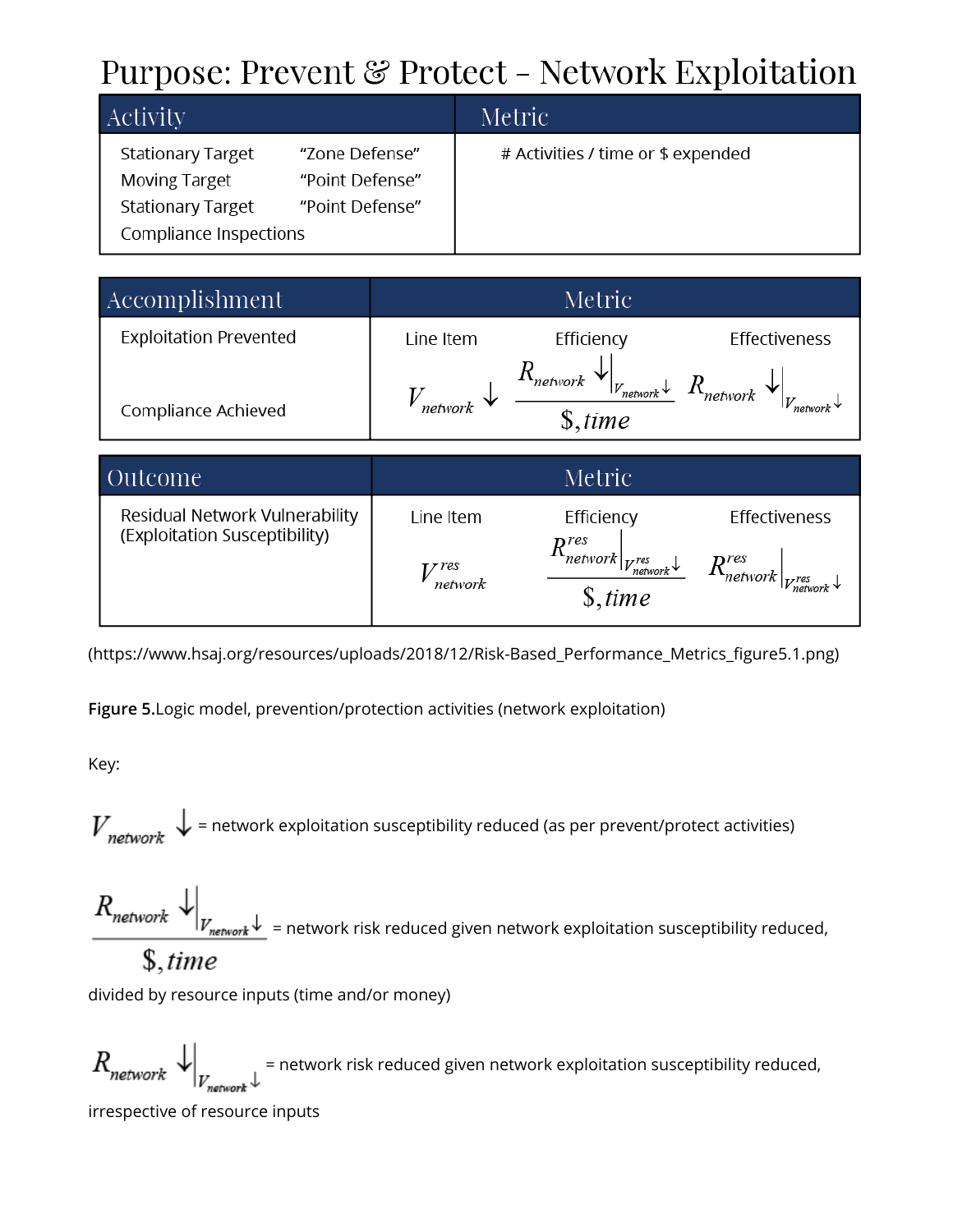$\frac{zres}{\eta}$  = residual network exploitation susceptibility (after prevent/protect activities executed)

 $R^{res}_{network}\Big|_{V^{res}_{network}}$  = residual network risk given network exploitation susceptibility reduced, divided  $$. time$ 

by resource input (time and/or money)

 $K_{network}$  $\left|_{V_{network}^{res}}\right\rangle$  = residual network risk given network exploitation susceptibility reduced,

#### $$. time$

irrespective of resource inputs

How is residual network exploitation susceptibility expressed? We add exponential terms to Equation 6 to account for modeled investments to reduce this susceptibility, expressed probabilistically.

$$
V_{network}^{res} = 1 - \left(1 - V_{D1}e^{\left(\frac{-A_{D1}\lambda_{D1}}{E_{D1}}\right)}\right)\left(1 - V_{D2}e^{\left(\frac{-A_{D2}\lambda_{D2}}{E_{D2}}\right)}\right)
$$

[\(https://www.hsaj.org/resources/uploads/2018/12/Eq7.png\)](https://www.hsaj.org/resources/uploads/2018/12/Eq7.png)

**Eq. 7.** Network vulnerability (exploitation susceptibility), residual after investment

Importantly – the focus of the prevention/protection activities in this logic model remains the same CIKR targets as in Figure 3 -US port infrastructure. But, there are additional influences on the vulnerability that those executing these activities "inherit" from upstream defensive efforts, such as overseas compliance inspections. These influences may be outside the scope of the logic model under consideration.

Furthermore, the compliance inspection activity holds yet another vulnerability-reduction purpose when the objective is specifically to prevent or protect against exploitation via nuclear weapons shipments. This may entail inspection of weapon-detection equipment and SOP compliance efforts. See Taquechel, Hollan and Lewis (2015) for more discussion.

#### Tracking Expenditures – Issues Specific to V– reducing Activities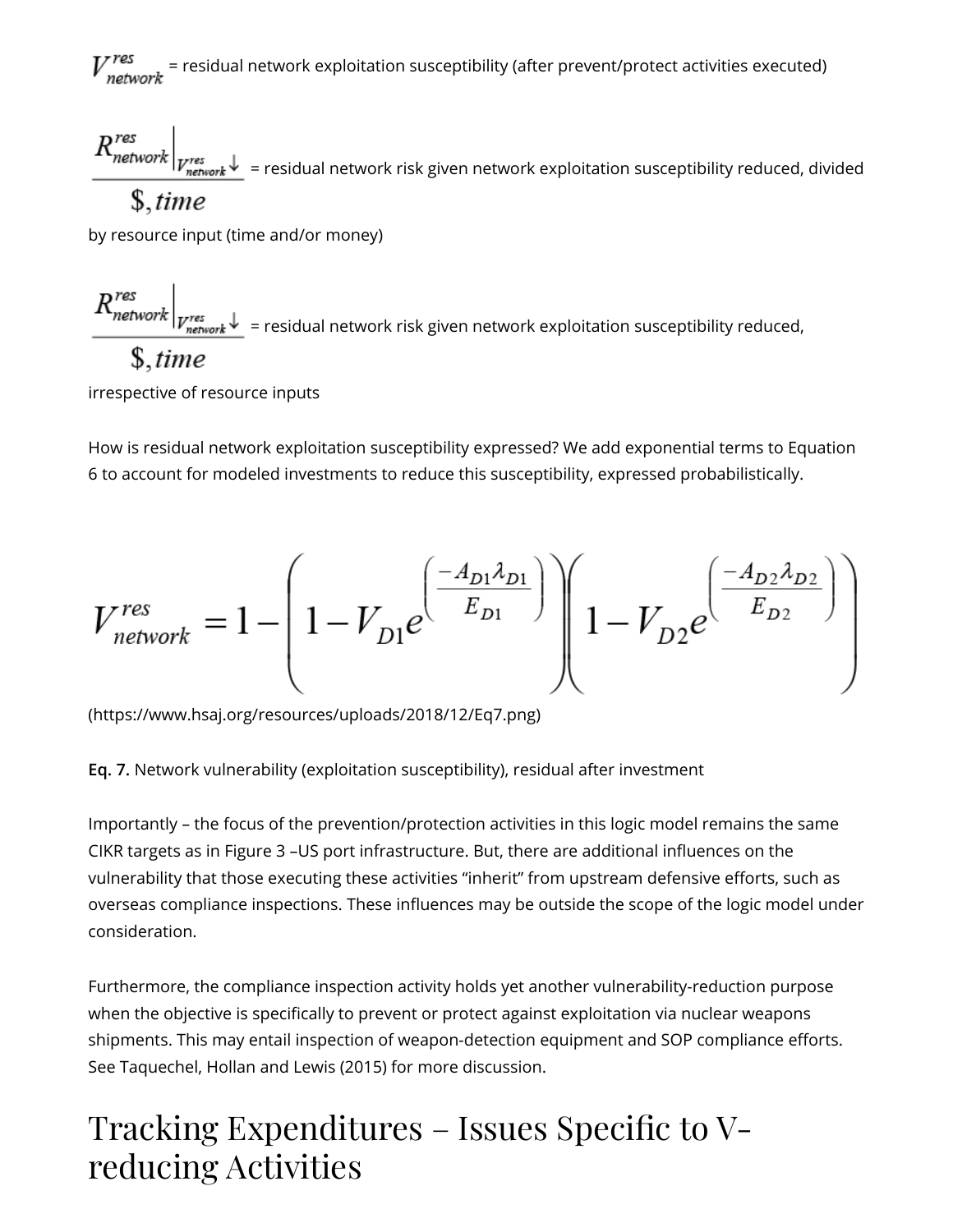One consideration for the efficiency metric denominator here is how realistic the influence of protective activities in U.S. ports is, when the issue at hand is exploitation susceptibility. The vulnerability-reduction effects of overseas compliance inspections and at-sea actions may influence exploitation susceptibility, and protection activities in U.S. ports may only contribute marginally to overall network-exploitation susceptibility reduction. This may be a return on investment consideration if the prevailing preference for performance metrics is driven by efficiency, or accomplishment per expenditure. This gets back to the theoretical consideration of external influences upon performance metrics as discussed in Rogers (2008).

# Consequence Reduction

Next, we show a notional activity-accomplishment-outcome logic model for resilience-oriented activities (consequence reduction), with notional metrics.

#### **Purpose: Resilience**

| <b>Activity</b>        | Metric                            |
|------------------------|-----------------------------------|
| Port Security Grants - | Grants approved per input effort/ |
| Resilience Investment  | (Time to process, \$)             |

| Accomplishment        | Metric                      |            |                 |
|-----------------------|-----------------------------|------------|-----------------|
| Economic Loss Reduced | Line Item                   | Efficiency | Effectiveness   |
|                       | $C_{\epsilon}$ $\downarrow$ | \$, time   | $R_{C_{\rm s}}$ |

| Outcome                        | Metric                |                                                       |               |
|--------------------------------|-----------------------|-------------------------------------------------------|---------------|
| Economic Productivity Retained | Line Item             | Efficiency                                            | Effectiveness |
|                                | $\lnot$ res<br>$\sim$ | $R^{res}$<br>$C_{\mathfrak{e}}\downarrow$<br>\$. time | $n$ res       |

(https://www.hsaj.org/resources/uploads/2018/12/Risk-Based\_Performance\_Metrics\_figure6.1.png)

**Figure 6.** Logic model, resilience activities (consequence reduction)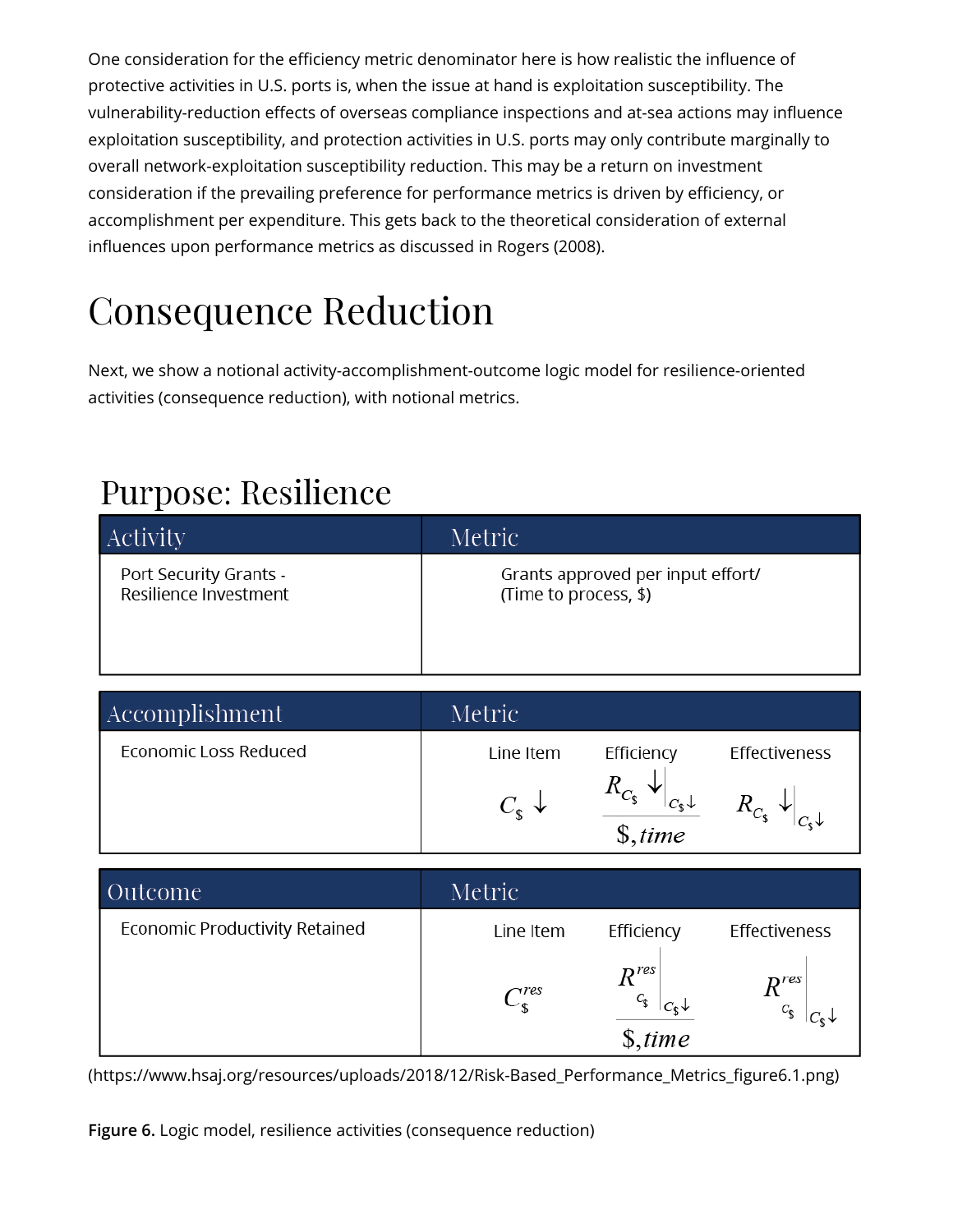$$
C_{\$} \downarrow
$$
 = economic loss theoretically avoided (by resilience activities)

 $R_{C_\$}\downarrow_{C_\$}\downarrow_{C_\$}\downarrow_{C_\$}$  = CIKR lost productivity avoided given resilience activities, accounting for probability of  $$. time$ 

attack, divided by resource inputs (time and/or money)

$$
R_{C\$\downarrow\big|_{C_{\$}\downarrow}} = \text{CIKR lost productivity avoided, irrespective of resource inputs}
$$

 $C_{\mathbf{\hat{e}}}^{res}$  = residual economic productivity (after resilience activities executed)

 $R_{c_\$}^{res}\Bigg|_{C_\$}\downarrow$  = residual CIKR productivity, accounting for probability of attack, divided by resource

#### $$, time$

input (time and/or money)

 $R_{c_s}^{res}\Bigg|_{C_*\downarrow}$  = residual CIKR productivity, irrespective of resource inputs

#### Logic Model Explanation

Here, the activity is port security grants, which per previous work were proposed to take a resiliencefocused approach, providing to CIKR money specifically earmarked for capability to rebuild to facilitate some level of productivity after an incident. See Taquechel (2013) for more details.

The accomplishment is economic loss theoretically reduced or avoided by these resilience activities, as lost economic productivity can be considered a consequence. Metrics entail quantified economic loss (line item), or risk as a function of that economic consequence (network lost productivity that accounts for probability of attack), either per effort expended to administer grants (efficiency), or disregarding effort (effectiveness).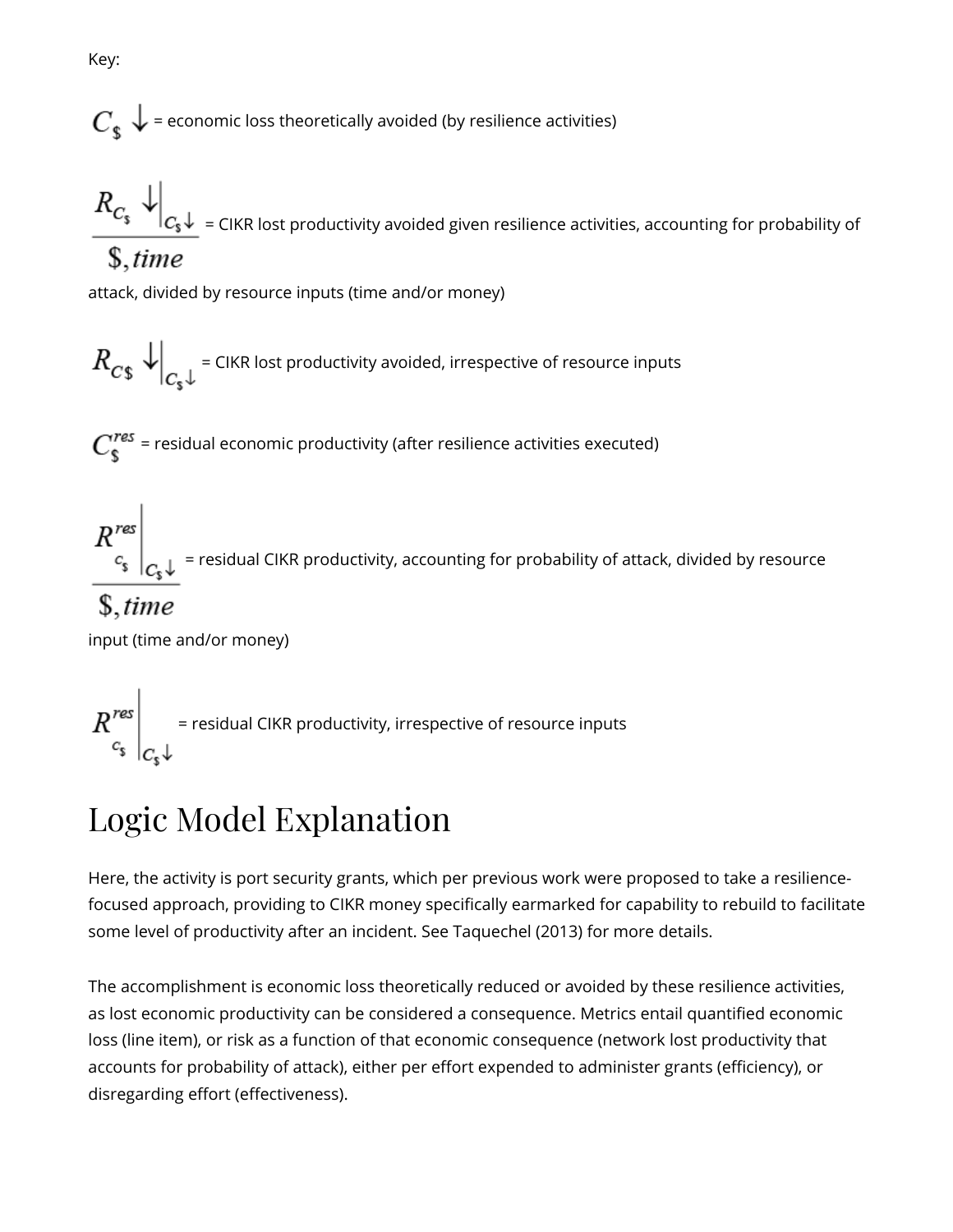The outcome is residual economic productivity, measured by dollars (line item), or by residual network functionality per grant administration effort, or without regard to effort (efficiency vs effectiveness).

### Analysis

#### Aggregatibility/Severability

Here, aggregatibility/severability of metrics also gets into network effects, but in terms of "cascading economic effects" on networks of infrastructure, as explored in Taquechel (2013). In other words, the aggregatibility focuses on the network effects of consequence rather than the network effects of vulnerability or exploitation susceptibility. We can call this "failure susceptibility" in consequence terms.

# Network Effects- C Reduction (Resilience)

We now show a modification to the Figure 6 logic model. This incorporates ideas from network theory with a consequence focus. Taquechel (2013) introduced the term "inherited failure susceptibility," proxied by CIKR network node degree, meaning the number of upstream suppliers a CIKR has in a supply chain. When considered in tandem with a CIKR's organic failure susceptibility, e.g. lack of reserve raw product onsite to resume production after a disruption, inherited failure susceptibility may exacerbate overall network failure susceptibility.

To set context for the updated logic model, we introduce an "expected network consequence" term:

$$
Con^{1(\exp)} = \sum_{i} \left( g_i Con_i^{(\max)} e^{\left( \frac{-A_i^{raw} \lambda_i^{raw}}{E_i^{raw}} \right)} \right)
$$

[\(https://www.hsaj.org/resources/uploads/2018/12/Risk-Based\\_Performance\\_Metrics\\_Eq8.png\)](https://www.hsaj.org/resources/uploads/2018/12/Risk-Based_Performance_Metrics_Eq8.png)

**Eq. 8.** Expected consequence of lth supply chain network with i nodes

This term accounts for the organic failure susceptibility of all nodes in a supply chain network. The organic failure susceptibility is modeled as an exponential relationship between resilience effort actually invested and investment needed to minimize failure susceptibility. This susceptibility modifies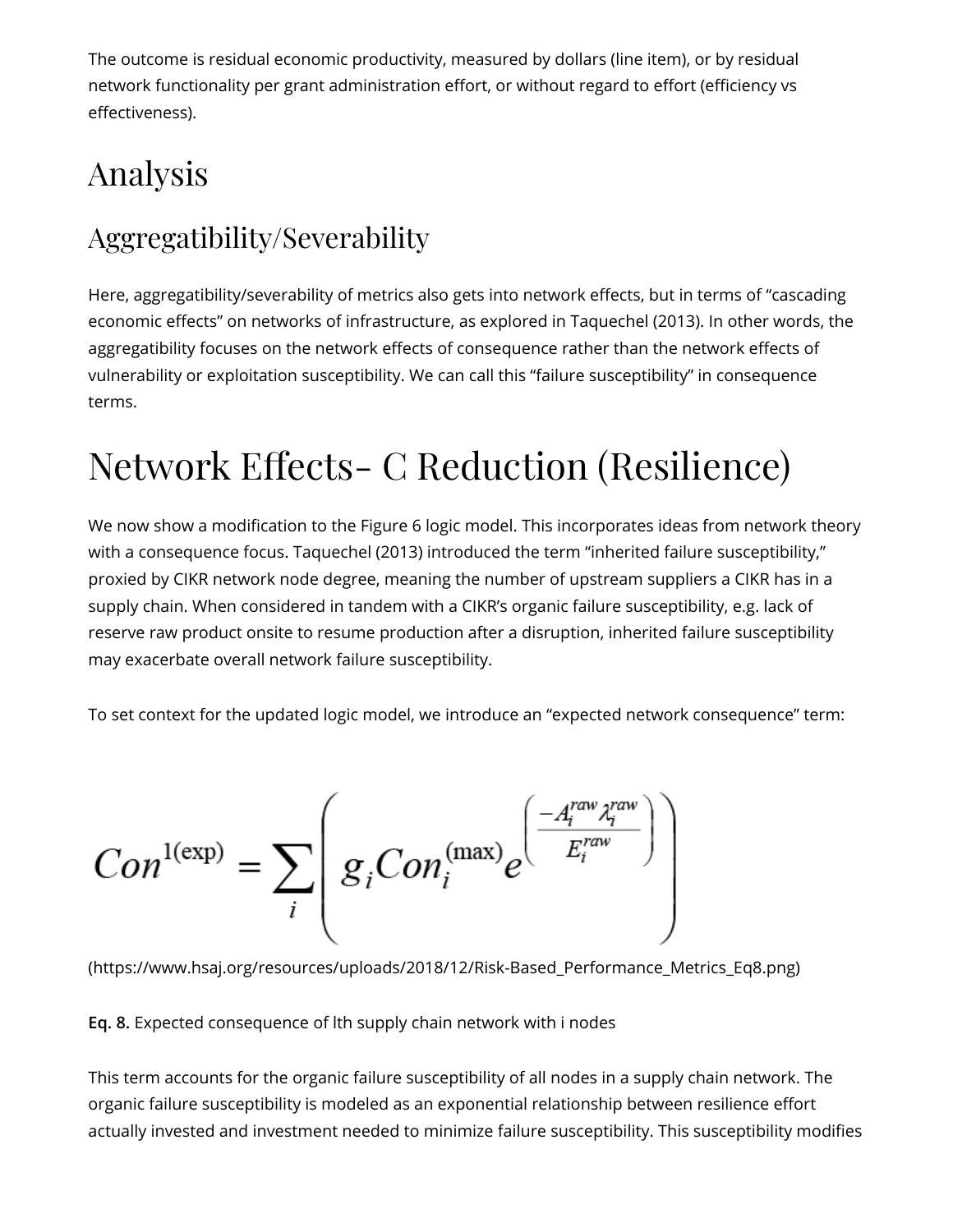probabilistically the maximum possible economic loss to an ith node  $\mathit{Con_{f}}^{(max)}$ . The expected consequence to each node sums to the total expected network consequence.

If resilience activities covered in the logic model only improve resilience at some of the network nodes, they may reduce overall network failure susceptibility and economic loss, but the interdependencies between network nodes, proxied by node degree g, may increase potential loss. That said, we want to expand our depiction of network expected consequence, as a function of resilience investments at the supplier nodes, here with maximum consequence  $\mathit{Con}^{\; (max)}_{\mathit{s}}.$ 

$$
Con^{1(\exp)} = \sum_{i} \begin{pmatrix} e^{\left(\frac{-A_{s}^{reb} \lambda_{s}^{reb}}{E_{s}^{reb}}\right)} \left(1 - e^{\left(\frac{-A_{s}^{raw} \lambda_{s}^{raw}}{E_{s}^{raw}}\right)} e^{\left(\frac{-A_{s}^{rwd} \lambda_{s}^{rwd}}{E_{s}^{rwd}}\right)}\right) \right) \\ g_{s}Con_{s}^{(\exp)} \\ + \left(e^{\left(\frac{-A_{s}^{raw} \lambda_{s}^{raw}}{E_{s}^{raw}}\right)} e^{\left(\frac{-A_{s}^{red} \lambda_{s}^{rwd}}{E_{s}^{rwd}}\right)}\right) \\ + \sum_{I_{j}=3} g_{I_{j}}Con_{I_{j}}^{(\max)} e^{\left(\frac{-A_{I_{j}}^{raw} \lambda_{I_{j}}^{raw}}{E_{I_{j}}^{raw}}\right)} \\ + \sum_{C_{k}=6} g_{C_{k}}Con_{C_{k}}^{(\max)} e^{\left(\frac{-A_{C_{k}}^{raw} \lambda_{C_{k}}^{raw}}{E_{C_{k}}^{raw}}\right)} \end{pmatrix}
$$

[\(https://www.hsaj.org/resources/uploads/2018/12/Risk-Based\\_Performance\\_Metrics\\_Eq9.png\)](https://www.hsaj.org/resources/uploads/2018/12/Risk-Based_Performance_Metrics_Eq9.png)

**Eq. 9.** Expected consequence to lth supply chain network, expanded to show supplier-node failure probabilities

If we invest to increase the probability of rebuilding after a disruption, the  $A_{\sf s}^{\rm \,reb}$  term will increase, thus increasing economic productivity.

Next, we introduce a term for risk to a network, that factors in network expected consequence: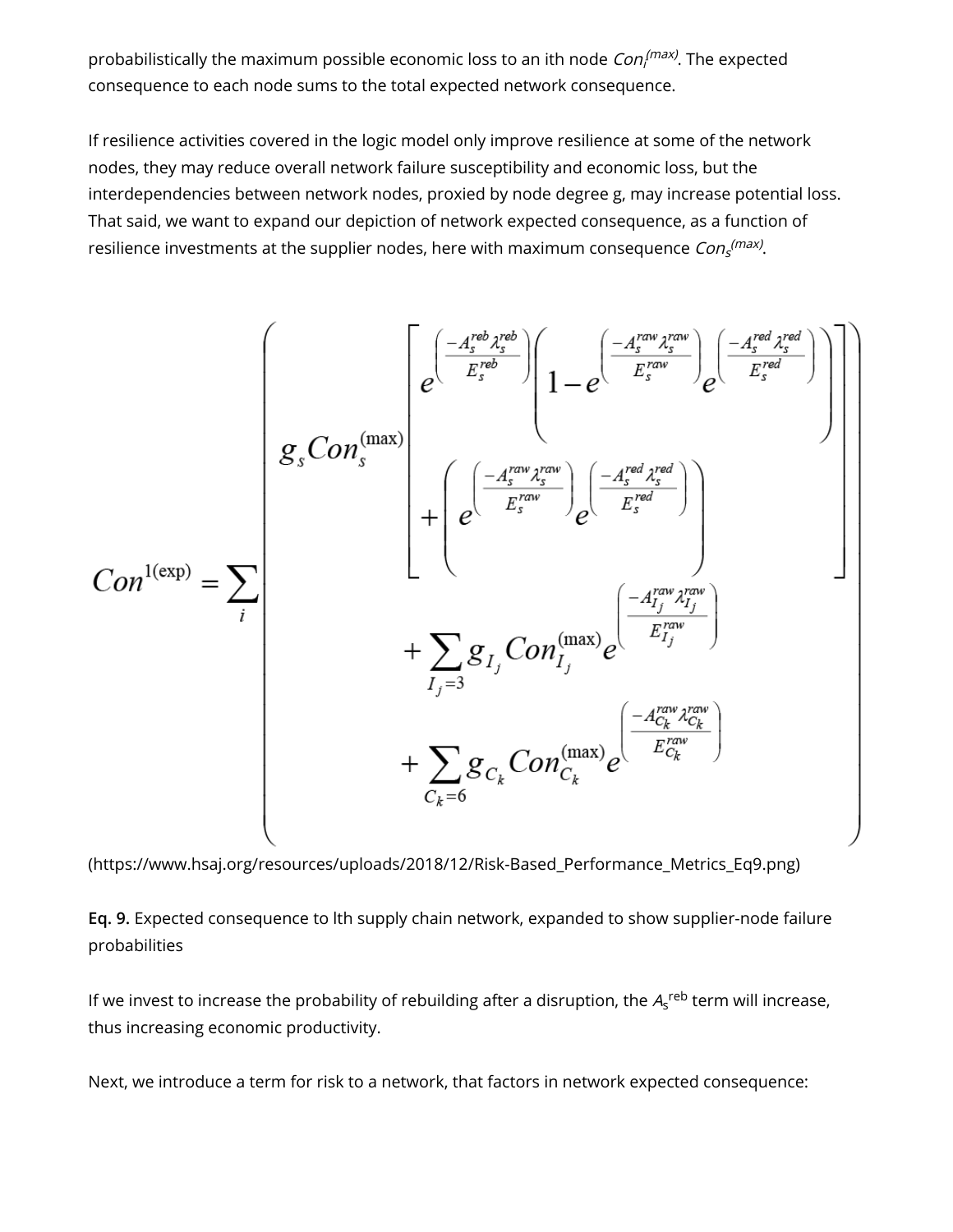$R_{cond}^{l} = Cap_{s}^{l}V_{s}^{l}Con^{l(\exp)}$ 

**Eq. 10.** Conditional risk to lth supply chain network

The risk to a supply chain network is thus a function of network expected consequence, but also of an attacker's capability to attack supplier node s, and that node's vulnerability to attack. Therefore, an efficiency metric would be conditional network risk reduced or avoided, as a function of possible economic loss reduced, per effort to ensure such loss reduction. This term can capture the expanded form of expected consequence shown in Equation 9, to allow simulation of resilience investments that would lower conditional risk, retaining economic productivity. This retained economic productivity can be expressed as a resilience term, the difference between maximum pre-disruption economic output, and conditional risk (expected economic loss) resulting from a disruption:

 $\text{Re } silinearce^l = Con^{l(max)} - R_{cond}^l \Big|_{Cov^{l(exp),l}}$ 

[\(https://www.hsaj.org/resources/uploads/2018/12/Risk-Based\\_Performance\\_Metrics\\_Eq11.png\)](https://www.hsaj.org/resources/uploads/2018/12/Risk-Based_Performance_Metrics_Eq11.png)

Eq. 11. Resilience of lth supply chain, given efforts to reduce expected economic loss

Therefore, we can now show our modification to Figure 6: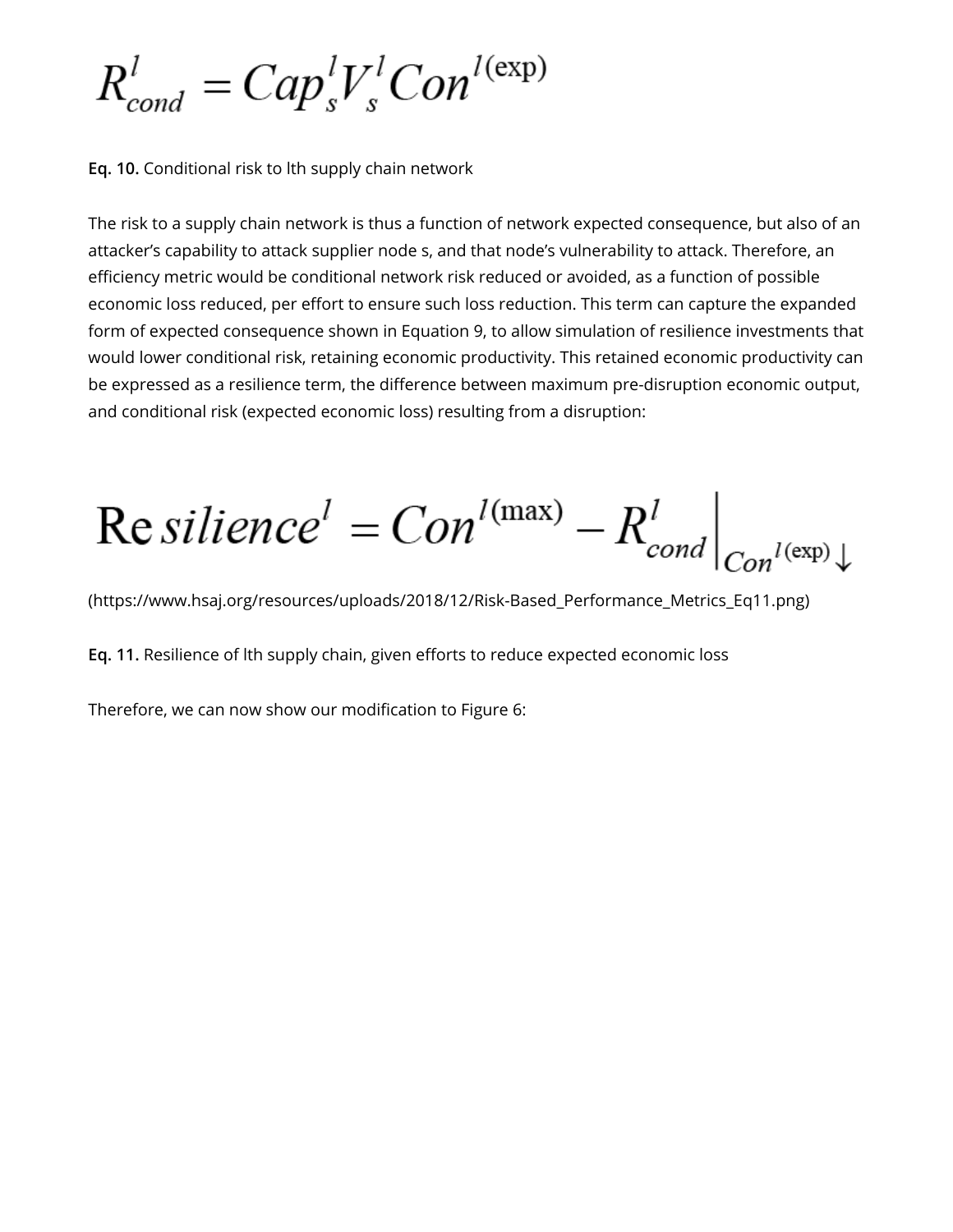### Purpose: Resilience - Network

| Activity               | Metric                            |
|------------------------|-----------------------------------|
| Port Security Grants - | Grants approved per input effort/ |
| Resilience Investment  | (Time to process, \$)             |

| Accomplishment                | Metric                                                                                                                                                                                    |
|-------------------------------|-------------------------------------------------------------------------------------------------------------------------------------------------------------------------------------------|
| Network Economic Loss Reduced | Line Item<br>Efficiency<br>Effectiveness<br>$ Con^{1(\exp)} \downarrow R_{cond}^l \downarrow  _{Con^{1(\exp)} \downarrow R_{cond}^l} \downarrow  _{Con^{1(\exp)} \downarrow}$<br>\$, time |

| Outcome                           | Metric          |                                                                                                                                                                                               |               |
|-----------------------------------|-----------------|-----------------------------------------------------------------------------------------------------------------------------------------------------------------------------------------------|---------------|
| Economic<br>Productivity Retained | Line Item       | Efficiency                                                                                                                                                                                    | Effectiveness |
|                                   | $Con^{1(\exp)}$ | $\left. Con^{1(\max)}-R_{\textit{cond}}^{l}\right _{\textit{Con}^{l(\exp)}\downarrow}\qquad \left. Con^{1(\max)}-R_{\textit{cond}}^{l}\right _{\textit{Con}^{l(\exp)}\downarrow}$<br>\$, time |               |

(https://www.hsaj.org/resources/uploads/2018/12/Risk-Based\_Performance\_Metrics\_figure7.1.png)

**Figure 7.** Logic model, resilience activities (consequence reduction) – NETWORK EFFECTS

Key:

 $Con^{1(\exp)} \downarrow$  = **expected supply chain** economic loss theoretically avoided (by resilience activities)

 $R_{cond}^{l}$   $\downarrow$   $\bigg|_{Con^{1(\exp)}}$  =  $\frac{\text{supply chain}}{\text{min}}$  lost productivity avoided given resilience activities, accounting

#### $\mathcal{S}$ , time

for probability of attack, divided by resource inputs (time and/or money)

 $R_{cond}^l$   $\downarrow$   $\downarrow$   $\downarrow$   $\downarrow$   $\downarrow$   $\downarrow$   $\downarrow$   $\downarrow$   $\downarrow$   $\downarrow$   $\downarrow$   $\downarrow$   $\downarrow$   $\downarrow$   $\downarrow$   $\downarrow$   $\downarrow$   $\downarrow$   $\downarrow$   $\downarrow$   $\downarrow$   $\downarrow$   $\downarrow$   $\downarrow$   $\downarrow$   $\downarrow$   $\downarrow$   $\downarrow$   $\downarrow$   $\downarrow$   $\downarrow$   $\downarrow$   $\downarrow$   $\downarrow$   $\downarrow$   $\$ 

 $Con^{1(\exp)}$  = residual **supply chain** economic productivity (after resilience activities executed)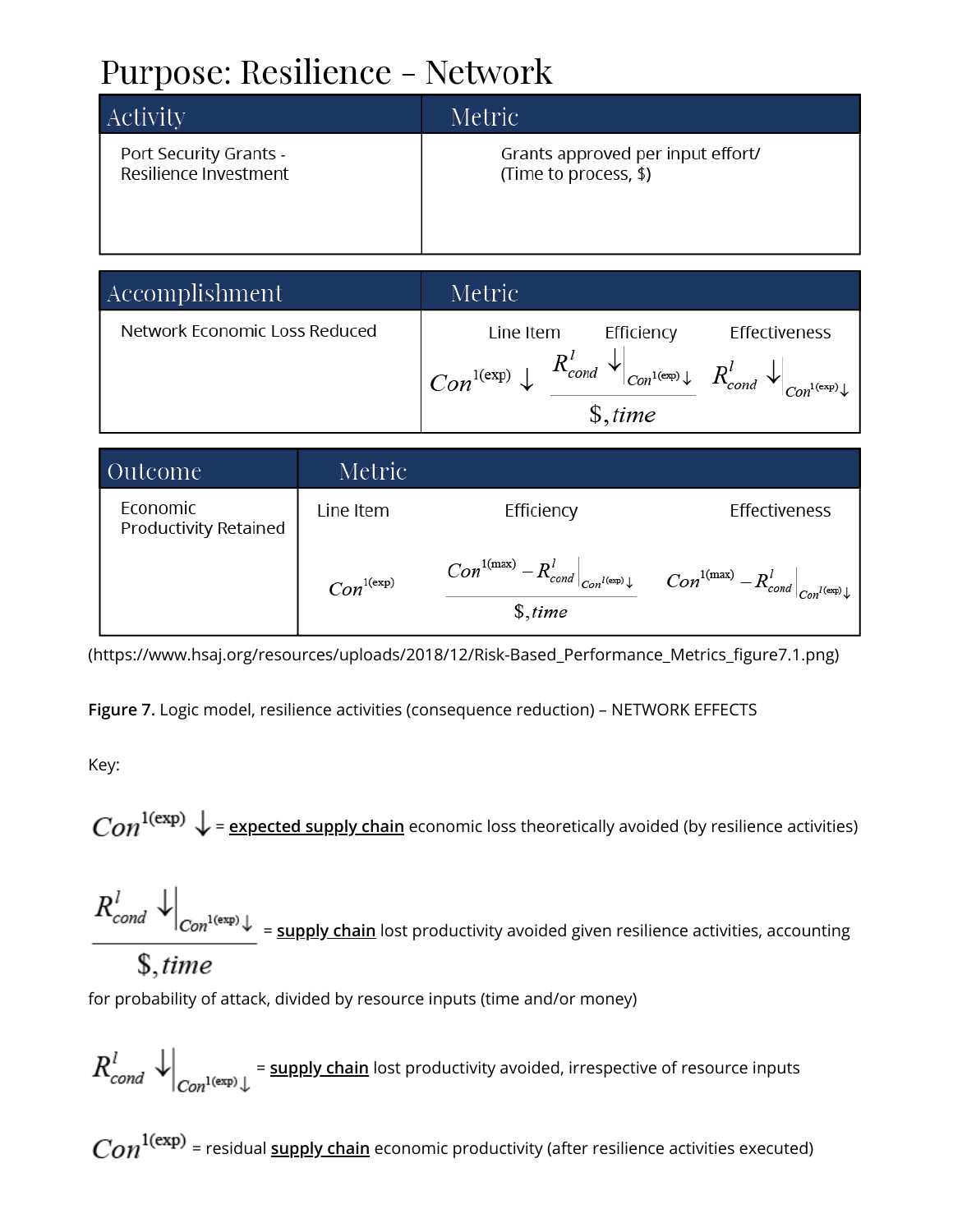$Con^{1(\max)} - R_{cond}^l \Big|_{Con^{l(\exp)} \downarrow \ = \ \text{residual} \ \underline{\text{supply chain}}$  productivity, accounting for probability of

$$
\$
$$
, *time*

attack, divided by resource inputs (time and/or money)

 $Con^{1(\max)} - R_{cond}^l\Big|_{Con^{l(\exp)}\perp}$  = residual <u>supply chain</u> productivity, irrespective of resource

inputs

#### Tracking Expenditures – Issues Specific to Creducing Activities

As with vulnerability-reduction efforts, the inputs to achieve consequence reduction, if applied only at certain infrastructure in a network, must be considered relative to the proportional effect of those reduction efforts. More specifically, if port security grants increase resilience by lowering expected economic loss at supplier nodes (for example, in a port), but the supply-chain network is composed of downstream nodes with high organic failure susceptibility, the efforts to increase port facility resilience may have a minimal effect on overall supply chain resilience. If much effort is expended to administer port security grants, that may not be an ideal return on investment. However, efficiency metrics may not be the prevailing budgetary theory preference.

# About the Authors

**Eric F. Taquechel** is a U.S. Coast Guard officer with experience in shipboard operations, port operations, critical infrastructure risk analysis, contingency planning/force readiness, operations analysis, planning, programming, budgeting, and execution process support. He has authored and coauthored various publications on risk, resilience, and deterrence in HSAJ, the Journal of Homeland Security and Emergency Management, and IEEE. Most recently he and a coauthor published "A Right-Brained Approach to Critical Infrastructure Protection Theory in Support of Strategy and Education: Deterrence, Networks, and Antifragility", which was selected as a Best Paper presented at the CHDS's 2017 University-Academic Partnership Initiative's 10<sup>th</sup> Annual Homeland Defense and Security Education Summit. Taquechel has taught courses on critical infrastructure protection and is a FEMA Master Exercise Practitioner. He holds a MPA from Old Dominion University, a master's degree in Security Studies from the Naval Postgraduate School, and a BS from the U.S. Coast Guard Academy. [Taquechel \(corresponding author\) may be contacted at etaqu001@odu.edu](mailto:etaqu001@odu.edu) (mailto:etaqu001@odu.edu).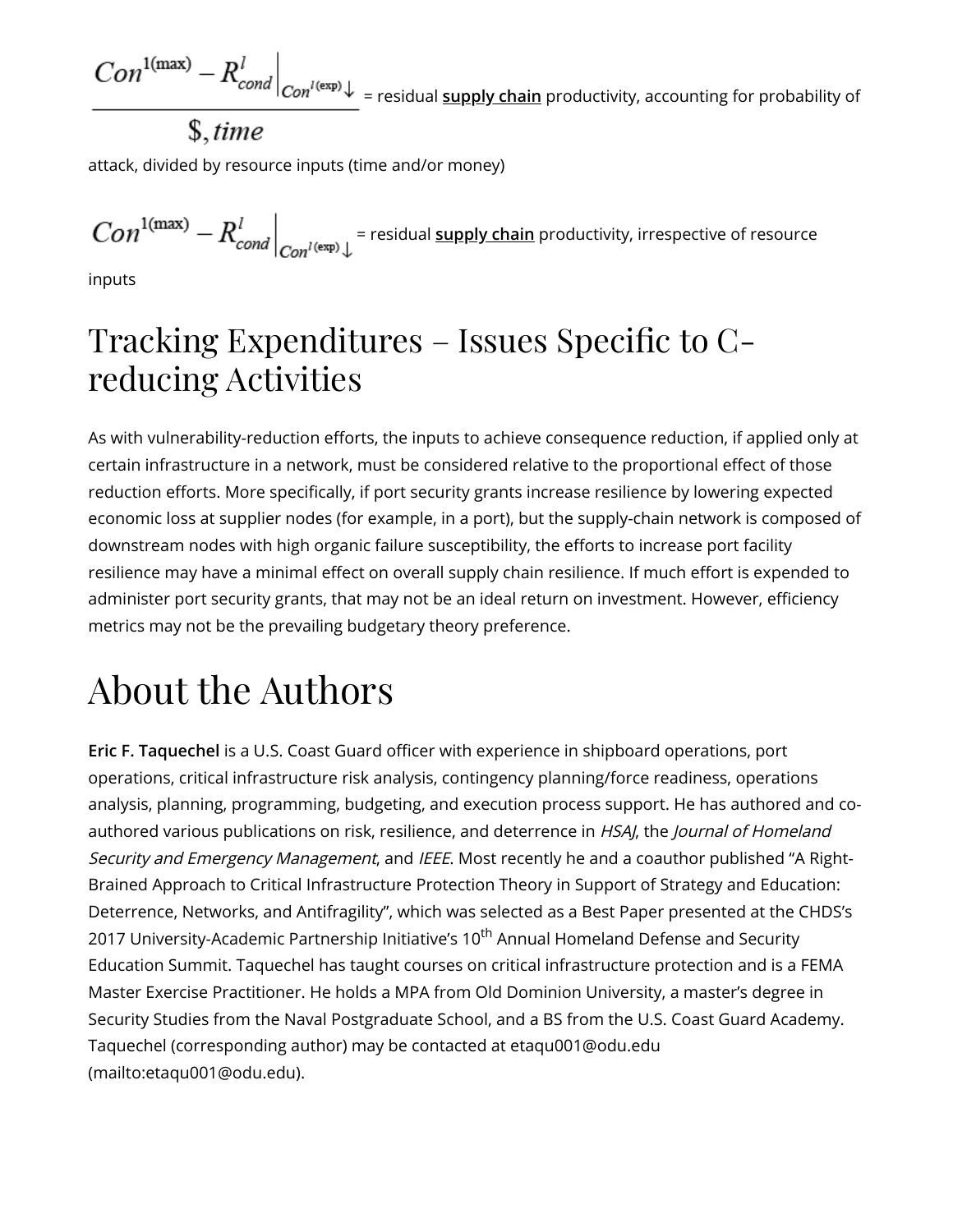**Dr. Marina Saitgalina** is an Assistant Professor at the School of Public Service at Old Dominion University. Previously, she was an Assistant Professor at Oakland University, Michigan. Her areas of research include public administration, nonprofit management, nonprofit-government collaborations, and emergency management. She has multiple publications on such topics as nonprot collaborations and institutional theories, and public management in emergencies in *Public* Management Review, Administration & Society, and Journal of Public and Nonprofit Affairs among others. She holds her MPA degree from the Academy of Public Administration in Russia, and a Ph.D. in Public Administration and Management from University of North Texas. Saitgalina may be contacted at [msaitgal@odu.edu \(mailto:msaitgal@odu.edu\).](mailto:msaitgal@odu.edu)

### Acknowledgements

The authors wish to thank the referees who helped improve the quality of this work.

#### Disclaimer

The original opinions and recommendations in this work are those of the authors and are not intended to reflect the positions or policies of any government agency.

### **Notes**

<span id="page-33-0"></span>[1](#page-2-0) Carolyn J. Heinrich, "Outcomes–Based Performance Management in the Public Sector: Implications for Government Accountability and Effectiveness," Public Administration Review 62(2002): 712-725.

<span id="page-33-1"></span>[2](#page-2-1) Theodore H. Poister, Obed Q. Pasha, and Lauren H. Edwards, "Does Performance Management Lead to Better Outcomes? Evidence from the U.S. Public Transit Industry," Public Administration Review 73(2013): 625-636.

<span id="page-33-2"></span>[3](#page-3-0) U. S. Department of Homeland Security, DHS Risk Lexicon (2010), https://www.dhs.gov/xlibrary/assets/dhs-risk-lexicon-2010.pdf [\(https://www.dhs.gov/xlibrary/assets/dhs-risk-lexicon-2010.pdf\),](https://www.dhs.gov/xlibrary/assets/dhs-risk-lexicon-2010.pdf) Web accessed March 26, 2018.

<span id="page-33-3"></span>[4](#page-3-1) Ibid.

<span id="page-33-4"></span>[5](#page-3-2) Ibid.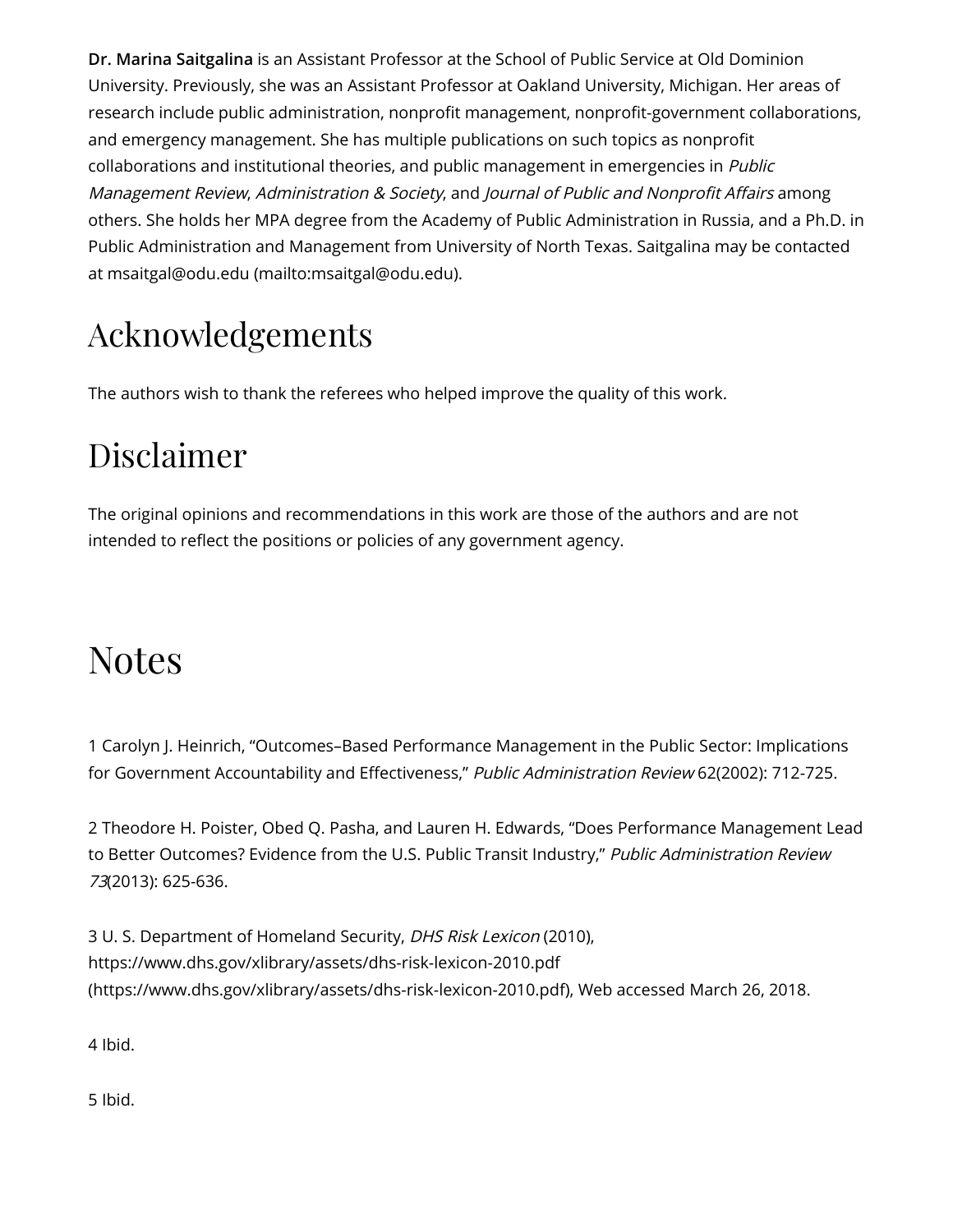<span id="page-34-0"></span>[6](#page-3-3) Theodore H. Poister, Obed Q. Pasha, and Lauren H. Edwards, "Does Performance Management Lead to Better Outcomes? Evidence from the U.S. Public Transit Industry," 625-636.

<span id="page-34-1"></span>[7](#page-3-4) Janet V. Denhardt and Robert B. Denhardt, The New Public Service: Serving, Not Steering (4th ed.) (New York: Routledge, 2015).

<span id="page-34-2"></span>[8](#page-3-5) Kathryn Newcomer and Sharon Caudle, "Public Performance Management Systems: Embedding Practices for Improved Success," Public Performance & Management Review 35(2011): 108-132.

<span id="page-34-3"></span>[9](#page-3-6) Yilin Hou, "Budgeting for Fiscal Stability over the Business Cycle: A Countercyclical Fiscal Policy and the Multiyear Perspective on Budgeting," Public Administration Review 66(2006): 730-741.

<span id="page-34-4"></span>[10](#page-3-7) Allen Schick, "The Road to PPB: The Stages of Budget Reform," Public Administration Review 26(1966): 243–258.

<span id="page-34-5"></span>[11](#page-3-8) Yilin Hou, "Budgeting for Fiscal Stability over the Business Cycle: A Countercyclical Fiscal Policy and the Multiyear Perspective on Budgeting."

<span id="page-34-6"></span>[12](#page-3-9) Ibid.

<span id="page-34-7"></span>[13](#page-3-10) Department of Homeland Security, Performance Budget Overview, FY2006 Congressional Budget [Justication, https://www.dhs.gov/xlibrary/assets/Budget\\_PBO\\_FY2006.pdf](https://www.dhs.gov/xlibrary/assets/Budget_PBO_FY2006.pdf) (https://www.dhs.gov/xlibrary/assets/Budget\_PBO\_FY2006.pdf), Web accessed May 30, 2018.

<span id="page-34-8"></span>[14](#page-4-0) Kathryn Newcomer and Sharon Caudle, "Public Performance Management Systems: Embedding Practices for Improved Success."

<span id="page-34-9"></span>[15](#page-4-1) Thomas M. Rabovsky, "Using Data to Manage for Performance at Public Universities," Public Administration Review 74(2014): 260-272.

<span id="page-34-10"></span>[16](#page-5-0) John A. McLaughlin and Gretchen B. Jordan, "Logic Models: A Tool for Telling your Program's Performance Story," Evaluation and Program Planning 22(1999): 65-72.

<span id="page-34-11"></span>[17](#page-5-1) Victoria A. Greenfield, Valeria L. Williams, and Elisa Eiseman, "Using Logic Models for Strategic Planning and Evaluation: Application to the National Center for Injury Prevention and Control," RAND report (2006), https://www.rand.org/pubs/technical\_reports/TR370.html [\(https://www.rand.org/pubs/technical\\_reports/TR370.html\), Web accesse](https://www.rand.org/pubs/technical_reports/TR370.html)d March 26, 2018.

<span id="page-34-12"></span>[18](#page-5-2) Ibid.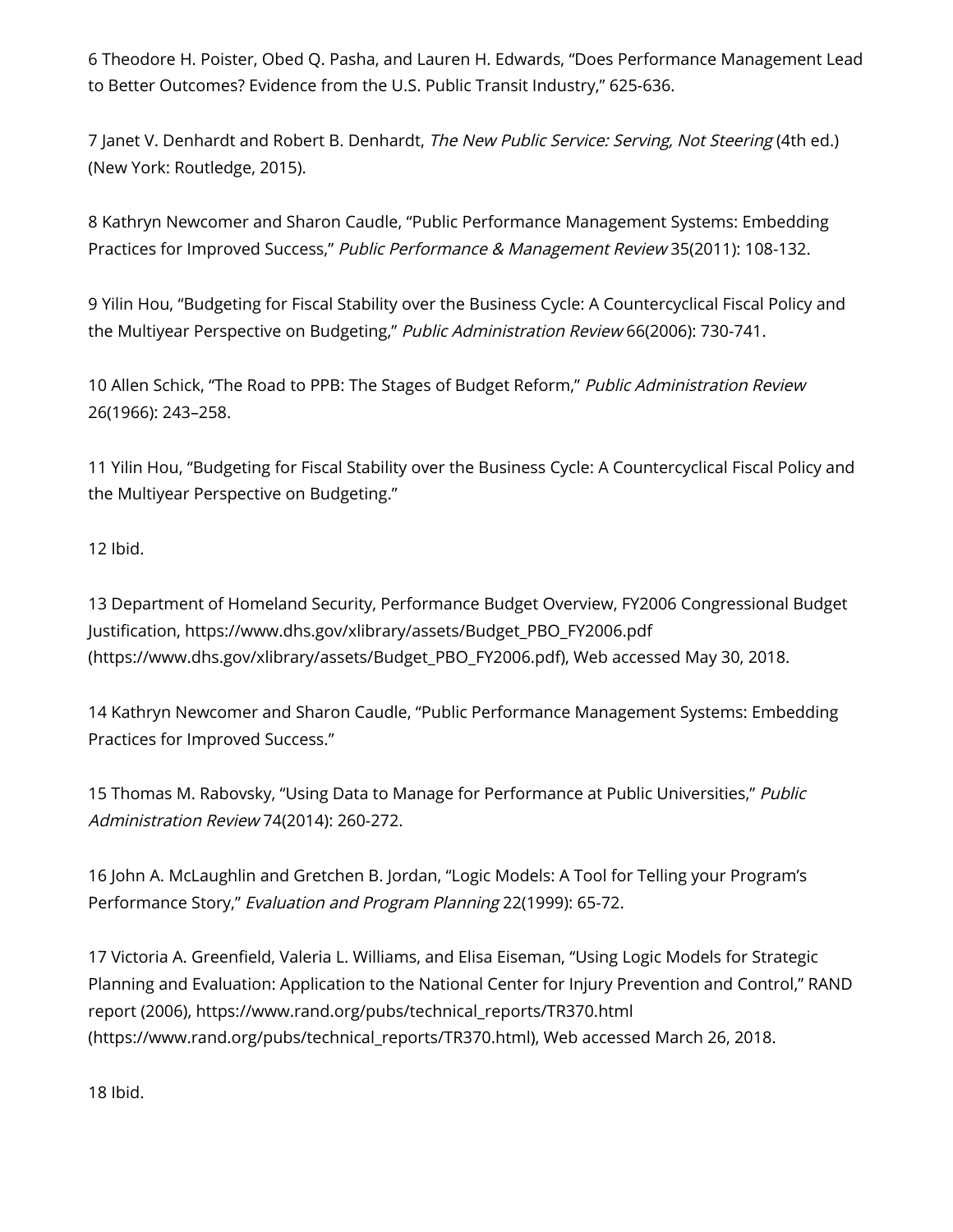<span id="page-35-0"></span>[19](#page-5-3) See: Eric F. Taquechel, "Layered Defense: Modeling Terrorist Transfer Threat Networks and Optimizing Network Risk Reduction," IEEE Magazine 24(2010): 30-35; Eric F. Taquechel and Ted G. Lewis, "How to Quantify Deterrence and Reduce Critical Infrastructure Risk," Homeland Security Affairs 8(August 2012), [https://www.hsaj.org/articles/226 \(https://www.hsaj.org/articles/226\).](https://www.hsaj.org/articles/226) Web accessed March 26, 2018; Eric F. Taquechel, "Options and Challenges of a Resilience-Based, Network-Focused Port Security Grant Program," Journal of Homeland Security and Emergency Management 10(2013): 521-554; Eric F. Taquechel, Ian Hollan, and Ted G. Lewis, "Measuring the Deterrence Value of Securing Maritime Supply Chains against WMD Transfer and Measuring Subsequent WMD Risk Reduction," Homeland Security Affairs 11(February 2015), https://www.hsaj.org/articles/1304 [\(https://www.hsaj.org/articles/1304\), Web accessed March 26, 2018;](https://www.hsaj.org/articles/1304)

Eric F. Taquechel and Ted G. Lewis, "More Options for Quantifying Deterrence and Reducing Critical Infrastructure Risk: Cognitive Biases," Homeland Security Affairs 12(September 2016), [https://www.hsaj.org/articles/12007 \(https://www.hsaj.org/articles/12007\),](https://www.hsaj.org/articles/12007) Web accessed March 26, 2018.

<span id="page-35-1"></span>[20](#page-5-4) See: David L. Alderson, Gerald G. Brown, Matt Carlyle, and R. Kevin Wood, "Solving Defender-Attacker-Defender Models for Infrastructure Defense," Proceedings of the 12th INFORMS Computing Society Conference: Research, Computing, and Homeland Defense (2011): 28-49; Louis A. Cox, "Some Limitations of "Risk=Threat x Vulnerability x Consequence" for Risk Analysis of Terrorist Attacks," Risk Analysis 28(2008): 1749-1761; Nikhil S. Dighe, Jun Zhuang, and Vicki M. Bier, "Secrecy in Defensive Allocations as a Strategy for Achieving more Cost Effective Deterrence," International Journal of Performability Engineering 5 (2009): 31- 43; Erik Jenelius, Jonas Westin, and Åke J. Holmgren, "Critical Infrastructure Protection under Imperfect Attacker Perception," International Journal of Critical Infrastructure Protection 3 (2010): 16-26; Jerome Kahan, Andrew Allen, and Justin George, "An Operational Framework for Resilience," Journal of Homeland Security and Emergency Management 6(2009): 1-47; Richard N. Lebow and Janet G. Stein, "Rational Deterrence Theory: I Think, Therefore I Deter," World Politics 41 (1989): 208-224; Ted G. Lewis, Critical Infrastructure Protection in Homeland Security: Defending a Networked Nation (Hoboken, NJ: Wiley Interscience, 2006); Ted G. Lewis, Network Science: Theory and Applications (Hoboken, NJ: Wiley Interscience, 2009); Andrew R. Morral and Brian A. Jackson, "Understanding the Role of Deterrence in Counterterrorism Security," RAND [Occasional Paper \(2009\), http://www.rand.org/pubs/occasional\\_papers/OP281.html](http://www.rand.org/pubs/occasional_papers/OP281.html) (http://www.rand.org/pubs/occasional\_papers/OP281.html) Web accessed March 26, 2018; Eric D. Vugrin, Drake E. Warren, Mark A. Ehlen, & R. Chris Camphouse, "A Framework for Assessing the Resilience of Infrastructure and Economic Systems," in Sustainable and Resilient Critical Infrastructure Systems: Simulation, Modeling, and Intelligent Engineering, eds. Kasthurirangan Gopalakrishnan and Srinivas Peeta (New York: Springer, 2010), 77–116.

<span id="page-35-2"></span>[21](#page-5-5) P. Cronin and A. Cronin, Challenging Deterrence: Strategic Stability in the Twenty-First Century, Changing Character of War Series, (Oxford: Oxford University Press, 2007), [http://ccw.modhist.ox.ac.uk/events/archives/mt06\\_deterrence/deterrence\\_report\\_mt2006.pdf](http://ccw.modhist.ox.ac.uk/events/archives/mt06_deterrence/deterrence_report_mt2006.pdf)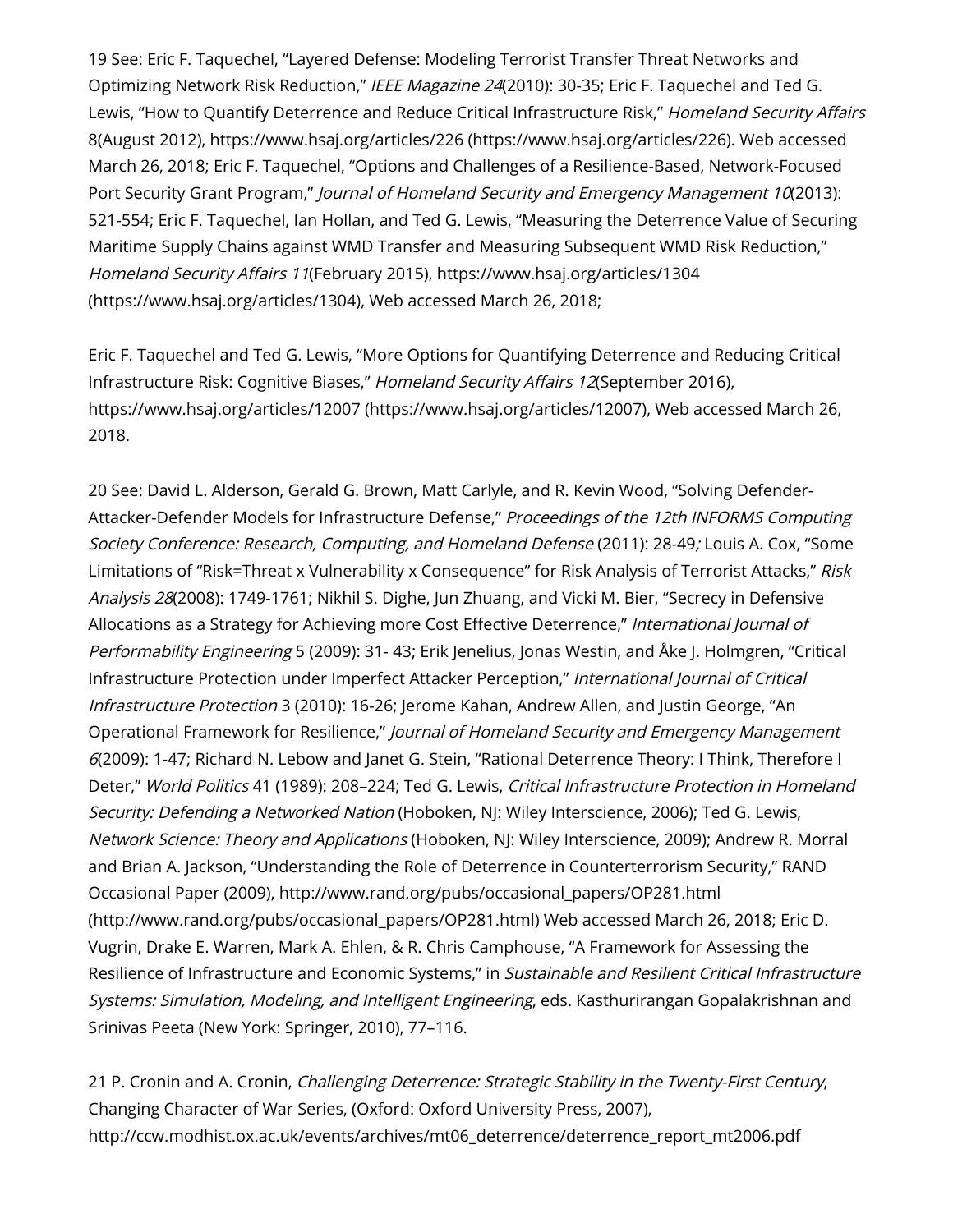[\(http://ccw.modhist.ox.ac.uk/events/archives/mt06\\_deterrence/deterrence\\_report\\_mt2006.pdf\),](http://ccw.modhist.ox.ac.uk/events/archives/mt06_deterrence/deterrence_report_mt2006.pdf) Web accessed March 7, 2010.

<span id="page-36-0"></span>[22](#page-5-6) U. S. Department of Homeland Security, DHS Risk Lexicon (2010), https://www.dhs.gov/xlibrary/assets/dhs-risk-lexicon-2010.pdf [\(https://www.dhs.gov/xlibrary/assets/dhs-risk-lexicon-2010.pdf\),](https://www.dhs.gov/xlibrary/assets/dhs-risk-lexicon-2010.pdf) Web accessed March 26, 2018.

<span id="page-36-1"></span>[23](#page-5-7) Eric F. Taquechel and Ted G. Lewis, "How to Quantify Deterrence and Reduce Critical Infrastructure Risk," Homeland Security Affairs 8(August 2012), https://www.hsaj.org/articles/226 [\(https://www.hsaj.org/articles/226\), Web accessed March 26, 2018.](https://www.hsaj.org/articles/226)

<span id="page-36-2"></span>[24](#page-5-8) Scott Savitz, Miriam Matthews, and Sarah Weilant, Assessing Impact to Inform Decisions: A Toolkit on Measures for Policymakers, RAND report (2017), https://www.rand.org/pubs/tools/TL263.html [\(https://www.rand.org/pubs/tools/TL263.html\), Web accessed March 26, 2018.](https://www.rand.org/pubs/tools/TL263.html)

<span id="page-36-3"></span>[25](#page-6-0) Laurie M. Anderson et al., "Using Logic Models to Capture Complexity in Systematic Reviews," Research Synthesis Methods 2(2011): 33-42.

<span id="page-36-4"></span>[26](#page-6-1) Patricia J. Rogers, "Using Programme Theory to Evaluate Complicated and Complex Aspects of Interventions," Evaluation 14(2008): 29-48.

<span id="page-36-5"></span>[27](#page-6-2) Ibid.

<span id="page-36-6"></span>[28](#page-6-3) U. S. Department of Homeland Security, DHS Risk Lexicon (2010), https://www.dhs.gov/xlibrary/assets/dhs-risk-lexicon-2010.pdf [\(https://www.dhs.gov/xlibrary/assets/dhs-risk-lexicon-2010.pdf\),](https://www.dhs.gov/xlibrary/assets/dhs-risk-lexicon-2010.pdf) Web accessed March 26, 2018.

<span id="page-36-7"></span>[29](#page-6-4) Ted G. Lewis, Network Science: Theory and Applications.

<span id="page-36-8"></span>[30](#page-6-5) Daniel Henstra, "Evaluating Local Government Emergency Management Programs: What Framework Should Public Managers Adopt?" Public Administration Review 70(2010): 236-246.

<span id="page-36-9"></span>[31](#page-6-6) Susan Cutter, Christopher Burton, Christopher Emrich, "Disaster Resilience Indicators for Benchmarking Baseline Conditions," Journal of Homeland Security and Emergency Management 7(2010): 1-22.

<span id="page-36-10"></span>[32](#page-7-0) Sue C. Funnell and Patricia J. Rogers, Purposeful Program Theory: Effective Use of Theories of Change and Logic Models (San Francisco: Jossey-Bass, 2011).

<span id="page-36-11"></span>[33](#page-7-1) Anthony A. Braga and Brenda J. Bond, "Policing Crime and Disorder Hot Spots: A Randomized Controlled Trial," Criminology 46(2008): 577-607.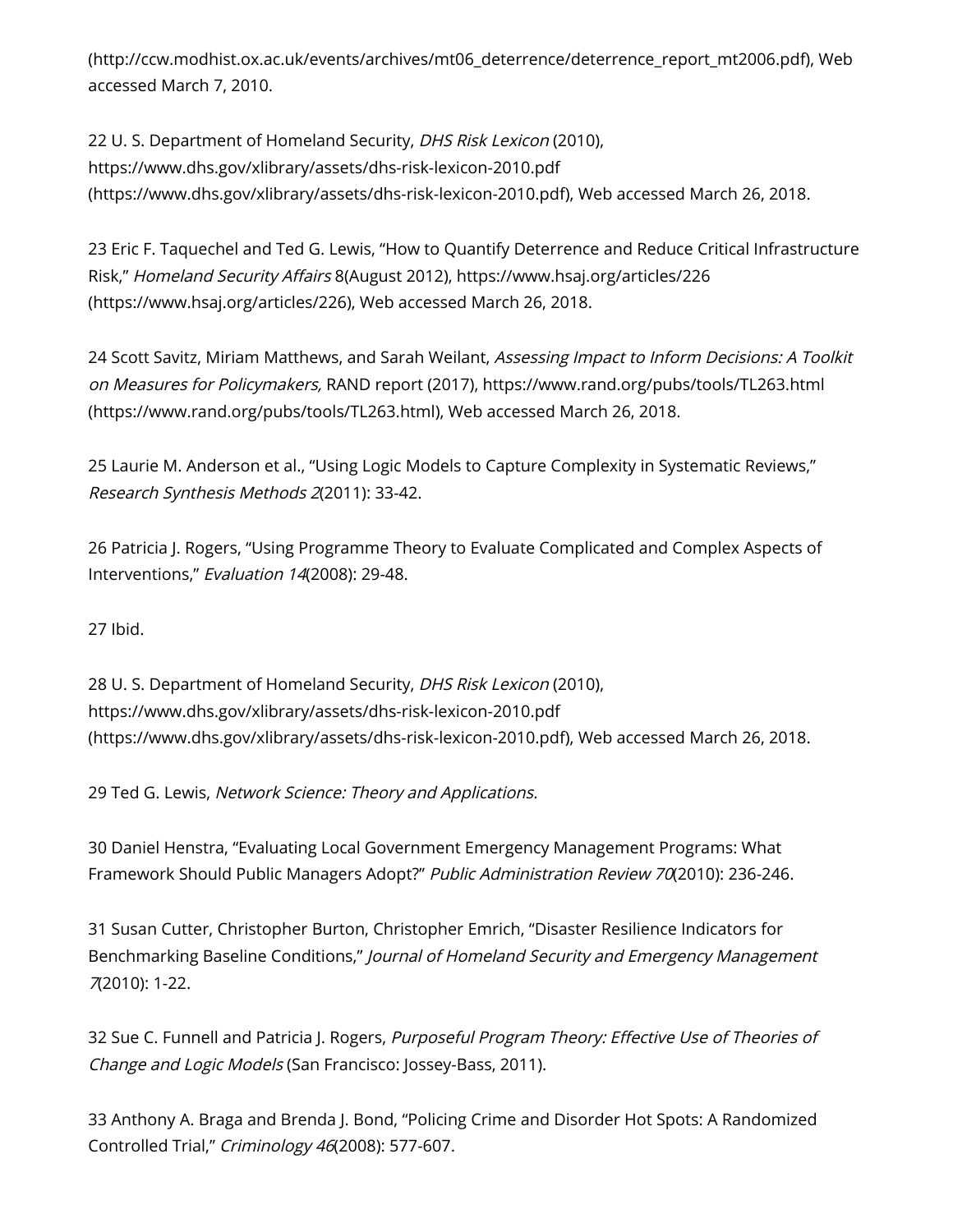<span id="page-37-0"></span>[34](#page-7-2) Astrid Brousselle and Francois Champagne, "Program Theory Evaluation: Logic Analysis," Evaluation and Program Planning 34(2011): 69-78.

<span id="page-37-1"></span>[35](#page-7-3) Anthony A. Braga and Brenda J. Bond, "Policing Crime and Disorder Hot Spots: A Randomized Controlled Trial," Criminology 46(2008): 577-607.

<span id="page-37-2"></span>[36](#page-7-4) Sean Nicholson-Crotty, Nick A. Theobald, Jill Nicholson-Crotty, "Disparate Measures: Public Managers and Performance-Measurement Strategies," Public Administration Review 66(2006): 101-113.

<span id="page-37-3"></span>[37](#page-7-5) Bilal M. Ayyub, "Systems Resilience for Multihazard Environments: Definition, Metrics and Valuation for Decision Making," Risk Analysis 34(2014): 340-355.

<span id="page-37-4"></span>[38](#page-7-6) Ralph L. Keeney and Detlof Von Winterfeldt, "A Value Model for Evaluating Homeland Security Decisions," Risk Analysis 31(2011): 1470-1487.

<span id="page-37-5"></span>[39](#page-7-7) Ibid.

<span id="page-37-6"></span>[40](#page-8-0) Holly Hilliard, Gregory S. Parnell, and Edward A. Pohl, "Evaluating the Effectiveness of the GNDA using Multi-Objective Decision Analysis," Systems Engineering 18(2015): 441-452.

<span id="page-37-7"></span>[41](#page-8-1) Ibid.

<span id="page-37-8"></span>[42 Eric F. Taquechel and Ted G. Lewis, "How to Quantify Deterrence and Reduce Critical Infrastructure](https://www.hsaj.org/articles/226) Risk (https://www.hsaj.org/articles/226).

<span id="page-37-9"></span>43 Victoria A. Greenfield, Valeria L. Williams, and Elisa Eiseman, "Using Logic Models for Strategic Planning and Evaluation: Application to the National Center for Injury Prevention and Control. (https://www.rand.org/pubs/technical\_reports/TR370.html)"

<span id="page-37-10"></span>[44](#page-10-1) Ibid.

<span id="page-37-11"></span>[45](#page-10-2) Sharon Caudle, "Homeland Security: Approaches to Results Management," Public Performance & Management Review 28(2005): 352-375.

<span id="page-37-12"></span>[46](#page-10-3) Sean Nicholson-Crotty, Nick A. Theobald, Jill Nicholson-Crotty, "Disparate Measures: Public Managers and Performance-Measurement Strategies."

<span id="page-37-13"></span>[47](#page-11-0) Suresh Cuganesan and David Lacey, "Developments in Public Sector Performance Measurement: A Project on Producing Return on Investment Metrics for Law Enforcement," Financial Accountability & Management 27(2011): 458-479.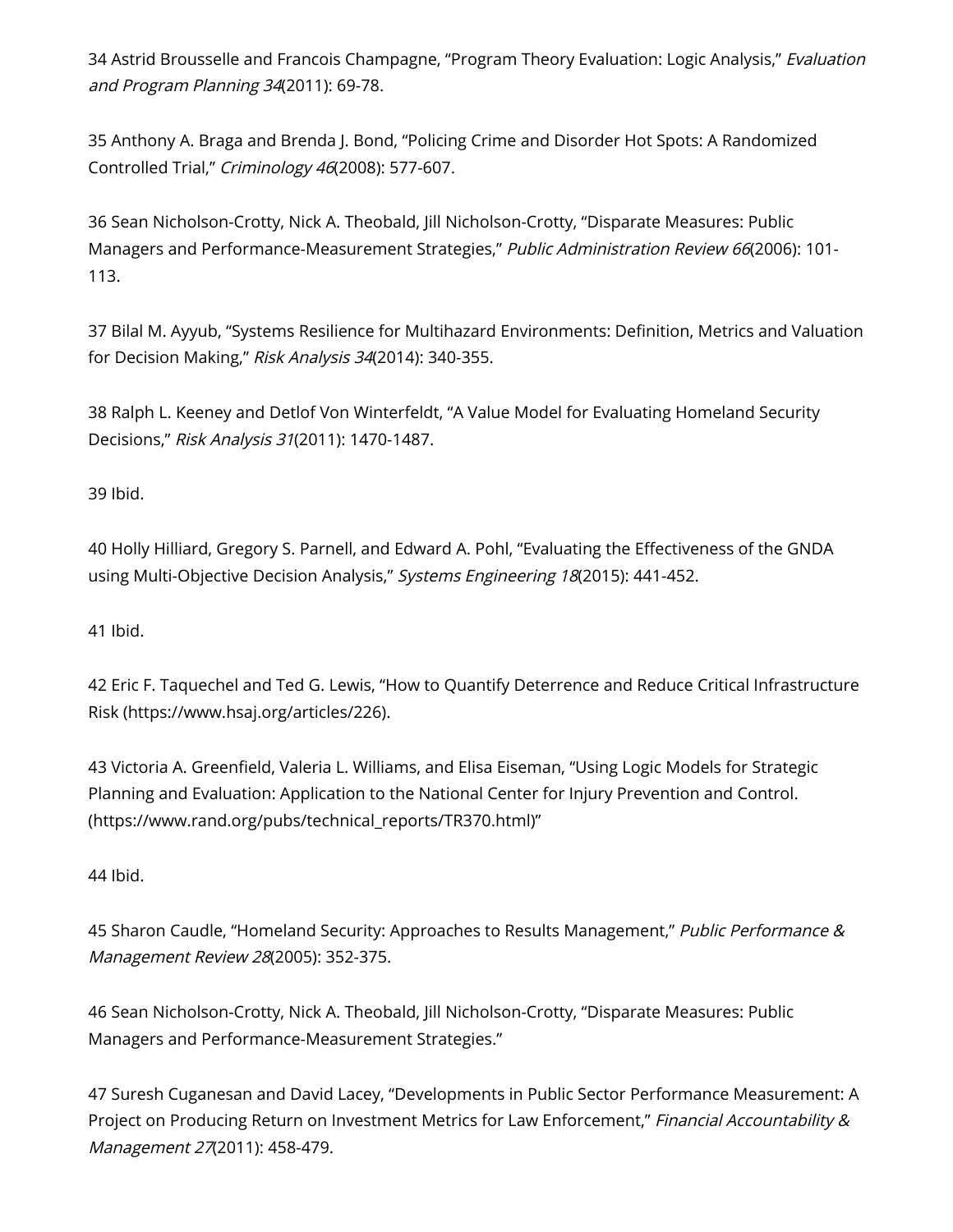<span id="page-38-0"></span>[48](#page-11-1) Robert D. Behn, "Why Measure Performance? Different Purposes Require Different Measures," Public Administration Review 63(2003): 586-606.

<span id="page-38-1"></span>[49](#page-11-2) Ibid.

<span id="page-38-2"></span>50 Victoria A. Greenfield, Valeria L. Williams, and Elisa Eiseman, "Using Logic Models for Strategic Planning and Evaluation: Application to the National Center for Injury Prevention and Control (https://www.rand.org/pubs/technical\_reports/TR370.html)."

<span id="page-38-3"></span>[51](#page-11-4) Scott Savitz, et al., Enhancing U.S. Coast Guard Metrics, RAND report, 2015), https://www.rand.org/pubs/research\_reports/RR1173.readonline.html [\(https://www.rand.org/pubs/research\\_reports/RR1173.readonline.html\),](https://www.rand.org/pubs/research_reports/RR1173.readonline.html) Web accessed March 26, 2018.

<span id="page-38-4"></span>[52](#page-12-0) Sharon Caudle, "Homeland Security: Approaches to Results Management," Public Performance & Management Review 28(2005): 352-375.

<span id="page-38-5"></span>[53](#page-12-1) Allen Schick, "The Road to PPB: The Stages of Budget Reform."

<span id="page-38-6"></span>[54](#page-12-2) Carolyn J. Heinrich, "Outcomes–Based Performance Management in the Public Sector: Implications for Government Accountability and Effectiveness," Public Administration Review 62(2002): 712-725.

<span id="page-38-7"></span>[55](#page-13-0) Sharon Caudle, "Homeland Security: Approaches to Results Management."

<span id="page-38-8"></span>[56](#page-13-1) James C. Collins, Good to Great and the Social Sectors: A Monograph to Accompany Good to Great, (Harper: New York, 2005).

<span id="page-38-9"></span>[57](#page-13-2) Verne B. Lewis, "Toward a Theory of Budgeting," Public Administration Review 12(1952): 42-54.

<span id="page-38-10"></span>[58](#page-13-3) Ibid.

<span id="page-38-11"></span>[59 Eric F. Taquechel and Ted G. Lewis, "How to Quantify Deterrence and Reduce Critical Infrastructure](https://www.hsaj.org/articles/226) Risk (https://www.hsaj.org/articles/226)."

<span id="page-38-12"></span>[60](#page-21-0) Eric F. Taquechel, "Layered Defense: Modeling Terrorist Transfer Threat Networks and Optimizing Network Risk Reduction."

#### Copyright

Copyright © 2018 by the author(s). Homeland Security Affairs is an academic journal available free of charge to individuals and institutions. Because the purpose of this publication is the widest possible dissemination of knowledge, copies of this journal and the articles contained herein may be printed or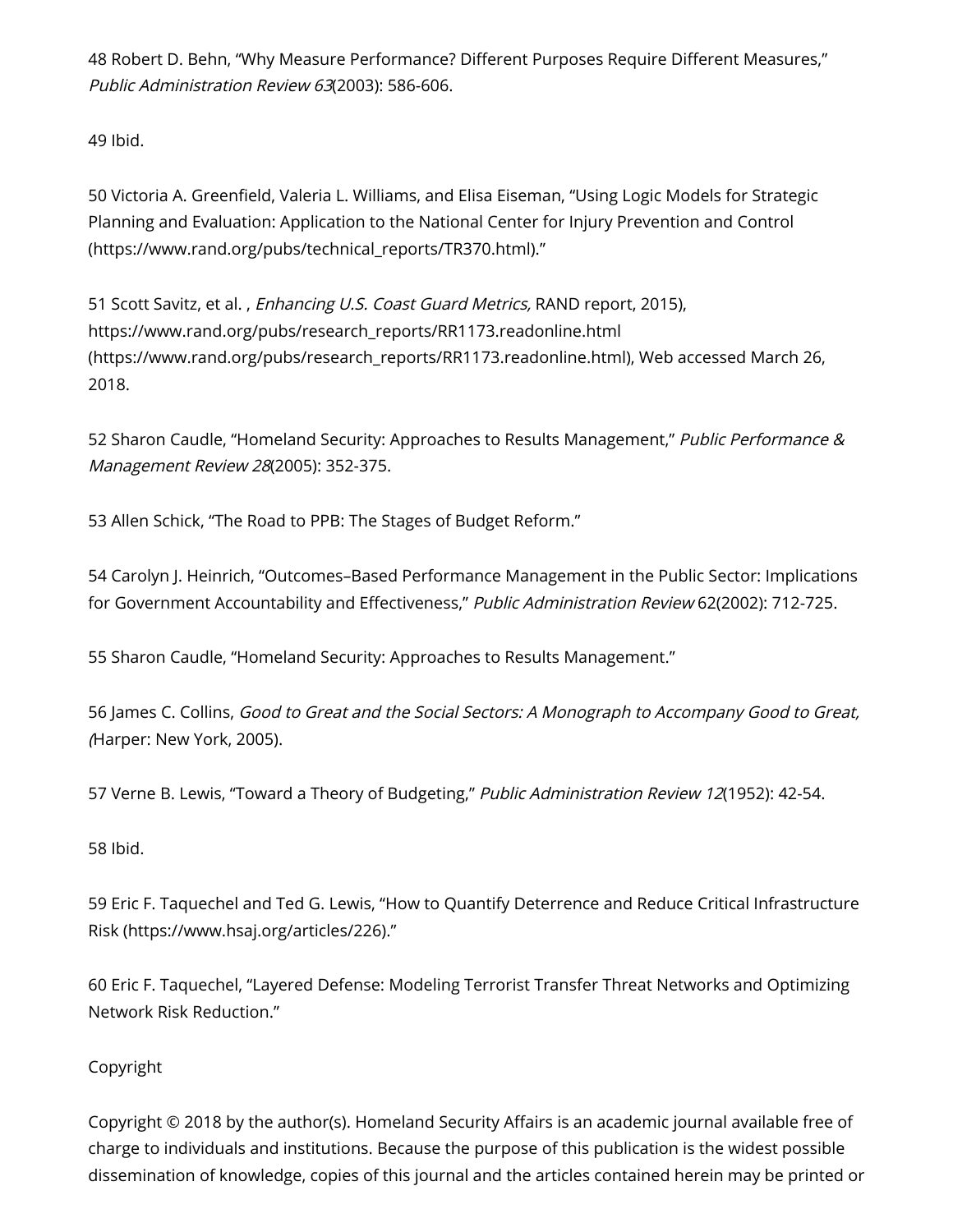downloaded and redistributed for personal, research or educational purposes free of charge and without permission. Any commercial use of Homeland Security Affairs or the articles published herein is expressly prohibited without the written consent of the copyright holder. The copyright of all articles published in Homeland Security Affairs rests with the author(s) of the article. Homeland Security Affairs is the online journal of the Naval Postgraduate School Center for Homeland Defense and Security (CHDS).